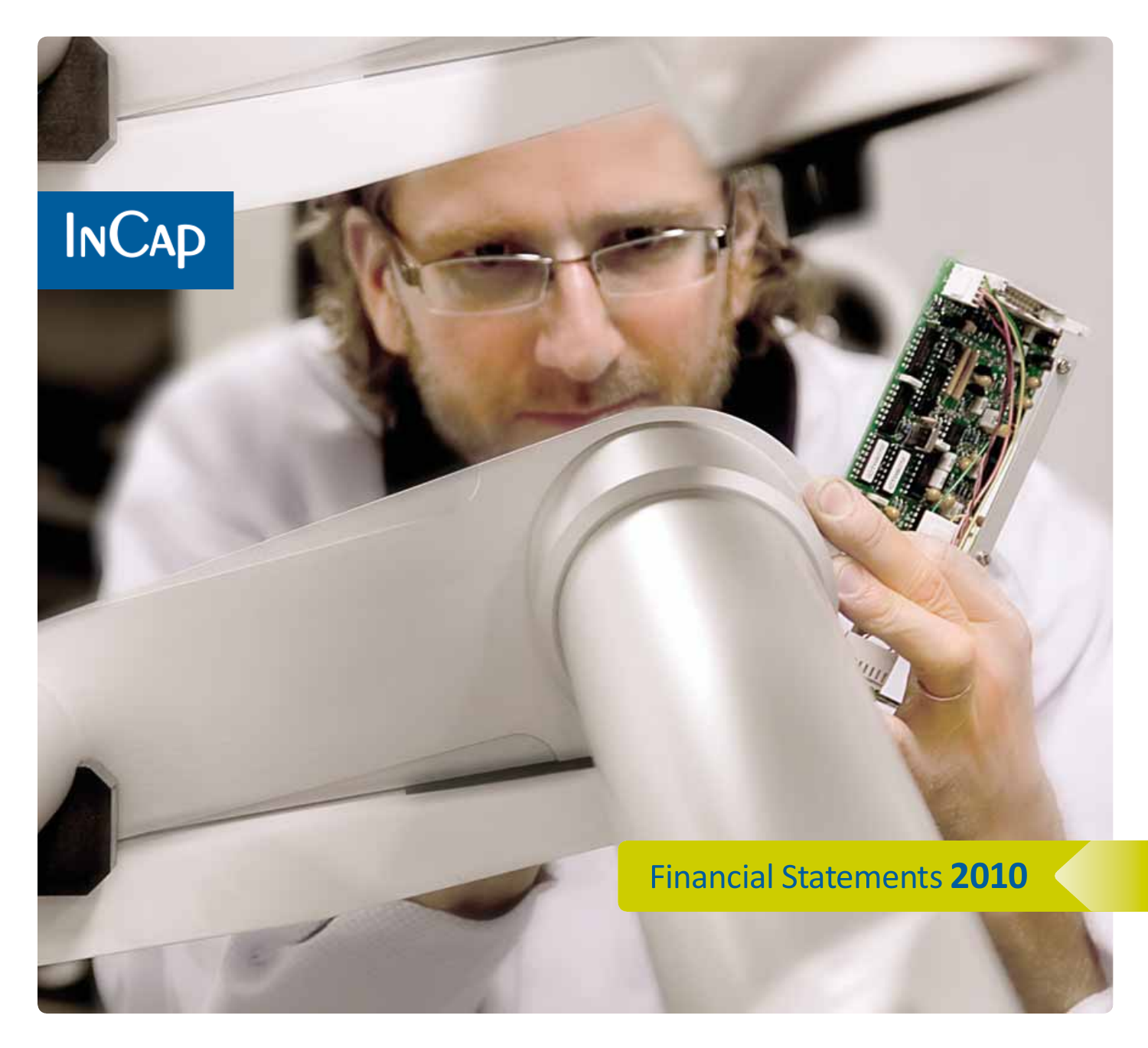# **Contents**

| <b>Report of the Board of Directors for 2010</b>         | 3  |
|----------------------------------------------------------|----|
| <b>Consolidated Income Statement</b>                     | 10 |
| <b>Consolidated Balance Sheet</b>                        | 12 |
| <b>Consolidated Cash Flow Statement</b>                  | 13 |
| <b>Consolidated Statement of Changes in Equity</b>       | 14 |
| <b>Notes to the Consolidated Financial Statements</b>    | 15 |
| <b>Parent Company Income Statement</b>                   | 36 |
| <b>Parent Company Balance Sheet</b>                      | 37 |
| <b>Parent Company's Cash Flow Statement</b>              | 38 |
| Notes to the Parent Company Financial Statements         | 39 |
| Board of Directors' Proposal for the Disposal of Profits | 46 |
| <b>Auditor's Report</b>                                  | 47 |
| <b>Five-year Key Figures</b>                             | 48 |
| <b>Definitions of Key Figures</b>                        | 50 |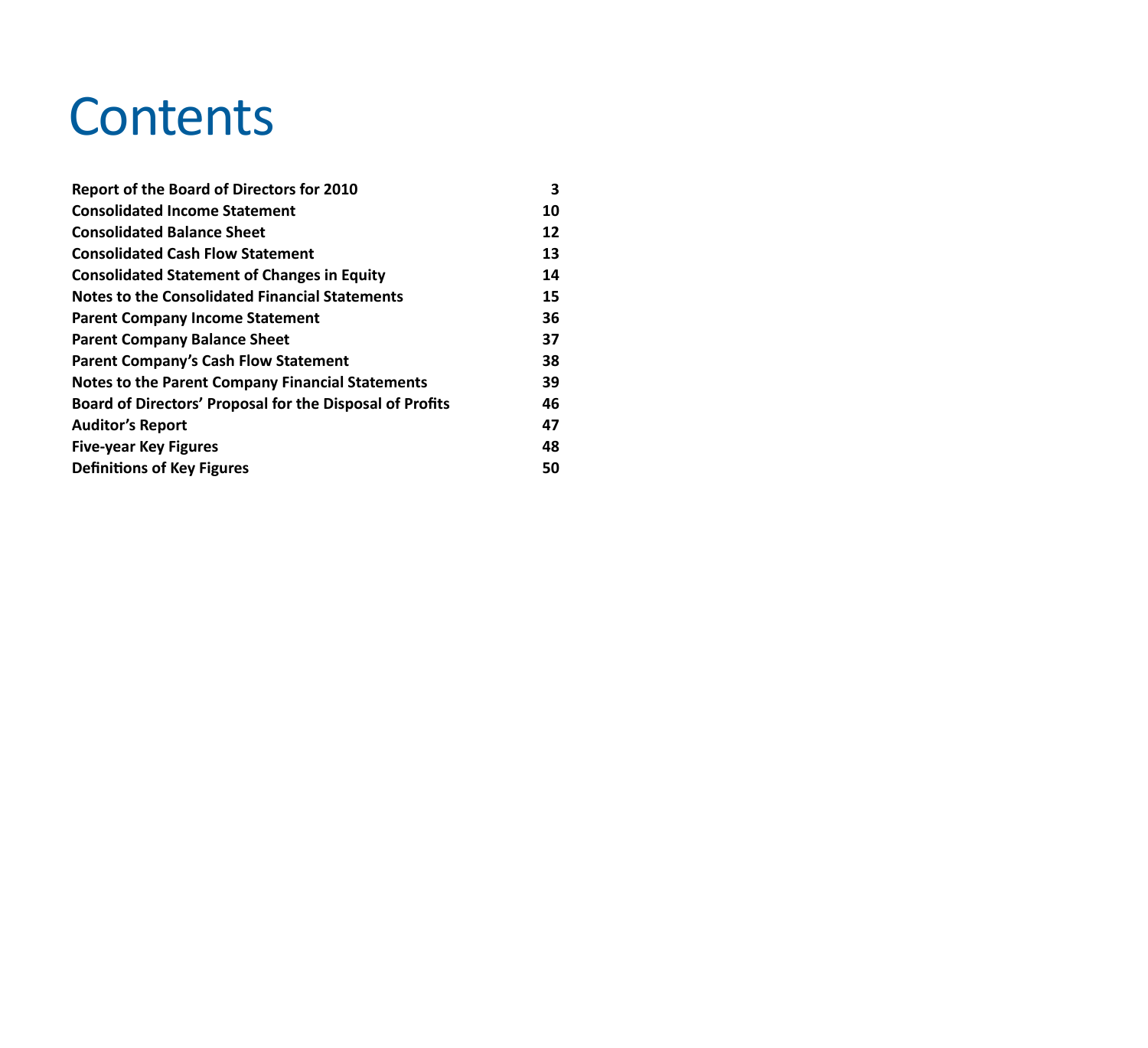# Report of the Board of Directors for 2010

Incap has now completed the strategic structural change that started three years ago. The operations have been organised based on the chosen customer segments, the number of factories has been cut down, the focus of operation has been shifted to lower-cost areas and design services have become an integral part of the service portfolio.

Incap's revenue in 2010 decreased from the previous year because of the global recession and shortage of components. There was a clear turn in profitability: the operating loss (EBIT) contracted evenly during the first three quarters of the year and the EBIT for the final quarter of the year was in the black.

The company's most remarkable short-term risk is the financing of capital employed for future growth. Incap estimates that the company's working capital will be sufficient for the next 12 month if the Group achieves its budgeted goals for result and working capital. If the goals are not achieved, the gap must be covered with additional financing. The company management has initiated negotiations with various parties to ensure additional financing and is confident that it will be able to cover any needs for extra financing.

#### **Operating environment**

The general market situation continued challenging in 2010. Due to the global recession both the investment activity and the demand for consumer products were lower than normal. Price competition between contract manufacturers continued tight because of the decreased total market. Variations in demand for end products shortened forecasting periods and required substantial flexibility from manufacturing companies. Weakened availability of certain components complicated the planning of production and led to prolonged delivery times in whole industry.

#### **Revenue and earnings in 2010**

Incap Group's revenue for 2010 amounted to EUR 59.2 million, down about 15% year-on-year (2009: EUR 69.8 million). Because of the global recession, demand for Incap's services remained low, particularly in the first part of the year. Delivery volumes both for energy efficiency and well-being technology products clearly increased towards the end of the year. However, revenue was held back by a global shortage of semiconductor components, which had a negative impact on the company's delivery capacity and led to delays in deliveries.

The Indian unit's revenue increased strongly year-on-year, amounting to EUR 12.0 million (EUR 7.9 million). Profitability of operations clearly improved from the previous year, but operating result still remained negative.

Incap Group's loss contracted clearly: full-year operating profit was EUR 3.2 million negative



## **Revenue, EUR million Operati ng profi t, EUR million Operati ng profi t, % of revenue**



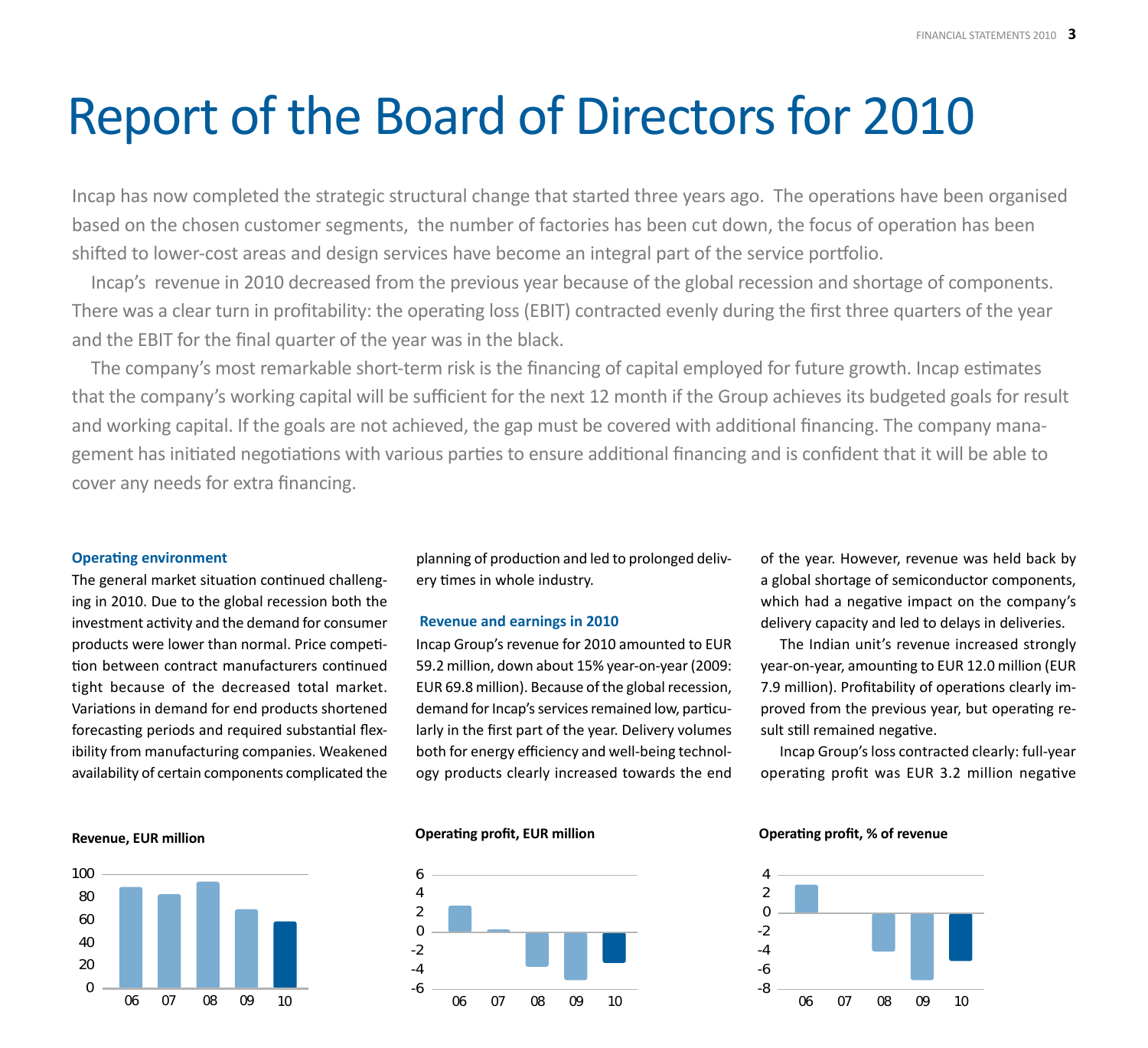(5.0 million negative), representing -5.4% of revenue (-7.1%). The result for the comparison year includes a non-recurring provision of about EUR 2.5 million for the closing down of the Vuokatti plant. Of the provision made for the closure of the Vuokatti plant in 2009, a provision of about EUR 1.0 million is recognised in the operating result for 2010, and the corresponding costs have not been entered into accounts. It was impossible to fully adjust production costs to match revenue, because the merger of two electronics factories required the Group to maintain partly overlapping resources. In addition, a global shortage of components led to higher component prices, which had an impact on profitability.

The cost-cutting programme to improve profitability continued. Personnel expenses and other operating expenses, for example, were about EUR 5.8 million lower than in 2009.

Net financial expenses stood at EUR 1.7 million (EUR 1.8 million) and depreciation and amortisation expenses at EUR 2.8 million (EUR 2.9 million). Losses before tax amounted to EUR 4.9 million (EUR 6.8 million). Loss for the period was EUR 4.9 million (6.7 million).

Return on investment was -11% (-16%) and return on equity -81% (-69%). Earnings per share were EUR -0.33 (EUR -0.55).

## **Developing operati ons and implementi ng structural change**

In 2010, development of operations focused on improving the efficiency of materials functions,

completing the change in production structure and honing processes.

In order to ensure parallel material management goals at Group and factory levels, the procurement organisation was reformed and purchasing operations for factories were included in the responsibilities of the director for sourcing and materials.

The value of inventories rose from EUR 11.4 million at the beginning of the year to EUR 13.1 million at year-end, reflecting the increase in demand seen early in 2011. In addition, the value of inventories was increased by the poor availability of components, which had a slowing effect on the entire material flow.

A major structural change was implemented in Incap Group's production by centralising the company's European electronics manufacturing in one manufacturing plant. Starting in the spring, the manufacturing of products at the Vuokatti plant was gradually transferred to Estonia, and manufacturing in Vuokatti ended in August. Most of the production equipment was taken to the Estonian and Indian plants.

The structural change was implemented to achieve cost savings, and the effects began to show in the result in the third quarter of 2010. Electronics production was centralised in order to improve operational efficiency and achieve annual cost savings of about EUR 3 million compared with 2009.

After the transfer of production, revenue from deliveries by the Kuressaare plant doubled, while only slightly more than ten new employees were recruited. The 124 employment relationships at the Vuokatti plant were terminated as a result of co-operation negotiations. At the end of 2010, Incap still had 36 people at Vuokatti on notice but without an obligation to work.

In order to further streamline the production structure, Incap wants to develop the Helsinki plant into a production unit that specialises in assembly. Toward this end, the company was engaged in negotiations with Lankapaja Corporation, a company specialising in mechanics manufacturing, to sell the Helsinki plant's sheet-metal business. However, the negotiations ended unsuccessfully after the end of the reporting period in February 2011.

Development of services focused on the honing of production processes and on design services. The Group's product design is centralised in Bangalore, India, where Incap has built up a competence centre for the design of energy efficiency products. The products designed for customers included, among others, charging systems for electric cars and UPS equipment for uninterrupted and undisturbed electrical current input in households.

Incap continued target-oriented acquisition of new customers in Europe and Asia. The co-operation with a local partner in China, launched in 2009, did not yet bring us any significant new customers, but we continued studying business opportunities in the region. In addition, Incap is investigating into launching its own operations in China.

To boost customer acquisition in the company's strategic focus areas, Incap signed an agreement in June on participating in a venture capital fund



# **Profit before tax, EUR million Profit before tax, % of revenue** *Earnings per share (EPS), EUR*



4

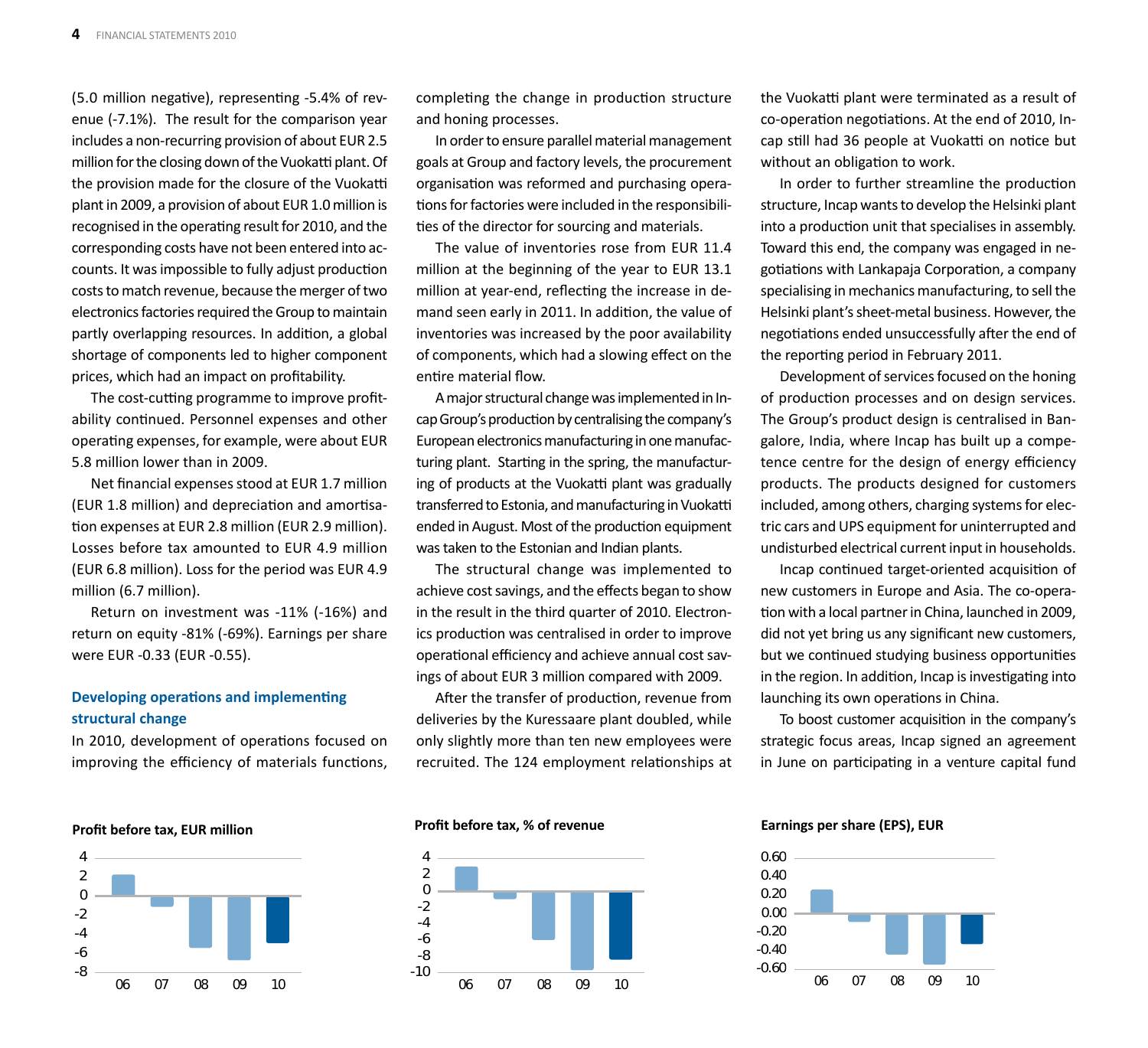managed by Cleantech Invest Oy. The fund invests in Cleantech growth companies, to which Incap can offer various manufacturing services in Europe and Asia.

#### **Balance sheet**

The balance sheet total rose by EUR 2.9 million from the end of 2009, amounting to EUR 42.6 million. The Group's equity at the close of the financial period was EUR 5.6 million (EUR 6.4 million). Debt totalled EUR 37.0 million (EUR 33.3 million), of which interest-bearing debt made up EUR 22.0 million (EUR 21.3 million). Of the total debt, EUR 27.4 million (22.2 million) were current liabilities. Equity of the parent company totalled EUR 15.2 million, representing 74% of share capital.

The Group's equity ratio was 13.2% (16.2%). Interest-bearing net liabilities totalled EUR 21.5 million (EUR 20.6 million) and the gearing rati<sup>o</sup> was 383% (320%). The earnings development and financing of the business operations acquisition in India in 2007 contributed to the high gearing ratio.

Incap Group did not take out any new loans in 2010. The amount of long-term loans fell by EUR 1.5 million and the amount of short-term loans increased by EUR 2.2 million year-on-year. On 31 December 2010, the Group's cash and cash equivalents totalled EUR 0.5 million, compared with EUR 0.7 million at year-end 2009.

At the end of 2010, EUR 2.0 million of the Group's long-term and short-term loans were guaranteed and the rest were unguaranteed. Of the loans, EUR 7.7 million were secured loans. The

securities for these loans are the EUR 8.1 million mortgages on company assets and a EUR 1.5 million mortgage on the Vuokatti factory property.

#### **Financing and cash flow**

The Group's quick ratio was  $0.6$  (0.5) and the current ratio 1.0 (1.1). Cash flow from operations was EUR -4.4 million (EUR 0.5 million) and the change in cash and cash equivalents showed an increase of EUR 0.08 million (an increase of EUR 0.04 million).

Cash and cash equivalents remained at a low level because of the operating loss. The funds acquired through the directed share issues – about EUR 4.1 million  $-$  were used for the financing of working capital, repayment of a short-term loan and the development of international operations.

#### **Directed share issues**

On 13 April 2010, Incap Corporation's Annual General Meeting decided on a directed share issue. A total of 2,000,000 new shares were, deviating from the pre-emptive right of shareholders, offered to the Board members, the President and CEO, the management team members and those shareholders who held at least 100,000 shares in the company at the beginning of the offering.

The subscription price was EUR 0.64, which was the volume-weighted average price of the company's share on the NASDAQ OMX Helsinki in March 2010. The subscription period was from 13 to 27 April 2010 and the subscription price was paid to the company by 30 April 2010. All the offered 2,000,000 new shares were subscribed. The<br>issued and subscribed new shares represented<br>about 14.1% of the company's all shares and votes<br>following the share issue. The new shares became<br>available for public trading a sinki on 30 June 2010 with similar conditions to the company's other shares.

Incap's Extraordinary General Meeting on 9 September 2010 decided to carry out another directed share issue. A minimum of 4,000,000 and a maxi mum of 4,500,000 new shares were, deviating from<br>the pre-emptive right of shareholders, offered to<br>professional investors, the Board members, the President and CEO, the management team members and those shareholders who held at least 100,000 shares in the company on 14 September 2010.

The subscription price was EUR 0.64, which<br>was the volume-weighted average price of the<br>company's share on the NASDAQ OMX Helsinki in<br>August 2010. The subscription period was from 20<br>to 28 September 2010 and the subscripti lowing the share issue. The new shares became available for public trading on 16 December 2010.

#### **Research and development**

Incap's R&D expenses are connected to the de velopment of the company's own processes. They amounted to EUR 0.05 million (EUR 0.1 million).





**Return on equity (ROE), % Return on investment (ROI), % Gearing, %**



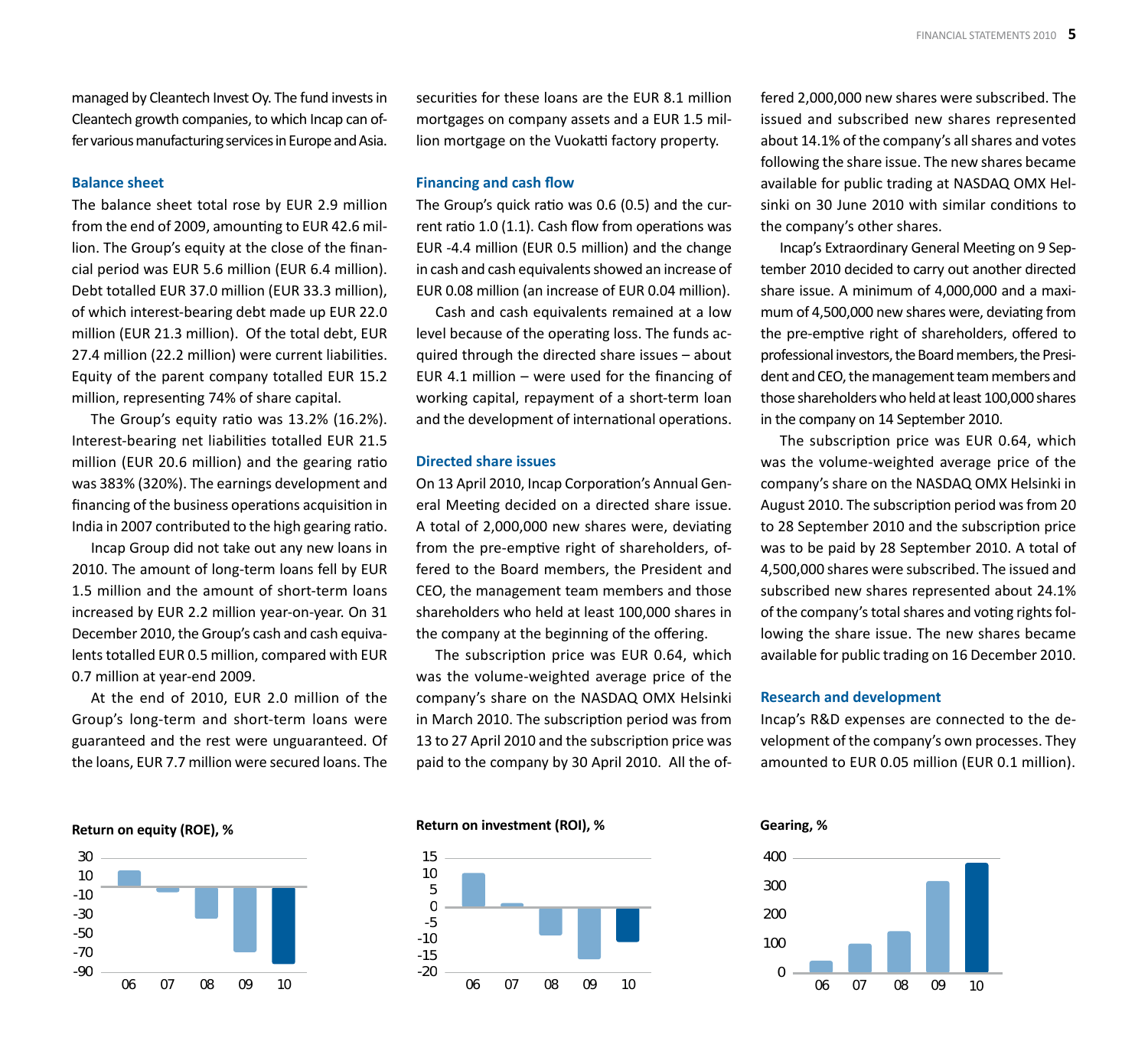#### **Capital expenditure**

Investments amounted to EUR 0.5 million in 2010 (EUR 1.1 million) and included the sale of production equipment based on a customer contract. The Vaasa, Kuressaare and Tumkur plants modernised their machinery.

The most significant investment was the eccentric press production line for the Vaasa plant. It is used for the manufacturing of large generator and electric motor components and stressed-skin structures for various devices used in the energy industry.

#### **Quality assurance and environmental issues**

All of Incap Group's plants have environmental management and quality assurance systems certified by Det Norske Veritas or TÜV Rheinland. The systems are used as tools for continuous improvement. In October 2010, the quality assurance and environmental management systems of the European plants were for the first time recertified simultaneously in accordance with the multisite principle. The goal of multisite certification is to standardise operational processes in the entire Group and efficiently enable flexible manufacturing of the same products at the company's different production plants.

Incap's environmental management system complies with ISO 14001:2004 and the quality assurance system with ISO 9001:2008. In addition, the Helsinki and Kuressaare plants have certifications in accordance with the ISO 13485:2003 quality standard for the manufacture of medical devices, and the Indian plant has a TS 16949 quality certification required by the automotive industry.

#### **Personnel**

At the beginning of year, the Incap Group had a payroll of 783 employees, and at the end of the year it had 767 employees. In 2010, Incap employed 780 (751) people on average. The number of employees increased by nearly 50 in India and by 13 in Estonia. At the end of the year, about 49% of personnel worked in India, 27% in Estonia and 24% in Finland.

At the end of the year, 250 of Incap's employees were women and 517 men; 611 were permanently employed staff and 156 were fixed-term employees. There were five part-time employment contracts at the end of the year. The average age of the personnel is 40 years.

The closing down of the Vuokatti plant led to the termination of 124 employment contracts. In the European units, operations were adjusted to match demand mostly through temporary layoffs. However, some of the temporary layoffs were cancelled once demand picked up in late autumn.

#### **Company management and organisati on**

The company's President and CEO during the financial period was Sami Mykkänen, B.Sc. (Eng.). In addition to the CEO, the Group management team included Kimmo Akiander (Well-being), Mikko Hirvinen (operations), Jarmo Kolehmainen (Energy Efficiency Asia), Jari Koppelo (Energy Efficiency Europe), Hannele Pöllä (communications and HR) and Eeva Vaajoensuu (finance and administration).

At the end of 2010, the Asian and European operations of Energy efficiency were organised under joint business management. At the same time, a local director was appointed to the Indian subsidiary, and representatives from India were included in the Group's expanded management team. The purpose of the changes is to harmonise operations and improve Group management.

In addition to the members of the actual Management Team, the Extended Management team includes K.R. Vasantha (Managing Director and in charge of production at the Indian subsidiary), Sami Kyllönen (operations services), Murthy Munipalli (Energy Efficiency Asia), Pekka Laitila (materials management), Päivi Luotola (IT) and Riitta Pönniö (quality and environment).

#### **Events after the end of the financial period**

The negotiations initiated by Incap and Lankapaja Corporation in September 2010 on selling the sheet-metal business of Incap's Helsinki plant were unsuccessful and ended in February 2011.

#### **Annual General Meeting 2010**

Incap Corporation's Annual General Meeting was held in Helsinki on 13 April 2010. The Annual General Meeting approved the Group's financial statements for the financial period that ended on 31 December 2009 and decided, in accordance with the Board of Directors' proposal, that no dividend





**Equity rati o, % Investments, EUR million Average number of employees**

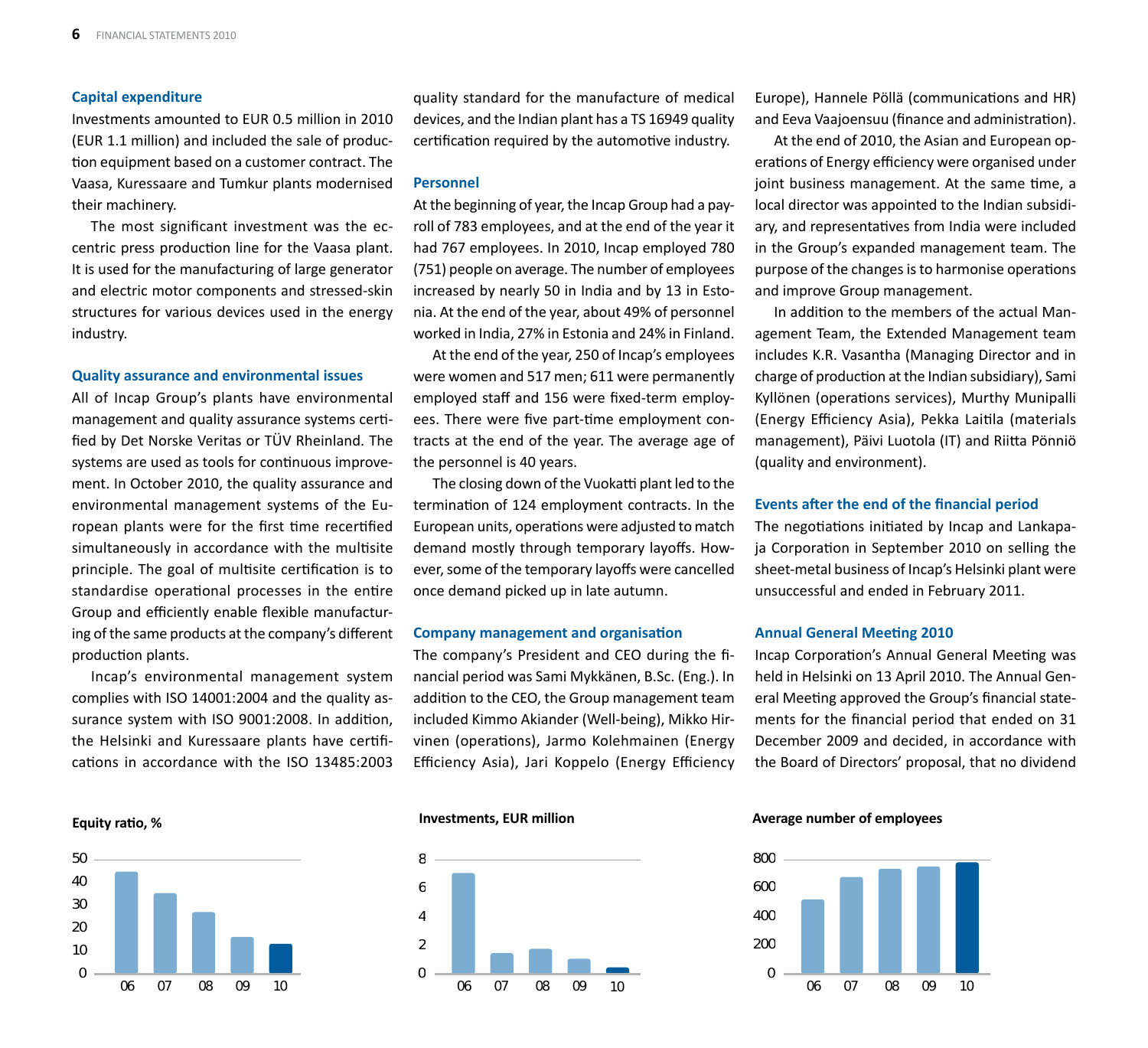be paid and the loss for the financial period (EUR 3,825,364.79) be left in equity.

The Annual General Meeting elected five members to the Board of Directors. Authorised Public Accountant Ernst & Young Oy was re-elected as the company auditor. The Annual General Meeting decided to amend the Articles of Association so that the notice of meeting is to be sent no later than 21 days before the Annual General Meeting.

#### **The Board's authorisati on**

At the end of the financial period, the Board of Directors held an authorisation granted by the Annual General Meeting on 13 April 2010 to decide on an increase in share capital, so that the aggregate number of shares subscribed on the basis of the authorisation will be up to  $1,500,000$  shares. The authorisation includes a right to deviate from shareholders' pre-emptive subscription right and to decide on the subscription price and other terms and conditions of subscription. It is possible to deviate from shareholders' pre-emptive subscription rights providing that there is a weighty economic reason for the company to do so, such as developing the company's business, financing business restructuring, making an arrangement in association with capital funding, or a reason related to HR policy. The Board of Directors has the right to decide that the share subscription price can be paid using property given as subscription in kind or subscriberheld claim or otherwise under specific conditions. The authorisation is valid for one year but no later than the next Annual General Meeting.

#### **Board of Directors and auditor**

The Annual General Meeting re-elected Kalevi Laurila, Susanna Miekk-oja, Kari Häyrinen and Lassi Noponen as members of the Board of Directors. Raimo Helasmäki was elected to the Board as a new member. The Board elected from among its members Kalevi Laurila as Chairman and Susanna Miekk-oja as Deputy Chairman. The secretary of the

Board was Jari Pirinen, LL.M. The Board convened 20 times in 2010, and the average attendance rate of the Board members was 93%.

The auditor was auditing firm Ernst & Young Oy with Jari Karppinen, Authorised Public Accountant, as the principal auditor.

#### **Report on corporate governance**

Incap releases a report on the company's corporate governance in compliance with the Securities Market Act as a separate document, in connection with the publication of the report of the Board of Directors and the Annual Report.

#### **Shares and shareholders**

Incap Corporation has one series of shares and the number of shares at the end of the period is 18,680,880. During the financial period, the share price varied between EUR 0.49 and EUR 0.75 (EUR 0.43 and 0.99). The closing price for the year was EUR 0.57 (EUR 0.67). During the financial period, the trading volume was 39% of outstanding shares (25%).

At the end of the financial period, Incap had 1,085 shareholders (1,089). Nominee-registered owners held 0.6% (2.8%) of all shares. The company's market capitalisation on 31 December 2010 was EUR 10.6 million (EUR 8.2 million). The company does not hold any of its own shares.

Incap's share has been listed on Helsinki Stock Exchange (now NASDAQ OMX Helsinki) since 1997 with the trading code ICP1V. The sector classification on the OMX Nordic Exchange Helsinki is "Industrial products and services" and the sector code is 20104010 (Electrical supplies and equipment).

The company's share capital as recorded in the trade register on 31 December 2010 is EUR 20,486,769.50. The share has no nominal value. The company does not hold any of its own shares, and the Board of Directors is not aware of any shareholder agreements concerning holdings in company shares and the exercise of voting rights.

#### **Share-based incentive systems**

Incap has two on-going option schemes:

#### Option scheme 2004:

The option scheme implemented in 2004 includes a maximum of 630,000 stock options. Of these, a total of 315,000 of 2004C stock options are currently valid. The maximum proportion of shares to be subscribed on the basis of them is 1.7% of company shares and votes after possible increase in share capital.

The subscription price for the 2004C stock options is the trade-weighted average price of Incap share on Helsinki Stock Exchange from 1 to 31 March 2006, i.e., EUR 2.05. The share subscription period is from 1 April 2009 to 30 April 2011. The option scheme is associated with a shareholding scheme, according to which option holders are obliged to acquire company shares with 20% of the gross income gained from realised stock options.

#### Option scheme 2009:

The option scheme implemented in February 2009 includes a total of 600,000 stock options entitling their holders to subscribe for an equal number of Incap shares. The stock options are broken into three categories: 2009A, 2009B and 2009C. There are 100,000 "A" options, 100,000 "B" options and 400,000 "C" options. The subscription price for all stock options is EUR 1. The subscription period is from 1 April 2010 to 31 January 2014 for 2009A stock options and from 1 April 2011 to 31 January 2014 for 2009B and 2009C stock options.

When the option scheme was implemented, the CEO received 100,000 "A" stock options and in February 2010 he received 25,000 "B" stock options. In February 2010, the company's key employees received a total of 100,000 "C" stock options.

The proportion of shares to be subscribed on the basis of stock options is up to 3.1% of the company's shares and votes after possible increase in share capital. Undistributed stock options will be given to Euro-ketju Oy, a subsidiary fully owned by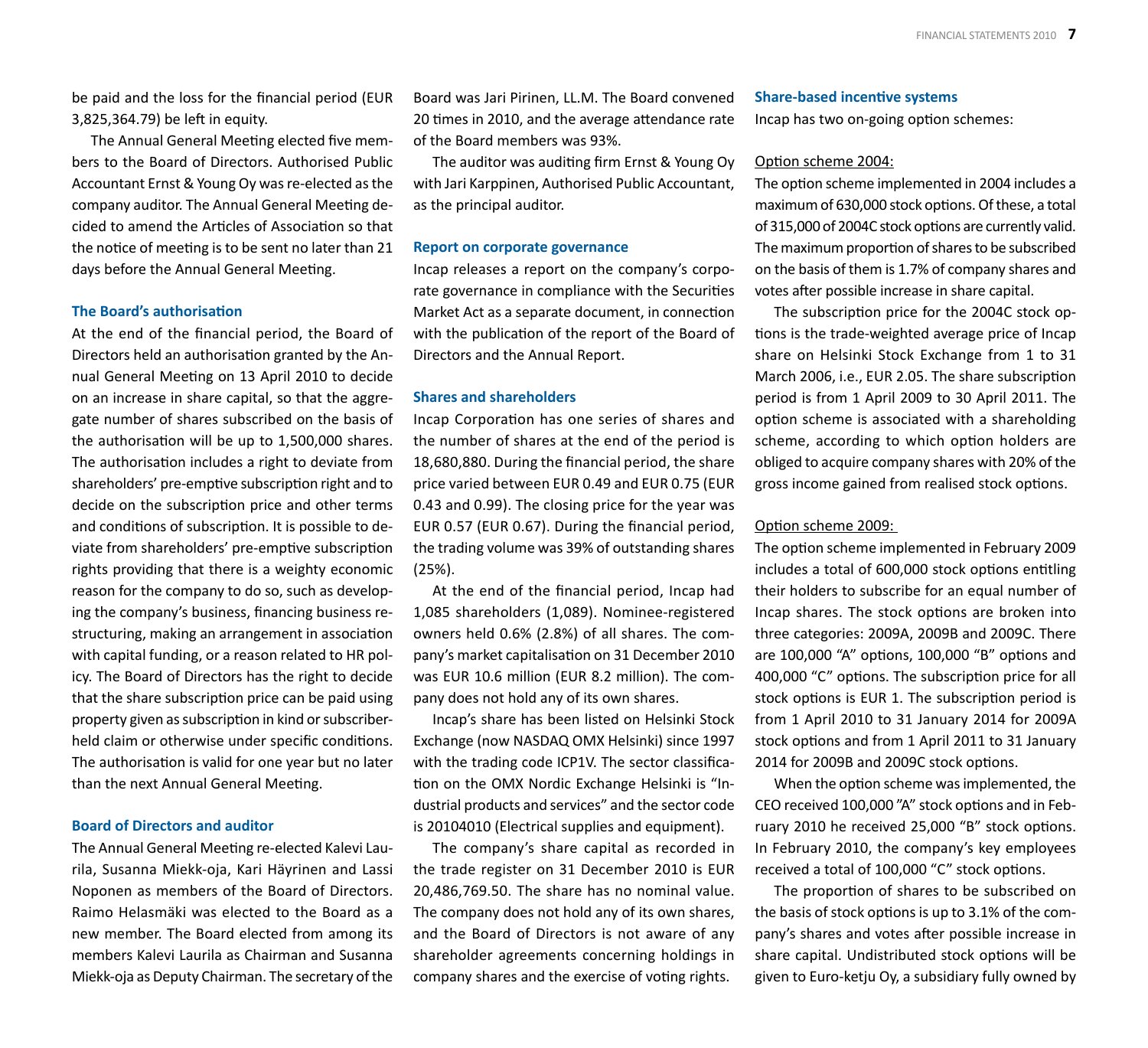Incap. The Board of Directors will make a separate decision of distributing these.

# **Announcements in accordance with Chapter 2, Secti on 9, of the Securiti es Market Act on changes in holdings**

After the registration of the shares subscribed in the directed share issue in April, Göran Sundholm's holdings in Incap exceeded the notification limit of 5%. In Sampo Group, the holdings of Mandatum Life Insurance Company Ltd. in Incap Corporation's shares and votes exceeded 5%. The holdings of Oy Etra Invest Ab in Incap Corporation's shares fell below 25%. After the directed share issue's subscription in September and the registration of the new shares, the holdings of Finnish Industry Investment Ltd. exceeded 10%. After the directed share issue's subscription in September and the registration of the new shares, the holdings of JMC Finance Oy fell below 15%. According to the announcement made by OP Pohjola Group Central Cooperative, the combined holdings of OP Pohjola Group Central Cooperative and entities controlled by it as well as its subsidiaries and investment funds administered by such subsidiaries, based on Incap's convertible promissory notes, is below 5% if the subscription right based on the convertible promissory notes is realised.

# **Short-term risks and factors of uncertainty concerning operati ons**

The Risk Management Policy approved by the Incap Board classifies risks as risks connected to the operating environment, operational risks and damage and funding risks. Risk management at Incap is mainly focused on risks that threaten the company's business objectives and continuity of operations. In order to improve its business opportunities, Incap is willing to take on managed risks within the scope of the Group's risk management capabilities. Incap regularly reviews its insurance policies as part of the risk management system.

Demand for Incap's services and the company's financial position are affected by international economic trends and economic trends among Incap's customer industries. In 2011, the business environment is expected to develop favourably compared with 2010. Incap's sales are spread over several customer sectors, which balances out the impact of the economic trends in different industrial sectors.

In 2010, Incap's largest single customer accounted for 30% of the Group's revenue. The company will continue to expand its customer base so that dependence on a single customer or several customers in the same sector will not expose the company to a significant financial risk. The revival of the global economy is expected to increase revenue from many customers and in this way decrease dependence on a single customer. Risks associated with customer agreements are regularly reviewed and their combined effect is being monitored. Risks associated with customers are managed through contract terms and insurance policies. The recession has not had a negative effect on the solvency of Incap's customers.

Incap's sector, contract manufacturing, is highly competitive and there are major pressures on cost level management. Incap manages the risk through continuous monitoring and management of operational efficiency and cost levels. Flexibility of the cost structure has been improved by distributing production activities into several countries, and by managing manufacturing operations between Finland and other countries.

The company continuously assesses the organisation of different activities as well as the sufficiency and level of human resources in order to ensure that the organisation is efficient, the correct competencies are available and the company can provide its customers with the high-quality services they require without interruptions, and take care of its commitments to other stakeholders. An essential element for the company's competitive edge is the development of labour costs in the In-

cap countries. We manage the personnel risk with<br>an efficient substitute system.<br>Material suppliers' quality, manufacturing and<br>distribution problems, as well as changes in the<br>market prices of materials, influence lncap's ery ability and costs. Most material prices are linked<br>to customer agreements to reduce material price<br>risks. The availability of materials is considered to<br>be the most significant material-related risk in the<br>near future. work agreements with parties we know well and by focusing on the predictability of business and capac-

ity management. With critical suppliers, we aim to<br>agree on buffer inventories within the limits set by<br>agreements between Incap and the end customer.<br>The nature of Incap Group's business exposes<br>the company to foreign exc tive effects of changes in the financing markets<br>on the Group's earnings and cash flow. Forward<br>exchange agreements, foreign currency loans and<br>interest rate swaps are used for the management of<br>financing risks as required

ing into account the management of financing risks.<br>The acquisition of the Indian business unit in<br>2007 has increased the Group's external financing and financial risks. The financing base of the<br>operations in India was enforced in 2009 through<br>a share capital investment of Finnfund in Incap's<br>Indian subsidiary. The Group's interest and foreign<br>exchange risks are m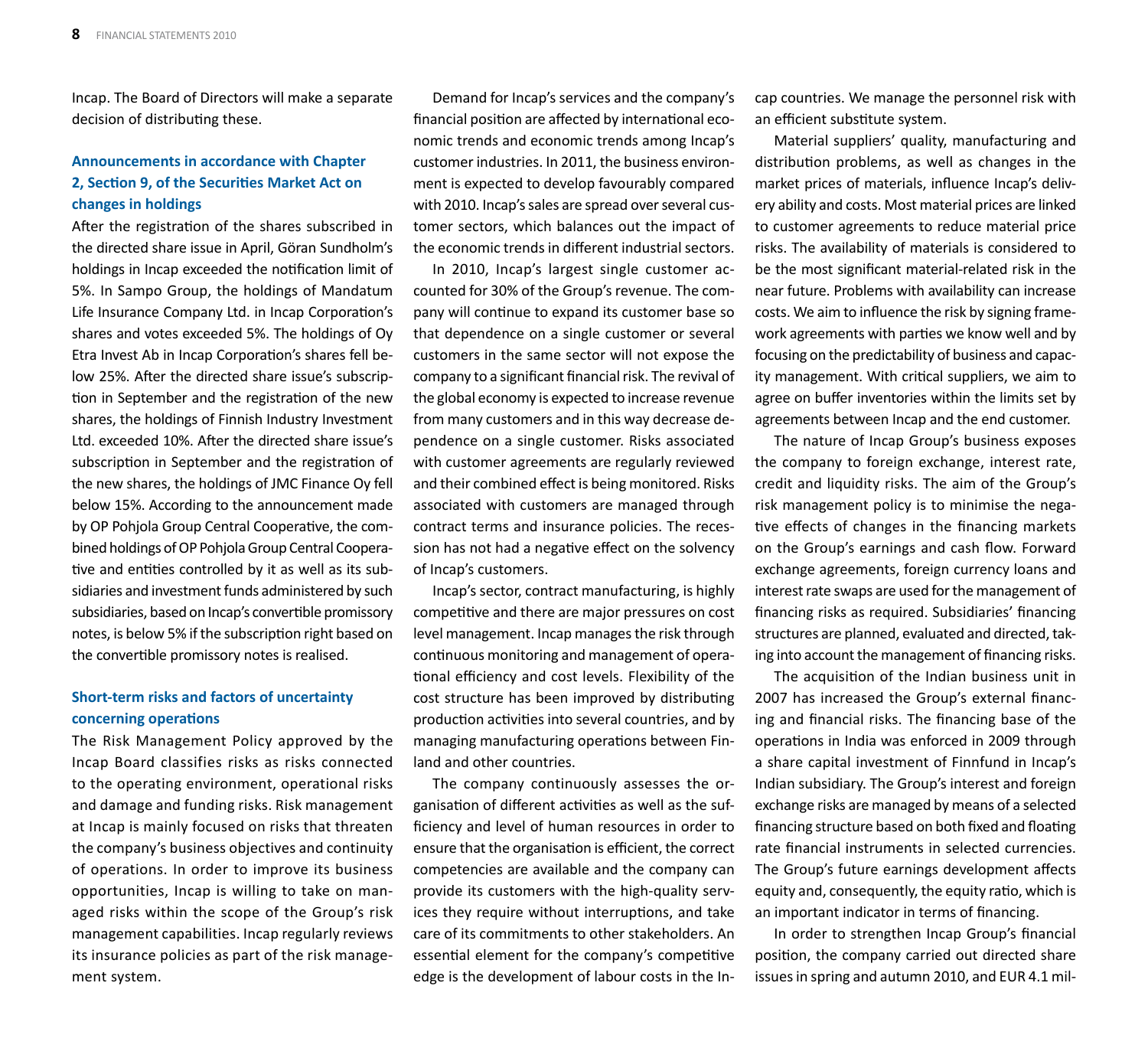lion were recognised in the reserve for invested unrestricted equity.

In order to estimate its liquidity Incap has drawn up a cash flow forecast by quarter, expanding up to the financial statements for the year 2011. The cash flow forecast is based on the result estimate for 2011 as given in connection with the consolidated financial statements and on the actual turnover of sales receivables and accounts payable, as well as on the targeted turnover of inventories. Based on this cash flow forecast, Incap's need for working capital is increasing towards the year end. The company's existing working capital on the balance sheet date will be sufficient for the next 12 months if the Group achieves its budgeted result and inventory turnover rate. If the goals are not achieved, the gap must be covered with additional financing. The company management has initiated negotiations with various parties to ensure additional financing and is confident that it will be able to cover any needs for extra financing. Providing that the negotiations are successful, the company's working capital will be sufficient for the next 12 months. Furthermore, Incap has at the end of the financial period started actions to sell the factory real estate in Vuokatti. Real estate and the loans related to it have been described as non-current assets held-for-sale in the financial statements. Estimated price as given in the certificate of valuation of an external surveyor exceeds clearly the book value of the real estate.

Incap has a financing agreement in force until 31 May 2012 which covers the loans related to the financing of the Indian subsidiary (totalling about EUR 5.6 million) and Incap's credit line (EUR 1 million) and a factoring credit line (up to EUR 7 million), of which EUR 5.5 million were in use on 31 December 2010. The financing agreement contains covenants, which are described more in detail in note 26 to the financial statements. Of these covenants, net IBD/EBITDA was not met on the balance sheet date, but before the balance sheet date the financier informed Incap in writing that it will not exercise its right to terminate the agreement on 31 December 2010. The covenants will be tested again on 30 June 2011. Should the financier call for immediate payment of the loans based on the covenants, Incap is not able to meet the obligation. More information on financing risks is available in the note 26 to the financial statements.

The deferred tax assets recognised in the consolidated balance sheet (EUR 4.2 million on 31 December 2010) are based on the Board of Directors' assessment of future earnings development at Incap Corporation and the Indian subsidiary. On 31 December 2010, confirmed tax losses for which no deferred tax asset was recognised amounted to EUR 8.0 million. Should future development not correspond to the Board's estimate, the ensuing write-down of deferred tax assets in the consolidated balance sheet would have a considerable impact on Incap Group's equity ratio and, consequently, on the Group's equity and, for example, the covenants in the above financing agreements.

#### Long-term objectives

In 2011, Incap aims for an increase in revenue and considerably improved profitability. Demand from the company's key customer segments is anticipated to develop favourably, and Incap is aiming to extend the scope of deliveries to current customers and establish new customer accounts in the chosen industries. Revenue is expected to grow most vigorously in Asia, where the company intends to expand its business into China. The offering of design services will be increased and their role emphasised. The means to boost profitability include more efficient material management and harmonisation of operating processes.

Incap estimates that it is with the present production structure capable of reaching revenue of approximately EUR 100 million by the year 2015. According to the company's view it is possible to reach an EBIT level of 4–6 percent with the present customer base and product assortment.

#### Outlook for 2011

Incap's estimates for future business development are based on its customers' forecasts and the company's own assessments. The general economic situation has improved, and the majority of Incap's customers are predicting that their revenue will increase in 2011, which has a positive effect on Incap's revenue. However, the shortage of components is predicted to continue, which can affect Incap's deliveries and revenue development.

Incap estimates that its revenue in 2011 will increase from the EUR 59.2 million achieved in 2010. The Group's full-year operating result (EBIT) in 2011 is expected to be positive and, thus, clearly higher than in 2010 (EUR -3.2 million).

# **Board of Directors' proposal on measures related to the net profit/loss**

The parent company's loss for the financial period totalled EUR 1,561,513.95. The Board will propose to the Annual General Meeting on 13 April 2011 that no dividend be paid and the loss for the accounting period be recognised in equity.

#### **Annual General Meeting 2011**

Incap Corporation's Annual General Meeting will take place on Wednesday 13 April 2011 starting at 3:00 p.m. at Hotel Kämp, Pohjoisesplanadi 29, 00100 Helsinki.

Helsinki, 22 February 2011

INCAP CORPORATIONBoard of Directors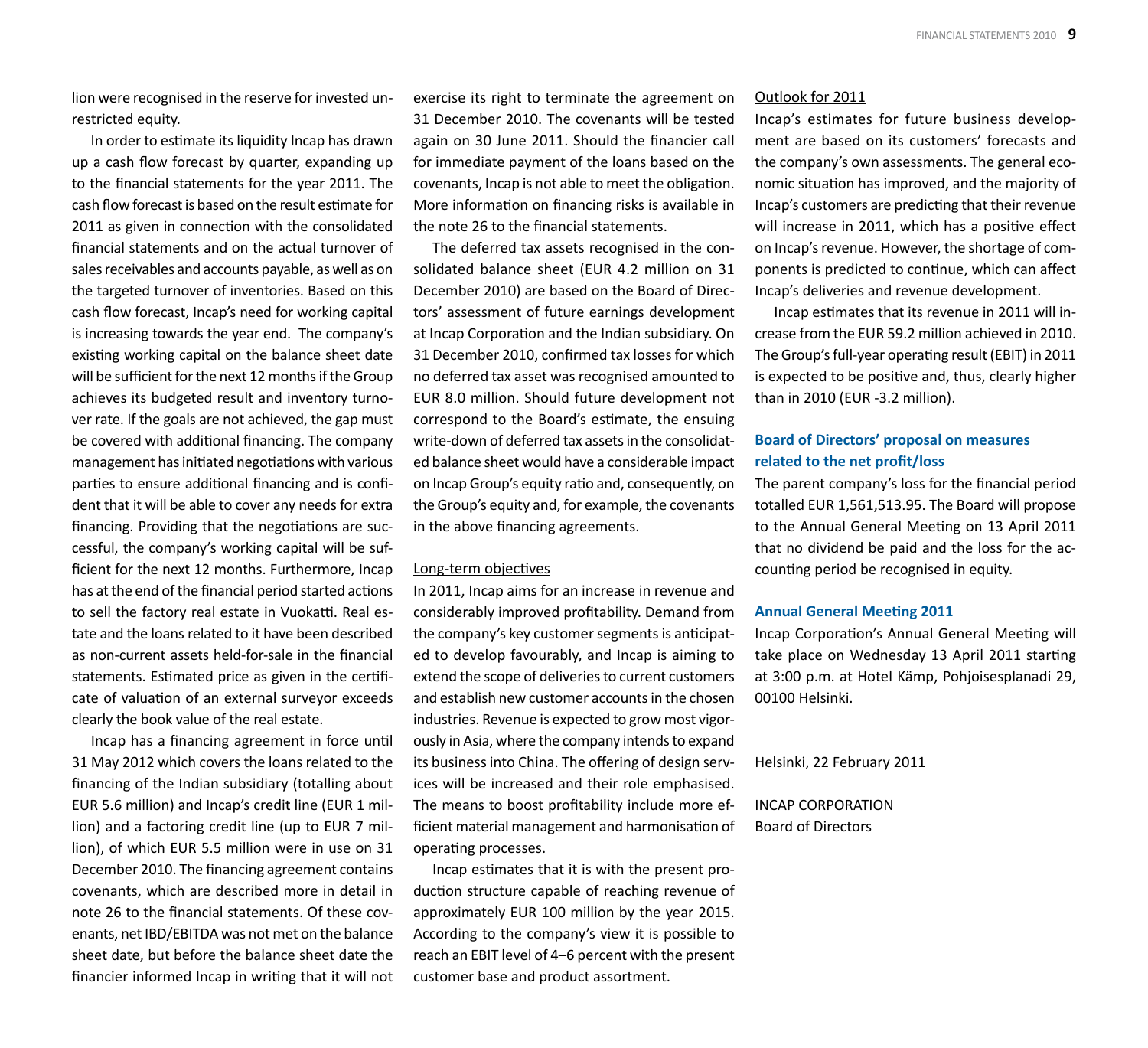# **Consolidated Income Statement**

| <b>1,000 euros</b>                                            | <b>Note</b> | 1 Jan-31 Dec 2010 | 1 Jan-31 Dec 2009 |
|---------------------------------------------------------------|-------------|-------------------|-------------------|
| Revenue                                                       | 3           | 59,162            | 69,767            |
| Other operating income                                        | 4           | 372               | 342               |
| Changes in inventories of finished goods and work in progress | 5           | 188               | $-1,499$          |
| Work performed by the enterprise and capitalised              |             | $\Omega$          | $\Omega$          |
| Raw materials and consumables used                            | 5           | 40,828            | 45,654            |
| Personnel expenses                                            | 8           | 12,437            | 16,132            |
| Depreciation and amortisation                                 | 7           | 2,831             | 2,869             |
| Other operating expenses                                      | 6           | 6,849             | 8,924             |
|                                                               |             |                   |                   |
| <b>Operating profit/loss</b>                                  |             | $-3,223$          | $-4,970$          |
| Financing income and expenses                                 | 10          | $-1,724$          | $-1,780$          |
|                                                               |             |                   |                   |
| Profit/loss before tax                                        |             | $-4,947$          | $-6,750$          |
| Income tax expense                                            | 11          | 64                | 29                |
|                                                               |             |                   |                   |
| Profit/loss for the year                                      |             | $-4,884$          | $-6,721$          |
| <b>Attributable to:</b>                                       |             |                   |                   |
| Equity holders of the parent company                          |             | $-4,884$          | $-6,721$          |
| Non-controlling interests                                     |             | $\Omega$          | $\Omega$          |
|                                                               |             | $-4,884$          | $-6,721$          |
| Earnings per share from profit for the year attributable      |             |                   |                   |
| to equity holders of the parent                               |             |                   |                   |
| Basic earnings per share                                      | 12          | $-0.33$           | $-0.55$           |
|                                                               |             |                   |                   |
| Diluted earnings per share                                    | 12          | $-0.33$           | $-0.55$           |
| Average number of shares:                                     |             |                   |                   |
| - basic                                                       |             | 14,682,250        | 12,180,880        |
| - diluted                                                     |             | 14,682,250        | 12,180,880        |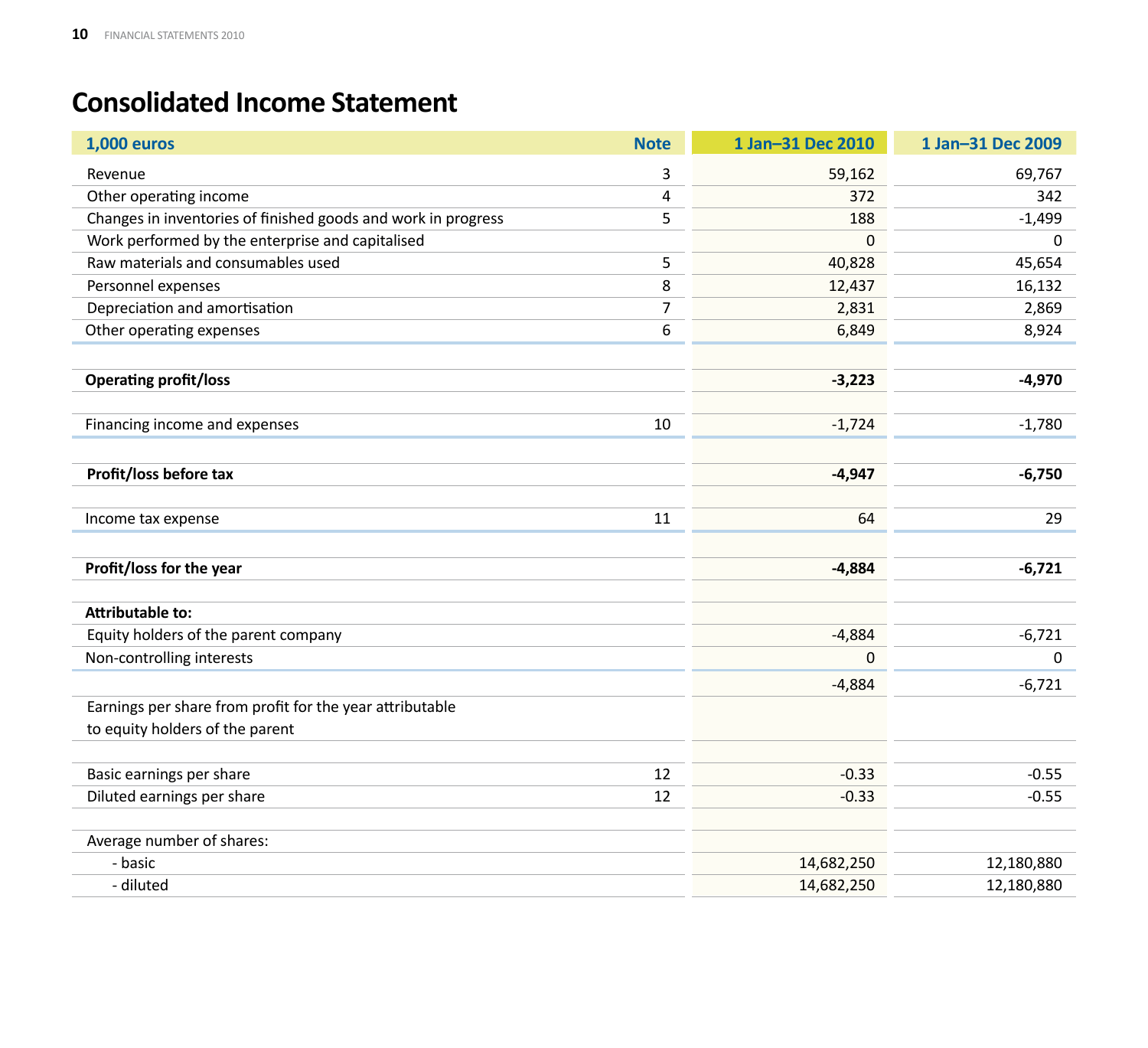| <b>1,000 euros</b>                                    | <b>Note</b> | 1 Jan-31 Dec 2010 | 1 Jan-31 Dec 2009 |
|-------------------------------------------------------|-------------|-------------------|-------------------|
| <b>CONSOLIDATED STATEMENT OF COMPREHENSIVE INCOME</b> |             |                   |                   |
|                                                       |             |                   |                   |
| Profit/loss for the year                              |             | $-4,884$          | $-6,721$          |
|                                                       |             |                   |                   |
| Other comprehensive income:                           |             |                   |                   |
| Translation differences from foreign units            |             | $-24$             | 19                |
| Other comprehensive income, net                       |             | $-24$             | 19                |
|                                                       |             |                   |                   |
| <b>Total comprehensive income</b>                     |             | $-4,908$          | $-6,702$          |
|                                                       |             |                   |                   |
| Total comprehensive income attributable to:           |             |                   |                   |
| Equity holders of the parent company                  |             | $-4,908$          | $-6,702$          |
| Non-controlling interests                             |             |                   | 0                 |
|                                                       |             | $-4,908$          | -6,702            |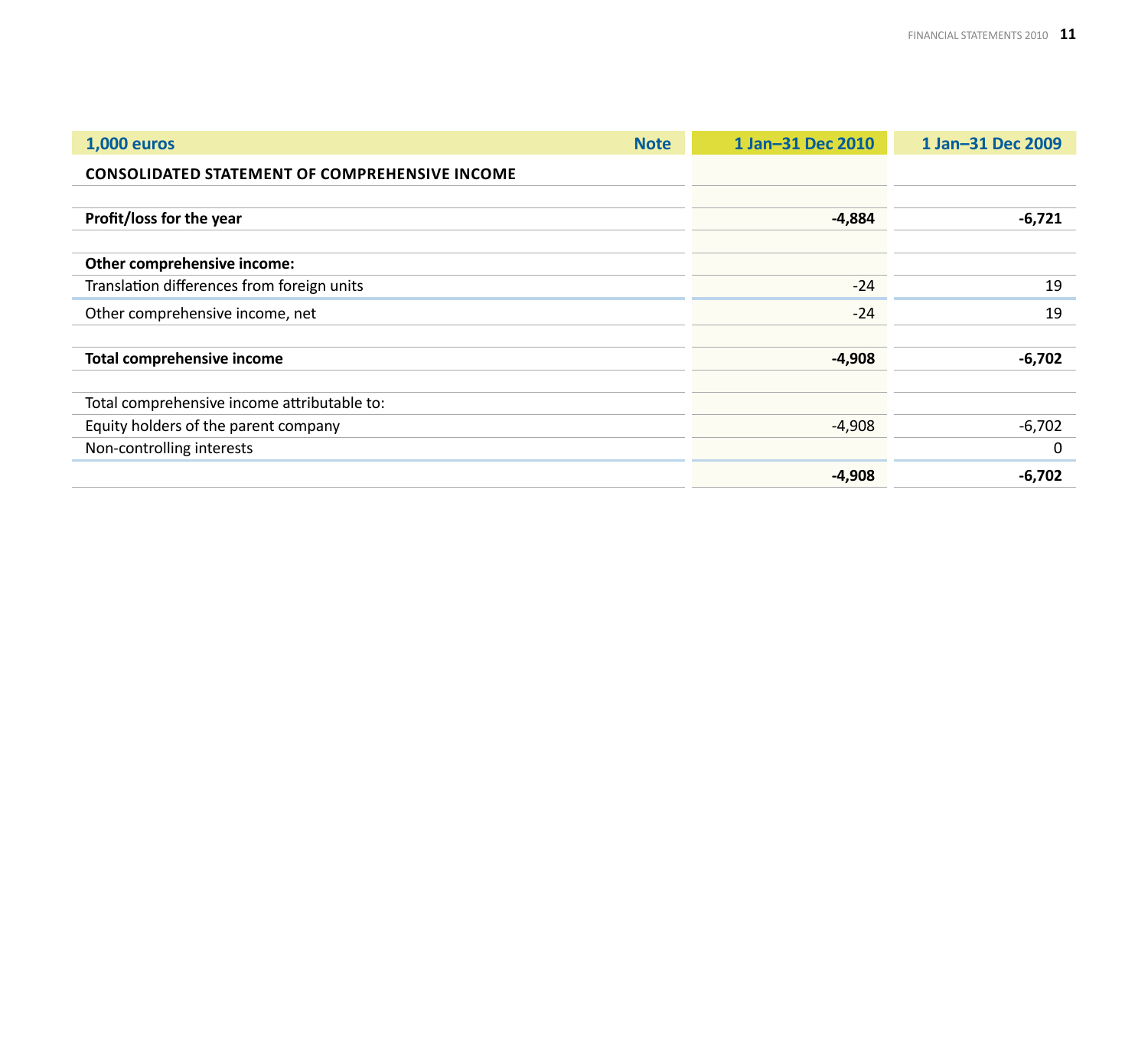# **Consolidated Balance Sheet**

| <b>1,000 euros</b>                                        | <b>Note</b>  | 31 Dec 2010  | 31 Dec 2009 |
|-----------------------------------------------------------|--------------|--------------|-------------|
| <b>ASSETS</b>                                             |              |              |             |
| <b>Non-current assets</b>                                 |              |              |             |
| Property, plant and equipment                             | 13           | 6,026        | 10,247      |
| Goodwill                                                  | 14           | 1,040        | 977         |
| Other intangible assets                                   | 14           | 705          | 1,008       |
| Other financial assets                                    | 15           | 314          | 14          |
| Deferred tax assets                                       | 16           | 4,209        | 4,156       |
| <b>Total Non-current Assets</b>                           |              | 12,294       | 16,402      |
|                                                           |              |              |             |
| <b>Current assets</b>                                     |              |              |             |
| Inventories                                               | 17           | 13,062       | 11,381      |
| Trade and other receivables                               | 18           | 14,823       | 11,261      |
| Cash and cash equivalents                                 | 19           | 476          | 661         |
| <b>Total Current Assets</b>                               |              | 28,362       | 23,303      |
|                                                           |              |              |             |
| Non-current assets held-for-sale                          | $\mathbf{1}$ | 1,936        |             |
| <b>Total Assets</b>                                       |              | 42,592       | 39,706      |
|                                                           |              |              |             |
| <b>EQUITY AND LIABILITIES</b>                             |              |              |             |
| Equity attributable to equity holders of the parent       | 20           |              |             |
| Share capital                                             |              | 20,487       | 20,487      |
| Share premium account                                     |              | 44           | 44          |
| Exchange differences                                      |              | $-483$       | $-459$      |
| Reserve for invested unrestricted equity                  |              | 4,084        | 0           |
| Retained earnings                                         |              | $-18,510$    | $-13,629$   |
| <b>Total equity</b>                                       |              | 5,622        | 6,443       |
|                                                           |              |              |             |
| <b>Non-current liabilities</b>                            |              |              |             |
| Deferred tax liabilities                                  | 16           | $\mathbf{0}$ | 70          |
| Interest-bearing loans and borrowings                     | 24           | 9,403        | 10,999      |
|                                                           |              |              |             |
| <b>Current liabilities</b>                                |              |              |             |
| Trade and other payables                                  | 25           | 14,961       | 11,925      |
| Interest-bearing loans and borrowings                     | 24           | 12,007       | 10,269      |
| Liabilities relating to non-current assets held-fore-sale | $\mathbf{1}$ | 598          |             |
|                                                           |              |              |             |
| <b>Total liabilities</b>                                  |              | 36,970       | 33,262      |
| <b>Total equity and liabilities</b>                       |              | 42,592       | 39,706      |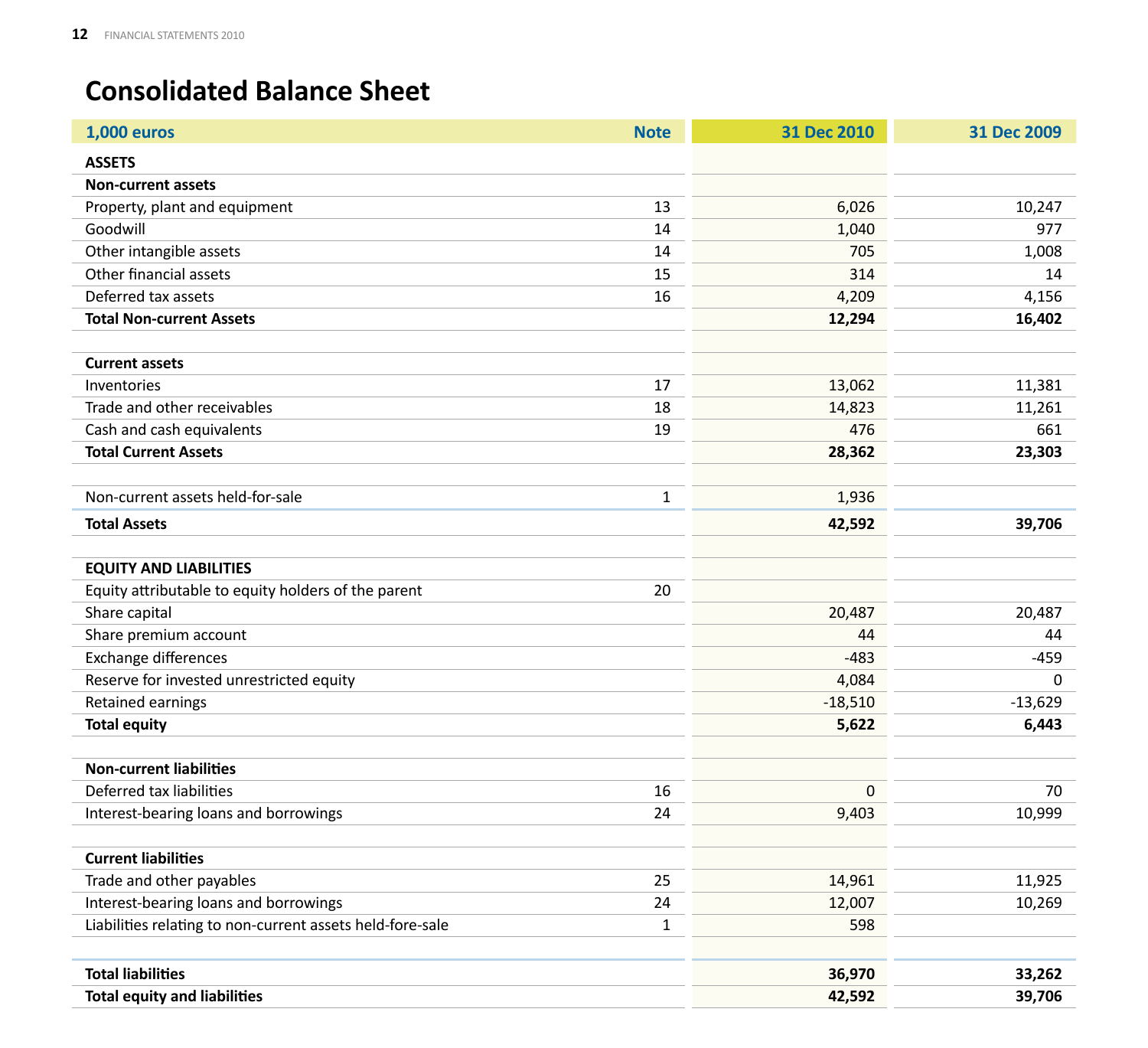# **Consolidated Cash Flow Statement**

| <b>1,000 euros</b>                                    | <b>Note</b> | 1 Jan-31 Dec 2010 | 1 Jan-31 Dec 2009 |
|-------------------------------------------------------|-------------|-------------------|-------------------|
| Cash flow from operating activities                   |             |                   |                   |
| Net income                                            |             | $-3,223$          | $-4,970$          |
| Adjustments to operating profit                       | 28          | 23                | 4,342             |
| Change in working capital                             |             | 644               | 2,929             |
| Interest paid                                         |             | $-1,840$          | $-1,812$          |
| Interest received                                     |             | 27                | 40                |
| Cash flow from operating activities                   |             | $-4,369$          | 529               |
| Cash flow from investing activities                   |             |                   |                   |
| Capital expenditure on tangible and intangible assets |             | $-486$            | $-1,064$          |
| Proceeds from sales of tangible and intangible assets |             | 591               | 17                |
| Loans granted                                         |             | $-5$              | -9                |
| Repayments of loan assets                             |             | 0                 | 2                 |
| Other investments                                     |             | $-159$            | $\Omega$          |
| Cash flow from investing activities                   |             | $-59$             | $-1,054$          |
|                                                       |             |                   |                   |
| Cash flow from financing activities                   |             |                   |                   |
| Proceeds from share issue                             |             | 4,084             | 0                 |
| Drawdown of loans                                     |             | 5,825             | 5,683             |
| Repayments of borrowings                              |             | $-4,338$          | $-3,868$          |
| Repayments of obligations under finance leases        |             | $-1,064$          | $-1,255$          |
| Cash flow from financing activities                   |             | 4,507             | 560               |
|                                                       |             |                   |                   |
| Change in cash and cash equivalents                   |             | 79                | 35                |
| Cash and cash equivalents at beginning of period      |             | 661               | 641               |
| Effects of changes in exchange rates                  |             | $-228$            | $-17$             |
| Changes in fair value (cash and cash equivalents)     |             | $-36$             | 2                 |
| Cash and cash equivalents at end of period            |             | 476               | 661               |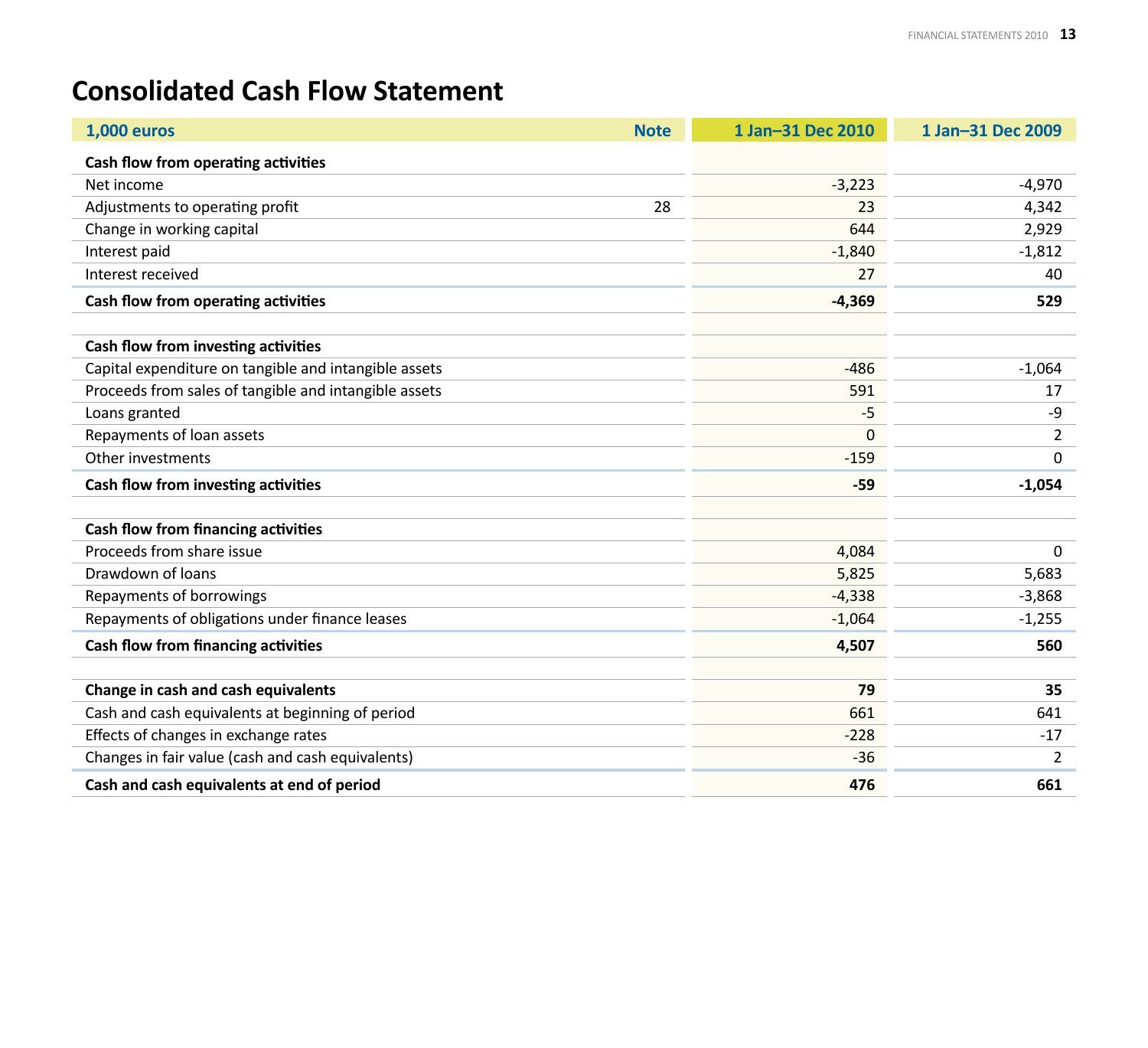# **Consolidated Statement of Changes in Equity**

|                              | <b>Share</b><br>capital | <b>Share</b><br>premium<br>account | <b>Reserve</b><br>for invested<br>unrestricted<br>equity | <b>Exchange</b><br>differences | <b>Retained</b><br>earnings | <b>Total</b><br>equity |
|------------------------------|-------------------------|------------------------------------|----------------------------------------------------------|--------------------------------|-----------------------------|------------------------|
| Equity at 1 January 2010     | 20,487                  | 44                                 | 0                                                        | -459                           | $-13,629$                   | 6,443                  |
| Options and share-based      |                         |                                    |                                                          |                                |                             |                        |
| compensation                 |                         |                                    |                                                          |                                | 2                           |                        |
| Total comprehensive income   |                         |                                    |                                                          | $-24$                          | $-4,884$                    | $-4,908$               |
| Share issue                  |                         |                                    | 4,160                                                    |                                |                             | 4,160                  |
| Transaction costs for equity |                         |                                    | $-76$                                                    |                                |                             |                        |
| Equity at 31 December 2010   | 20,487                  | 44                                 | 4,084                                                    | -483                           | $-18,510$                   | 5,622                  |

|                            | <b>Share</b><br>capital | <b>Share</b><br>premium<br>account | <b>Reserve</b><br>for invested<br>unrestricted<br>equity | <b>Exchange</b><br>differences | <b>Retained</b><br>earnings | <b>Total</b><br>equity |
|----------------------------|-------------------------|------------------------------------|----------------------------------------------------------|--------------------------------|-----------------------------|------------------------|
| Equity at 1 January 2009   | 20,487                  | 44                                 | 0                                                        | -478                           | $-6,864$                    | 13,190                 |
| Options and share-based    |                         |                                    |                                                          |                                |                             |                        |
| compensation               |                         |                                    |                                                          |                                | $-10$                       | $-10$                  |
| Total comprehensive income |                         |                                    |                                                          | 19                             | $-6,721$                    | $-6,702$               |
| Other changes              |                         |                                    |                                                          |                                | $-35$                       | $-35$                  |
| Equity at 31 December 2009 | 20,487                  | 44                                 | 0                                                        | $-459$                         | $-13,629$                   | 6,443                  |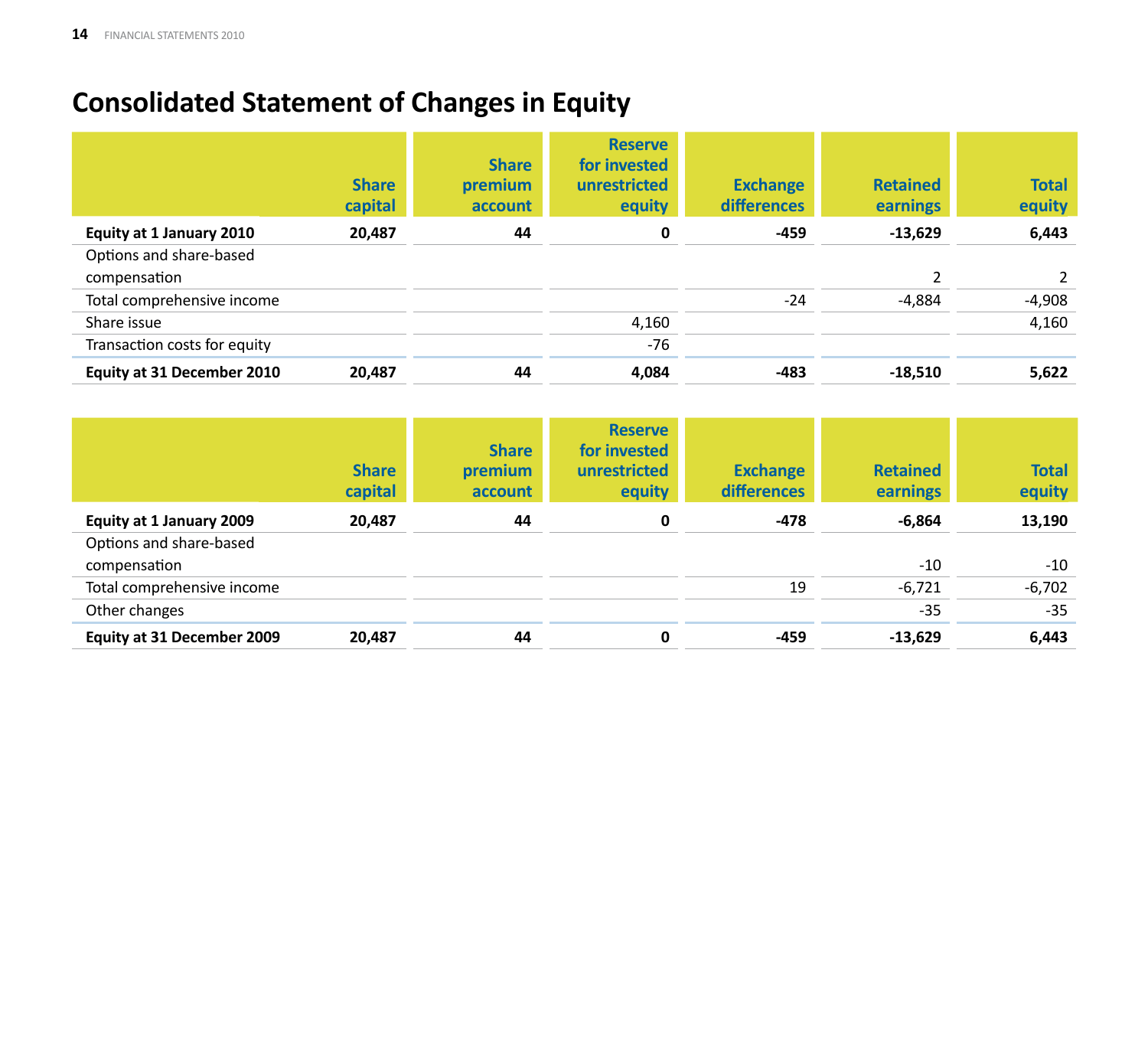# **Notes to the Consolidated Financial Statements**

#### **Corporate informati on**

Incap Corporation is a Finnish public listed company under Finnish law which is domiciled in Helsinki and whose registered address is Valuraudankuja 6, 00700 Helsinki. The company is a contract manufacturer whose comprehensive service covers the entire life-cycle of electromechanical products, from design to repair and maintenance services.

The Group comprises the parent company, Incap Corporation, and the parent company's wholly-owned subsidiaries: Incap Electronics Estonia OÜ, Kuressaare, Estonia; Euro-ketju Oy and Incap Contract Manufacturing Services Pvt. Ltd., Bangalore, India, which is owned by the parent company by 67%. Incap CMS Pvt. Ltd. is however combined by 100% in the consolidated financial statements, because the control of the subsidiary stays in the parent company.

# **Accounti ng policies applied in the consolidated fi nancial statementsBasis of preparati on**

These Incap Group financial statements have been prepared in accordance with International Financial Reporting Standards in conformity with the IAS and IFRS standards and SIC and IFRIC interpretations in force at the balance sheet date, 31 December 2010. The notes to the consolidated financial statements also comply with Finnish accounting and company legislation.

The financial statements in the official compiled version are presented in unabbreviated form to an accuracy of two decimals. In the Annual Report, the financial statement data is presented in thousands of euros.

The preparation of financial statements in accordance with IFRS calls for the making of certain estimates by Group management as well as for

management's judgement in applying accounting policies. The estimates having the greatest effect on the financial statement figures are presented in the note "Accounting policies requiring management's judgement and key sources of estimation uncertainty."

#### **Subsidiaries**

The consolidated financial statements include the parent company, Incap Corporation, and its subsidiaries Incap Electronics Estonia OÜ, Incap Contract Manufacturing Services Pvt. Ltd. and Euro-ketju Oy.

Intra-Group share ownership has been eliminated by means of the purchase method. Acquired subsidiaries are included in the consolidated financial statements from the time when the Group has obtained control, and divested subsidiaries up to the time when control ceases. All intra-Group transactions, receivables, liabilities, unrealised gains and internal distribution of profits are eliminated when preparing the consolidated financial statements.

# **Translati on of items denominated in foreign currency** Separate companies

Transactions denominated in foreign currency are recorded in the functional currency using the exchange rate on the date of the transaction. Balance sheet items denominated in foreign currency are translated to the functional currency using the exchange rates at the balance sheet date.

Gains and losses resulting from transactions denominated in foreign currency and the translation of balance sheet items are recorded in the income statement. Exchange gains and losses resulting from operations are recorded under the corresponding items above operating profit. Exchange gains and losses resulting from loans denominated in foreign currency are recorded under financial income and expenses.

## Group

Figures relating to the profit and financial position of Group units are measured in the main functional currency of each unit. The Incap Group's financial statements are presented in euros, which is the functional and presentation currency of the Group's parent company.

The income and expense items in the income statements of foreign Group companies have been translated to euros using the average exchange rate during the year, and their balance sheets using the exchange rates at the balance sheet date. The translation of the profit for the financial year using different exchange rates in the income statement and the balance sheet results in an exchange difference, which is recorded in equity. The exchange differences arising from the elimination of the acquisition cost of foreign subsidiaries and equity items accumulated after the acquisition are recorded in equity.

#### **Property, plant and equipment**

Property, plant and equipment are measured at original cost less accumulated depreciation and impairment losses. Property, plant and equipment are depreciated using the straight-line method over their estimated useful life. The estimated useful lives of assets are the following:

- Buildings 18–24 years
- Machinery and equipment 3–10 years
- Motor vehicles 3–5 years.

The residual value of assets and their useful lives are reviewed at each balance sheet date and, if necessary, are adjusted to reflect changes that have occurred in the expectations for an asset's economic benefits.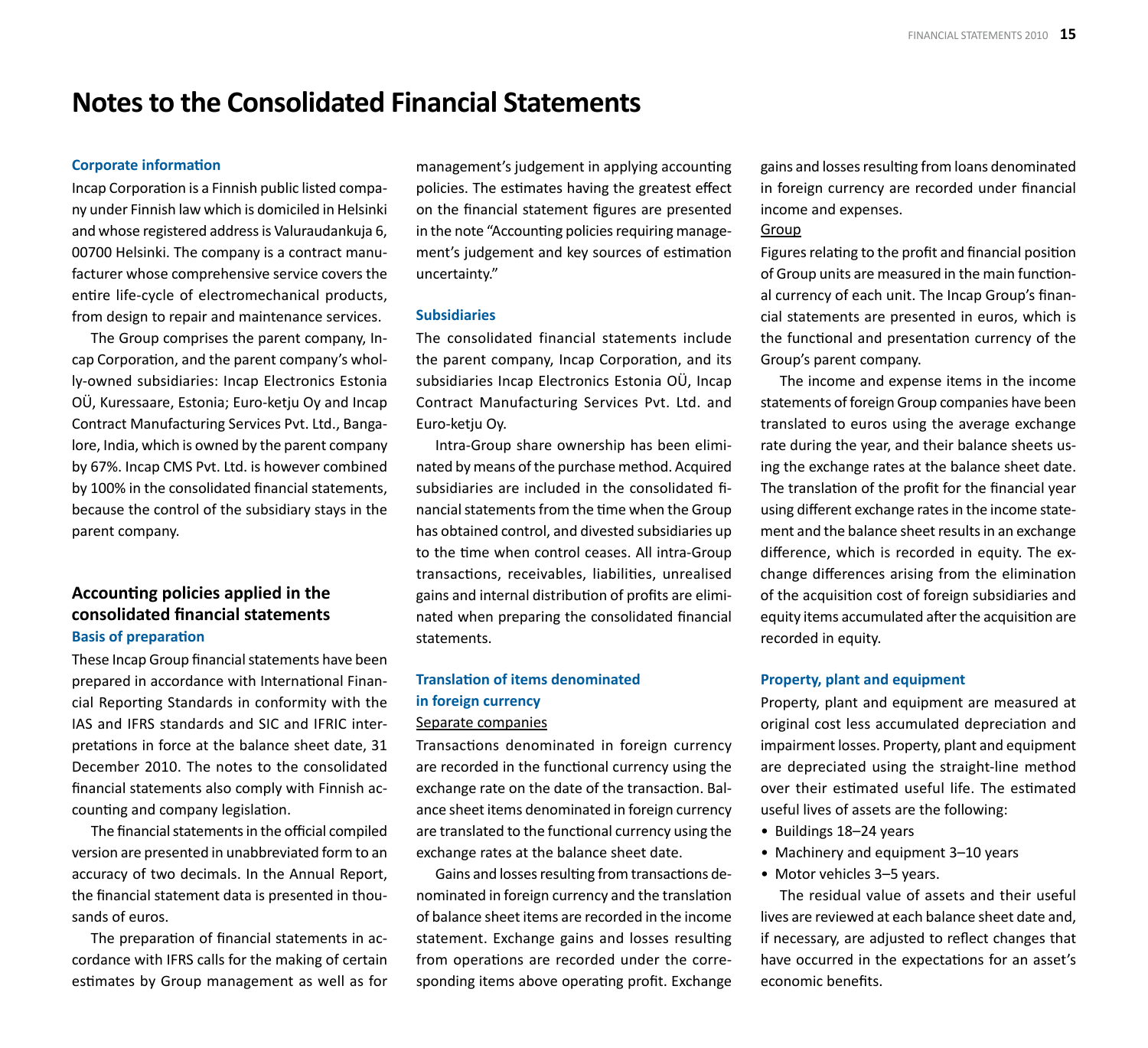Subsequent costs are included in the carrying amount of an item of property, plant and equipment only when it is probable that future economic benefits from the asset will flow to the Group. Other repair and maintenance expenses are recognised as an expense as they arise.

Depreciation of an item of property, plant and equipment ceases when the asset is classified as for sale in accordance with IFRS 5 Non-current Assets Held for Sale and Discontinued Operations. Non-current assets held for sale are measured at the lower by carrying amount or by the fair value less the selling expenses.

Capital gains and losses on the retirements and disposals of property, plant and equipment are recorded either in other operating income or expenses.

#### **Borrowing costs**

Borrowing costs are recognised as an expense in the period in which they are incurred.

Transaction expenses directly attributable to the obtaining of convertible debt are included in the original cost of the debt and amortised over the debt period using the effective interest method.

#### **Government grants**

Government grants are recorded on a net basis as a deduction from property, plant and equipment, whereby the grants are recognised as income in the form of smaller depreciation charges over the useful life of an asset.

#### **Intangible assets**

Goodwill is the proportion of the acquisition cost which exceeds the Group's share of the fair value, at the date of acquisition, of the net asset value of a company acquired after 1 January 2004. Other costs directly attributable to an acquisition, such as experts' fees, are also included in the acquisition cost.

Goodwill and other intangible assets with an indefinite useful life, such as the value of customer relationships, are not amortised but are tested annually for any impairment. The testing involves the allocation of goodwill to units generating cash flow and the measurement at cost less impairment losses. Research and development expenditure is recorded as an expense in the income statement.

An intangible asset is recorded in the balance sheet only if the cost of the asset can be determined reliably and it is probable that the expected future economic benefits that are attributable to the asset will flow to the entity. Intangible assets are recorded in the balance sheet at cost and amortised in the income statement over their known or estimated useful life.

The Incap Group's intangible assets are amortised over 3-5 years.

#### **Inventories**

Inventories are measured at the lower of cost or net realisable value. Cost is determined using the fifo method. The cost of finished and semi-finished products comprises raw materials, direct labour expenses, other direct expenses as well as fixed and variable production overheads, based on the normal capacity of the production facilities. The net realisable value is the estimated selling price of the asset less the estimated costs incurred in bringing the product to its present condition and selling expenses.

#### **Leases**

#### The Group as lessee

Leases of property, plant and equipment where the lessee bears the risks and rewards of ownership are classified as finance leases. An asset obtained on a finance lease is recorded in the lessee's balance sheet at the start of the lease period at the lower of the fair value of the leased property and the present value of the minimum lease payment. An asset obtained on a finance lease is depreciated over the shorter of the useful life of the asset and the lease term. Lease payments for items of property, plant and equipment are split between financial expenses and a reduction in lease liabilities for the period of the lease finance agreement. Finance lease liabilities are included in the Incap Group's interest-bearing liabilities.

When the lessor retains the risks and rewards of ownership, the agreement is treated as an operating lease. Lease payments paid on operating leases are recorded as an expense in the income statement.

#### **Impairment of assets**

At each balance sheet date, the Incap Group assesses whether there is any indication that the value of an asset item may be impaired. If any such indication exists, the asset item is tested for impairment to assess its recoverable amount. Impairment testing is done at the lowest possible unit level which is independent of other units and whose cash flows can be distinguished from the other cash flows of the entity.

An impairment loss is recorded when the carrying amount of an asset item is greater than its recoverable amount. The recoverable amount is the higher of an asset's net selling price and its value in use. Value in use refers to the estimated discounted cash flows obtainable from said asset item or cash-generating unit.

An impairment loss is recognised in profit or loss. If an impairment loss is allocated to a cashgenerating unit, it is allocated first to reduce the carrying amount of any goodwill allocated to the cash-generating unit and thereafter to the other assets of the unit pro rata on the basis of the carrying amount of each asset in the unit. An impairment loss is reversed if the recoverable amount of the asset has changed since the last impairment loss was recognised. An impairment loss is not, however, reversed to an extent greater than what the carrying amount of the asset would have been without the recording of the impairment loss.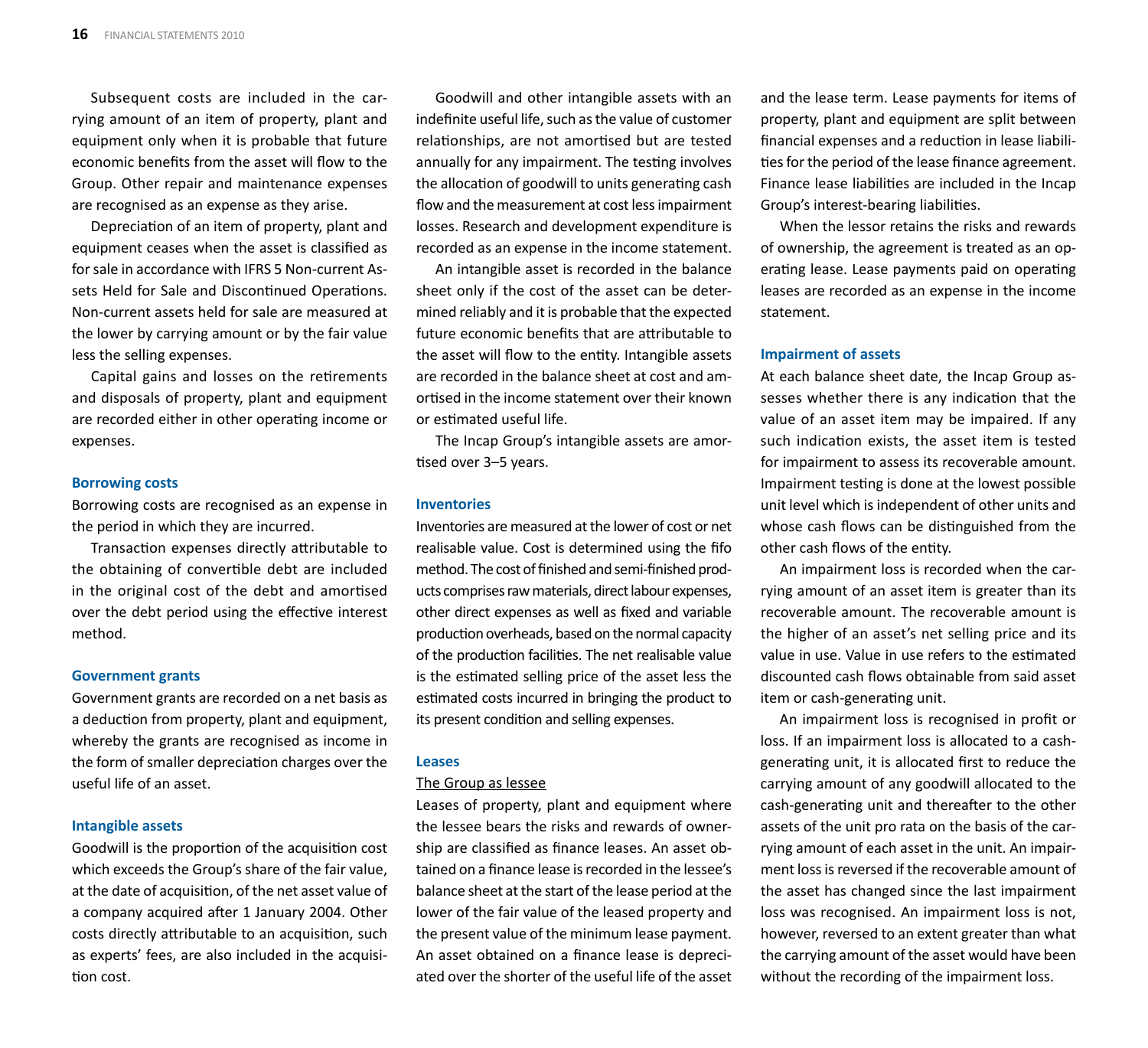The Incap Group's goodwill is tested annually. An impairment loss recorded on goodwill is not reversed under any circumstances.

#### **Employee benefits**

#### Pension obligations

The Incap Group's pension plans are classified as defined-benefit and defined-contribution plans. Payments made for defined contribution plans are recognised as an expense in the income statement for the period which the debit concerns. The obligations of defined-benefit plans are calculated separately for each plan using the projected unit credit method. Pension costs are recorded as an expense for the duration of employees' period of service on the basis of calculations carried out by authorised actuaries.

#### **Share-based payment**

The Incap Group has applied IFRS 2 Share-based Payment to all share option plans. Warrants are measured at fair value at the time they are granted and entered as an expense in the income statement in even instalments during the vesting period. The expense determined at the moment of granting the options is based on the Incap Group's estimate of the number of options that will vest at the end of the vesting period. The fair value is determined on the basis of the Black-Scholes pricing model for share options.

The Incap Group updates the estimate of the final number of share options at each balance sheet date. Changes in the estimates are recorded in the income statement. When granted share options are exercised, the cash payments received on the basis of share subscriptions (adjusted for any transaction expenses) are recognised in equity and in the share premium fund.

#### **Provisions**

Provisions are recognised when the Group has a legal or constructive obligation as a result of a past event, it is probable that a payment obligation will be realised and the amount of the obligation can be estimated reliably. Provisions are measured at the present value of the obligation.

#### **Income taxes**

Income tax in the income statement comprises taxes on taxable income for the period and deferred taxes. Taxes on the profit for the financial year are calculated on taxable income on the basis of the tax rate in force in Finland. Taxes are adjusted for taxes for previous periods.

Deferred taxes are calculated on all temporary differences between the carrying amount of an asset or liability and its tax base. In the Incap Group the largest temporary differences arise from finance leases, depreciation of buildings and other property, plant and equipment as well as unused tax losses.

Deferred taxes have been calculated by applying the tax rates in force by the balance sheet date.

A tax asset is recognised to the extent that it is probable that taxable profit will be available against which a deductible temporary difference can be utilised.

#### **Revenue recogniti on**

#### Goods sold and services rendered

Revenue from the sale of goods is booked when significant risks and benefits connected with the ownership of the goods have been transferred from the seller to the purchaser. In calculating revenue, sales income has been adjusted for indirect taxes and discounts. Revenue from services is recorded when the service has been rendered.

#### **Financial assets and financial liabilities**

The Incap Group's financial assets have been classified in accordance with the IAS 39 standard in the following groups: financial assets at fair value through profit or loss, held-to-maturity investments, loans and other receivables and availablefor-sale financial assets. The classification is made<br>on the basis of the purpose for which the financial<br>assets were acquired at the time they were originally acquired. Other financial assets presented in the financial statements are classified as availablefor-sale financial assets. Available-for-sale financial assets consist mainly of unquoted shares and participations that are not entered in the balance sheet at fair value because their fair value cannot be determined reliably.

Cash and cash equivalents consist of cash on hand, demand deposits and other short-term, highly liquid investments. Items classified as cash and cash equivalents have a maximum of a three-

month maturity from the time of acquisition.<br>Financial liabilities are originally entered in<br>the accounts at fair value on the basis of the consideration received. The transaction expenses<br>of convertible bonds are included in the original<br>carrying amount of the bonds. The fair value of<br>the debt component of convertible bonds has<br>been determined using the market i

# **Accounti ng policies requiring management's judgement and key sources of esti mati on uncertainty**

When financial statements are prepared, future<br>scenarios and assumptions have to be made, the<br>outcomes of which may differ from the original<br>scenarios and assumptions. Judgement is also<br>used in applying the accounting poli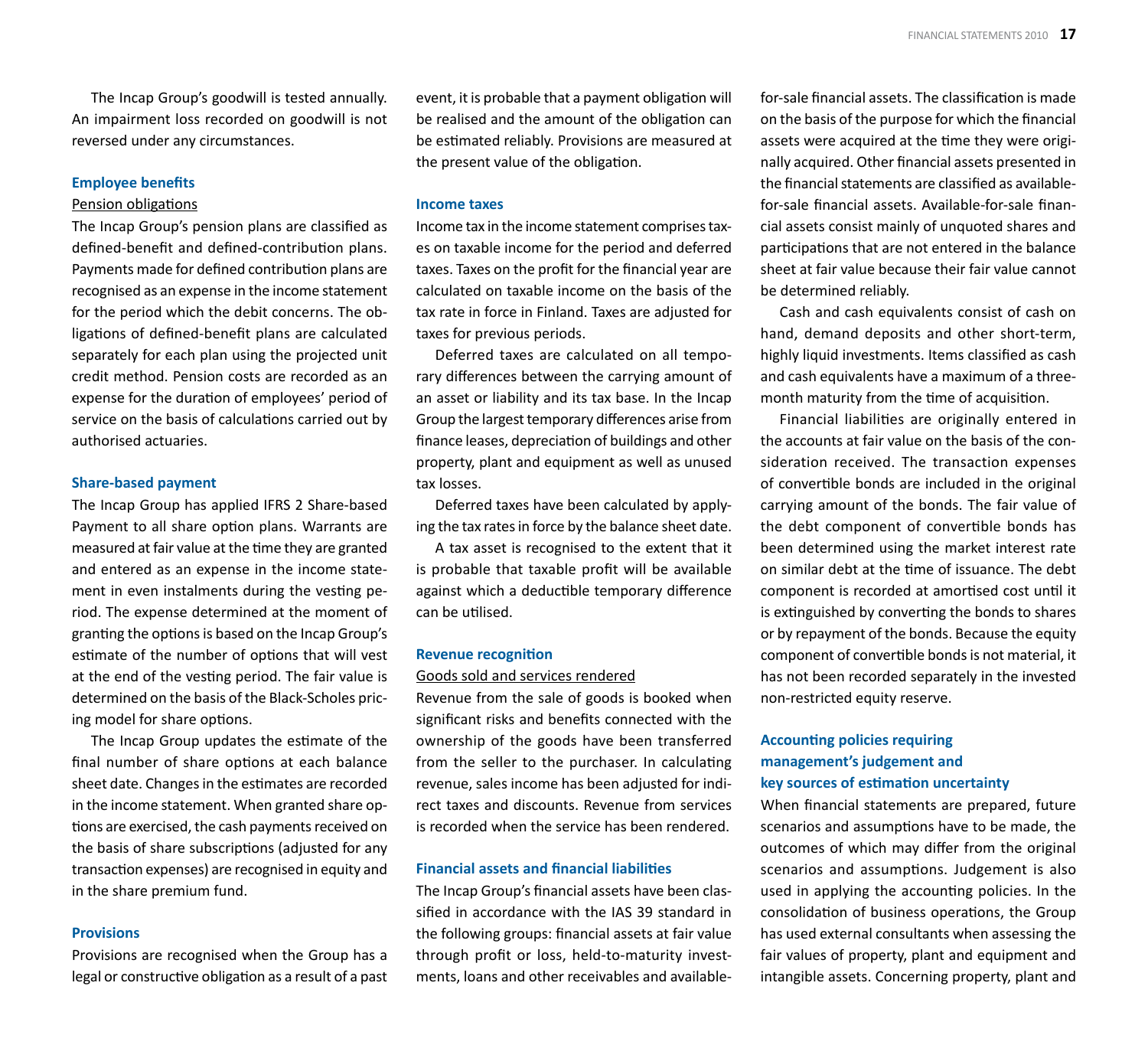equipment, Incap has made comparisons with the market prices of similar products and assessed any impairment resulting from the age and wear of the assets and other similar factors affecting them. The determination of the fair value of intangible assets is based on estimates of cash flows related to the assets. It is the view of the management that the estimates and assumptions used are sufficiently accurate as a basis for the determination of fair value. The Group furthermore examines any indications of impairment on property, plant and equipment and intangible assets at least at every balance sheet date.

Estimates made in connection with the preparation of the financial statements are based on management's best knowledge at the balance sheet date. The estimates take into account prior experiences and assumptions which concern the future, are considered the most probable at the balance sheet date and are related to the expected development of the Group's financial operating environment in terms of sales and cost levels. The management's judgement and estimates have been used when testing goodwill and deferred tax assets. Changes are monitored on a regular basis using internal and external information sources, and potential changes in estimates and assumptions are recorded during the financial year when they are revised, and during all financial years thereafter.

#### Impairment testing

In the Incap Group, goodwill is tested annually for any impairment. The testing is based on cash flow estimate which involves the budget confirmed by the management and the business plan for the forthcoming four years. As essential criteria, a discount rate of 19.1% after tax has been used as well as the estimated operating profit before depreciation and amortisation. The impairment of other asset items is estimated annually as discussed above in the accounting policies. The recoverable

amounts of cash-generating units are determined through calculations based on value in use. The preparation of these calculations requires the use of estimates.

#### Deferred tax asset

A deferred tax asset has been recognised in the companies in Finland and in India. A deferred tax asset has been recognised to the extent that the asset can be utilised against future taxable profits.

#### Segment information

The Incap Group does not have business or geographical segments which should be reported according to IFRS 8. The risks and profitability related to the Group's different business and geographical areas do not differ significantly from each other. The company's management regularly assesses future changes and, consequently, the possible formation of segments.

#### **Applicati on of new or amended IFRS standards**

The Group has taken into consideration the new standards and interpretations published during the period by the IASB and will introduce them in future accounting periods as they enter into force. The Group estimates that the new standards and interpretations will not have a material effect on the Group's financial statements in coming years. The new standards, interpretations and contents are as follows:

#### Standards valid latest on 1 January 2010:

IFRS3 Business Combinations (renewed standard) IAS 27 Consolidated and Separate Financial Statements (change in standard)

IAS 39 Financial Instruments: Recognition and Measurement – items acceptable for hedging (change in standard)

IFRS 2 Share-based Payments - cash-settled sharebased payment transactions in the Group (change in standard)

IFRIC 12 Service Consession Arrangements (new interpretation)

IFRIC15 Agreement for Construction of Real Estate (new interpretation)

IFRIC16 Hedges of a Net Investments in a foreign operation (new interpretation)

IFRIC17 Distribution on non-cash assets to owners (new interpretation)

IFRIC18 Transfer of assets from customers (new interpretation)

Annual changes in IFRS in 2009 (changes in several different standards)

#### Standards valid latest on 1 January 2011:

IAS 32 Financial Instruments: Presentation - classification of rights issues, share options and subscription rights (change in standard) IFRIC 19 Extinguishing Financial Liabilities with Equity Instruments (new interpretation) Amendment to IFRIC 14 IAS 19 - The Limit on a Defined Benefit Asset, Minimum Funding Requirements and their Interaction due to a employee benefit arrangement.

Revised IAS 24 Related Party Disclosures in the financial statement (change in standard) Annual changes in IFRS (changes in several different standards)

Standards valid as from 1 January 2012 or later: IFRS 7 Financial instruments: disclosures in the financial statement  $-$  transfer of financial assets (change in standard)

IAS 12 change - Deferred Tax: Recovery of Underlying Assets (IASB published the change on 20 December 2010) (change in standard)

IFRS 9 Financial Instruments: classification and measurement (change cannot be applied prior to the approval of EU)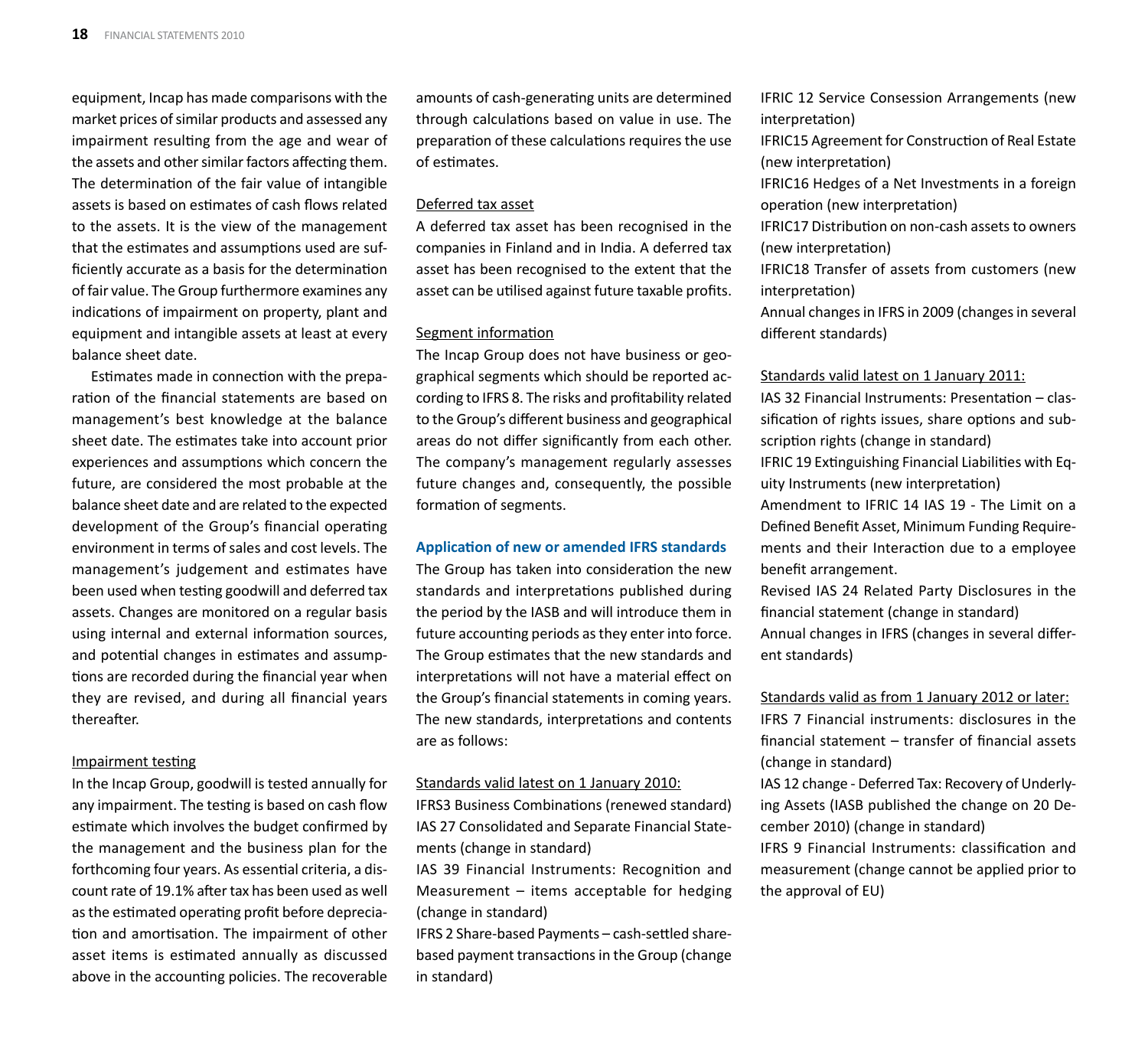#### **1. Non-current assets held-for-sale**

|                                                              | 1 Jan-31 Dec 2010 | 1 Jan-31 Dec 2009 |
|--------------------------------------------------------------|-------------------|-------------------|
| <b>Assets classified</b><br>as held-for-sale                 |                   |                   |
| Incap Corporation's plant<br>property in Vuokatti            | 1,936             |                   |
| Liabilities concerning assets<br>classified as held-for-sale |                   |                   |
| Other non-current liabilities<br>to others, interest-bearing | 171               |                   |
| Current liabilities to others.<br>interest-bearing           | 427               | O                 |
|                                                              | 598               |                   |

Measures to sell Incap Corporation's property in Vuokatti are continued. Further details are given in the report of the Board of Directors for 2010 in chapter Short-term risks and factors of uncertainty concerning operations. There were no sales of business operations in the Group in 2009 and 2010.

# **2. Acquired operations**

No business acquisitions were made during financial years 2009 and 2010. Of the increase of goodwill in 2010, exchange difference amounts to EUR 63,119.29.

# **3. Revenue**

|                                                     | 1 Jan-31 Dec 2010 | 1 Jan-31 Dec 2009 |
|-----------------------------------------------------|-------------------|-------------------|
| Revenue from                                        |                   |                   |
| the sale of goods                                   | 59,162            | 69,752            |
| Revenue from                                        |                   |                   |
| the services                                        | 0                 | 14                |
|                                                     | 59,162            | 69,767            |
| <b>Geographic division</b><br>of customers external |                   |                   |
| of revenue                                          | 1 Jan-31 Dec 2010 | 1 Jan-31 Dec 2009 |
| Europe                                              | 53,219            | 65,406            |
| North America                                       | 418               | 788               |
| Asia                                                | 5,525             | 3,573             |
|                                                     | 59,162            | 69,767            |

Incap Group has one customer, whose revenue exceeds 10% of the entire Group's revenue. This customer's share of revenue is 30%.

# **4. Other operating income**

|                                                 | 1 Jan-31 Dec 2010 | 1 Jan-31 Dec 2009 |
|-------------------------------------------------|-------------------|-------------------|
| Net gains on the disposal<br>of property, plant |                   |                   |
| and equipment                                   | 295               | 23                |
| Lease income                                    | $\mathbf{0}$      |                   |
| Other income                                    | 77                | 314               |
|                                                 | 372               | 342               |

## **5. Raw materials and services**

| <b>Raw materials</b><br>and consumables | 1 Jan-31 Dec 2010 | 1 Jan-31 Dec 2009 |
|-----------------------------------------|-------------------|-------------------|
| Purchases during                        |                   |                   |
| the financial year                      | 40,834            | 41,181            |
| Change in inventories                   | $-1,404$          | 4,552             |
|                                         | 39,430            | 45,733            |
| <b>External services</b>                | 1,211             | 1,421             |
|                                         | 40,641            | 47,154            |

# **6. Other operating expenses**

|                                                    | 1 Jan-31 Dec 2010 | 1 Jan-31 Dec 2009 |
|----------------------------------------------------|-------------------|-------------------|
| Lease expenses                                     | 1,798             | 2,016             |
| Operating and maintenance<br>expenses for property |                   |                   |
| and machinery                                      | 2,060             | 1,946             |
| Other expenses                                     | 2,990             | 4,961             |
|                                                    | 6,849             | 8,924             |
|                                                    |                   |                   |
| <b>Auditors' fees</b>                              | 1 Jan-31 Dec 2010 | 1 Jan-31 Dec 2009 |
| Auditing fees                                      | 48                | 78                |
| Certificates and statements                        | $\Omega$          | O                 |
| Tax advice                                         | 15                | 5                 |
| Other services                                     | 46                | 12                |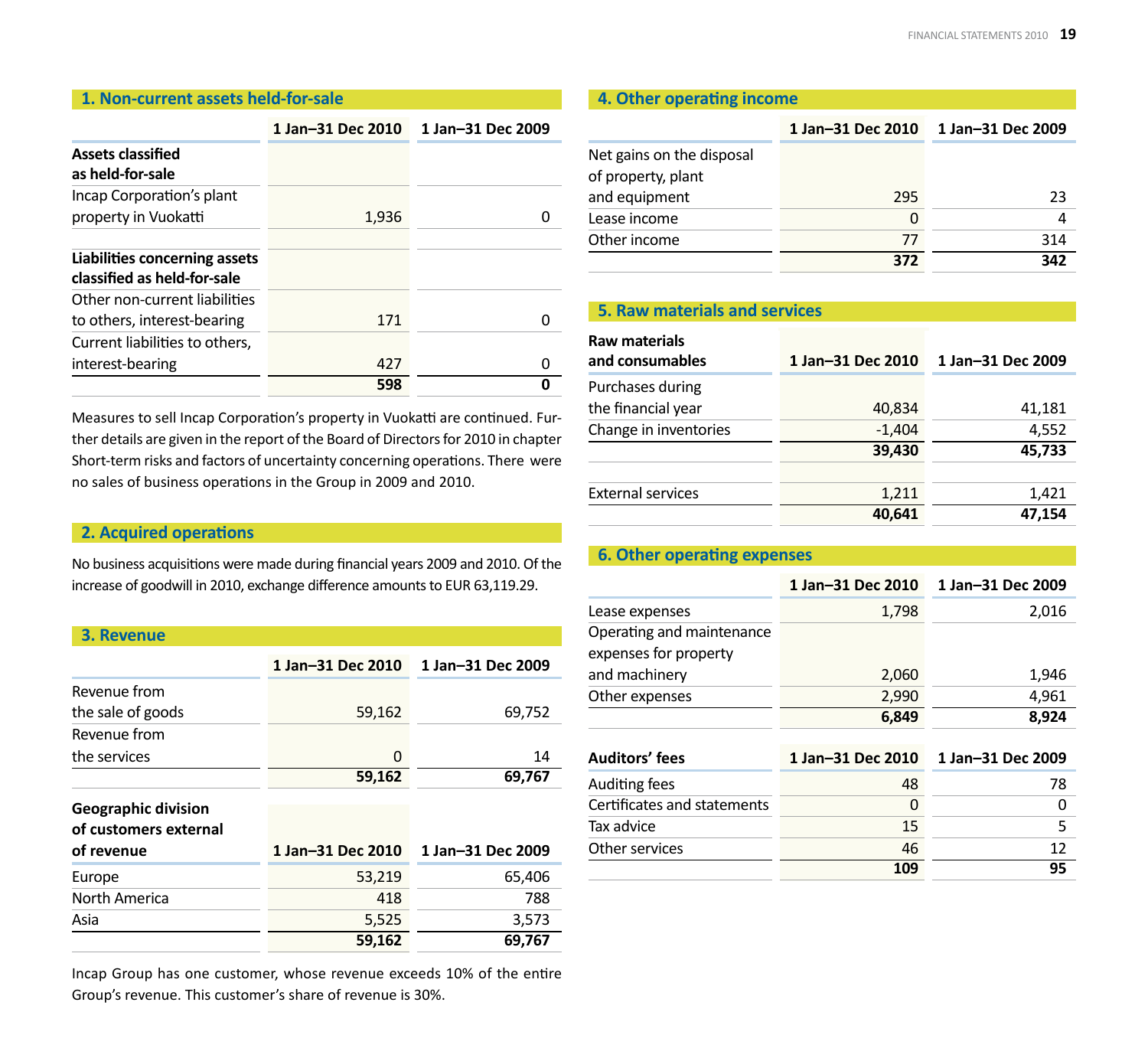# **7. Depreciati on and amorti sati on**

|                                                  | 1 Jan-31 Dec 2010 | 1 Jan-31 Dec 2009 |
|--------------------------------------------------|-------------------|-------------------|
| Depreciation and<br>amortisation by assets class |                   |                   |
| Intangible assets                                | 359               | 345               |
| Tangible assets                                  |                   |                   |
| <b>Buildings</b>                                 | 331               | 322               |
| Machinery                                        |                   |                   |
| and equipment                                    | 2,053             | 2,124             |
| Other tangible assets                            | 89                | 79                |
|                                                  | 2,472             | 2,524             |
| Total depreciation,<br>amortisation and          |                   |                   |
| impairment losses                                | 2,831             | 2,869             |

# **8. Employee benefits expense**

|                                                    | 1 Jan-31 Dec 2010 | 1 Jan-31 Dec 2009 |
|----------------------------------------------------|-------------------|-------------------|
| Wages and salaries                                 | 10,196            | 13,146            |
| Pension costs -                                    |                   |                   |
| defined contribution plans                         | 1,598             | 1,773             |
| Pension costs -                                    |                   |                   |
| defined-benefit plans                              | 52                | -8                |
| Expense of share-based                             |                   |                   |
| payments                                           | 0                 | 0                 |
| Other statutory                                    |                   |                   |
| employer expenses                                  | 592               | 1,221             |
|                                                    | 12,437            | 16,132            |
| Average number of<br><b>Group personnel during</b> |                   |                   |
| the period                                         | 780               | 751               |

Information on management's employee benefits is presented in Note 31 Related-party transactions. Information on share options granted is presented in Note 21 Share-based payment.

# **9. Research and development costs**

A total of EUR 0.05 million of research and development costs has been recorded as an annual expense in the income statement in 2010 (EUR 0.1 million in 2009).

| 10. Financial income and expenses |                   |                   |  |
|-----------------------------------|-------------------|-------------------|--|
| <b>Financial income</b>           | 1 Jan-31 Dec 2010 | 1 Jan-31 Dec 2009 |  |
| Dividend income                   |                   |                   |  |
| from available-for-sale           |                   |                   |  |
| financial assets                  | 2                 | 1                 |  |
| Interest income                   |                   |                   |  |
| from investments held             |                   |                   |  |
| until due date                    | 0                 | 0                 |  |
| Interest income                   |                   |                   |  |
| from other deposits               | 11                | 21                |  |
| Interest income                   |                   |                   |  |
| from trade receivables            | 14                | 18                |  |
| Interest income                   |                   |                   |  |
| from loan receivables             | 0                 | 0                 |  |
| Foreign exchange                  |                   |                   |  |
| gains on liabilities              | 211               | 55                |  |
|                                   | 238               | 96                |  |
|                                   |                   |                   |  |
| <b>Financial expenses</b>         | 1 Jan-31 Dec 2010 | 1 Jan-31 Dec 2009 |  |
| Interest expenses                 |                   |                   |  |
| from financial liabilities        |                   |                   |  |
| measured at amortised cost        | $-496$            | $-479$            |  |
| Interest expenses                 |                   |                   |  |
| from convertible                  |                   |                   |  |
| promissory notes                  | $-473$            | $-474$            |  |
| Other interest expenses           | $-281$            | $-293$            |  |
| Exchange rate losses              | $-155$            | $-50$             |  |
| Other financial expenses          | $-556$            | $-581$            |  |
|                                   | $-1,962$          | $-1,876$          |  |
| <b>Total financial income</b>     |                   |                   |  |
| and expenses                      | $-1.724$          | $-1,780$          |  |

Interest expenses include variable lease payments of EUR 0.1 million (EUR 0.1 million in 2009) recorded as lease expenses from finance lease agreements.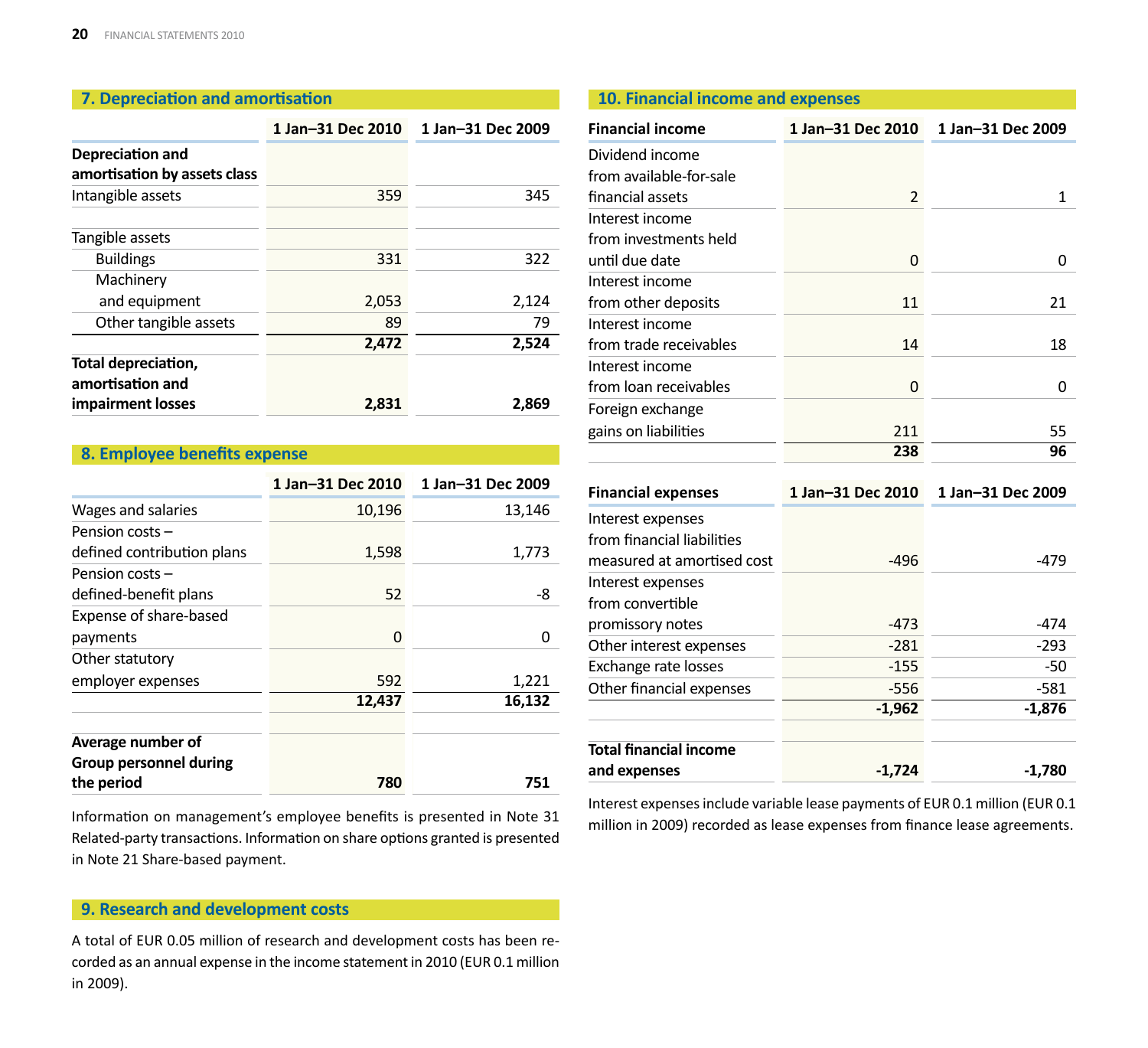#### **11. Income tax**

## **Income tax in**

| the income statement           | 1 Jan-31 Dec 2010 | 1 Jan-31 Dec 2009 |
|--------------------------------|-------------------|-------------------|
| Current tax on profit          |                   |                   |
| for the year                   | 0                 |                   |
| Tax for previous accounting    |                   |                   |
| periods                        | 0                 |                   |
| <b>Total current tax based</b> |                   |                   |
| on income                      | 0                 |                   |
| Changes in deferred tax        |                   |                   |
| assets for previous years      | -6                |                   |
| Changes in deferred tax        |                   |                   |
| liabilities for previous years | 70                | 29                |
| <b>Total deferred tax</b>      | 64                | 29                |
| Income tax expenses            | 64                | 29                |

Reconciliation of tax expenses in the income statement and taxes cal**culated on the basis of the 26% tax rate applicable in the Group's home country** 

|                            | 1 Jan-31 Dec 2010 | 1 Jan-31 Dec 2009 |
|----------------------------|-------------------|-------------------|
| Profit before taxes        | -4,947            | $-6,750$          |
| Tax at the applicable rate |                   |                   |
| in the home country        | 1,286             | 1,755             |
| Divergent tax rates        |                   |                   |
| of foreign subsidiaries    | $-578$            | 55                |
| Tax-free income            | 694               | 218               |
| Expenses that are          |                   |                   |
| not deductible             | -3                | -599              |
| Other temporary            |                   |                   |
| differences                | 69                | -38               |
| Non-recorded               |                   |                   |
| deferred tax               | $-1,406$          | $-1,362$          |
| Tax expenses               | 64                | 29                |
| Deferred taxes in          |                   |                   |
| the balance sheet          |                   |                   |
| Deferred tax assets        | 4,209             | 4,156             |
| Deferred tax liabilities   | 0                 | -70               |
|                            | 4,209             | 4,086             |

**12. Earnings per share**

Undiluted earnings per share are calculated by dividing the profit attributable to equity holders of the parent by the weighted average number of shares outstanding during the period.

|                                  | 2010       | 2009       |
|----------------------------------|------------|------------|
| Profit for the year attributable |            |            |
| to equity holders of the parent  | -4.884     | $-6,721$   |
| Weighted average number          |            |            |
| of shares during the period      | 14,682,250 | 12,180,880 |
| Undiluted earnings               |            |            |
| per share, EUR/share             | $-0.33$    | $-0.55$    |

In calculating diluted earnings per share, share options are taken into account in the weighted average number of shares and convertible promissory notes. Share options have a dilutive effect when their subscription price is lower than the fair value of the share. The fair value of the share is based on the average price of the shares during the period. A right to subscribe for a maximum of 2,500,000 new shares in the company is attached to the convertible promissory notes. Options for the subscription of new shares related to the convertible promissory notes do not have a dilutive effect, because the shares' trading price is higher than the fair value of the share.

Convertible promissory notes are presented in Note 24 Interest-bearing liabilities.

|                                                                      | 2010       | 2009       |
|----------------------------------------------------------------------|------------|------------|
| Profit for the year attributable<br>to equity holders of the parent, |            |            |
| continuing operations                                                | $-4,884$   | $-6,721$   |
| Weighted average number<br>of shares during the period               | 14,682,250 | 12,180,880 |
| Dilution effect of issued                                            |            |            |
| share options                                                        | 0          |            |
| Share-weighted diluted average<br>price used in calculating adjusted |            |            |
| earnings per share                                                   | 14,682,250 | 12,180,880 |
| Diluted earnings per share,<br>EUR/share                             | -0.33      | -0.55      |
|                                                                      |            |            |

Deferred tax assets and liabilities are presented in Note 16.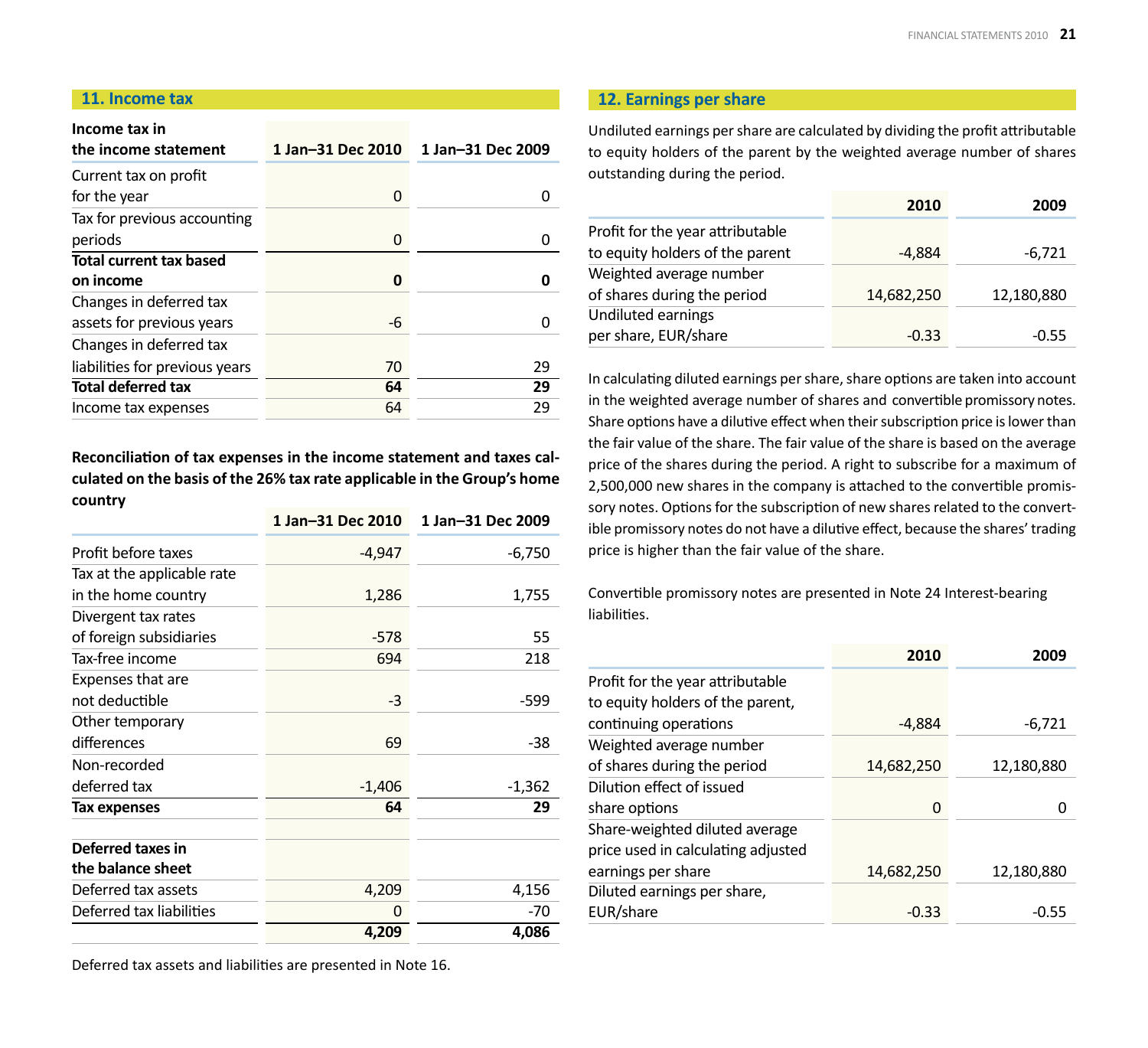# **13. Property, plant and equipment**

|                                                              |              | <b>Buildings and</b> | <b>Machinery and</b> | <b>Other tangible</b> |              |
|--------------------------------------------------------------|--------------|----------------------|----------------------|-----------------------|--------------|
|                                                              | Land         | advances             | equipment            | assets                | <b>Total</b> |
| Acquisition cost, 1 Jan 2010                                 | 510          | 6,213                | 44,336               | 875                   | 51,935       |
| Increase                                                     | 0            | 519                  | 0                    | 0                     | 519          |
| Consolidation of operations                                  | $\Omega$     | 0                    | 0                    | 0                     | 0            |
| <b>Disposals</b>                                             | -8           | $-447$               | $-69$                | $-24$                 | $-547$       |
| Reclassifications between items                              | 0            | $-173$               | $-234$               | 70                    | $-337$       |
| Sale of assets in Group companies                            | 0            | $\Omega$             | $\Omega$             | $\Omega$              | 0            |
| Exchange differences                                         | 54           | 138                  | 298                  | 40                    | 530          |
| Reclassification to non-current AFS assets                   | $-56$        | $-4,633$             | 0                    | 0                     | $-4,689$     |
| Acquisition cost, 31 Dec 2010                                | 501          | 1,618                | 44,331               | 962                   | 47,412       |
| Accumulated depreciation and impairment losses,              |              |                      |                      |                       |              |
| 1 Jan 2010                                                   | 0            | $-2,651$             | $-38,398$            | $-639$                | -41,688      |
| Depreciation                                                 | 0            | $-331$               | $-2,053$             | -89                   | $-2,472$     |
| Increase                                                     | 0            | 0                    | 0                    | $\Omega$              | 0            |
| Decrease                                                     | $\Omega$     | 0                    | 0                    | $\Omega$              | 0            |
| Reclassifications between items                              | $\Omega$     | 0                    | 0                    | $\Omega$              | 0            |
| Cumulative depreciation on reclassifications and disposals   | 0            | 108                  | 37                   | 15                    | 160          |
| Exchange differences                                         | 0            | $-9$                 | $-114$               | $-15$                 | $-139$       |
| Reclassification to non-current AFS assets cum. amortisation | $\mathbf{0}$ | 2,753                | 0                    | 0                     | 2,753        |
| Accumulated depreciation and impairment losses,              |              |                      |                      |                       |              |
| 31 Dec 2010                                                  | 0            | $-130$               | $-40,528$            | $-728$                | $-41,386$    |
| Carrying amount, 1 Jan 2010                                  | 510          | 3,562                | 5,939                | 236                   | 10,247       |
| Carrying amount, 31 Dec 2010                                 | 501          | 1,488                | 3,804                | 233                   | 6,026        |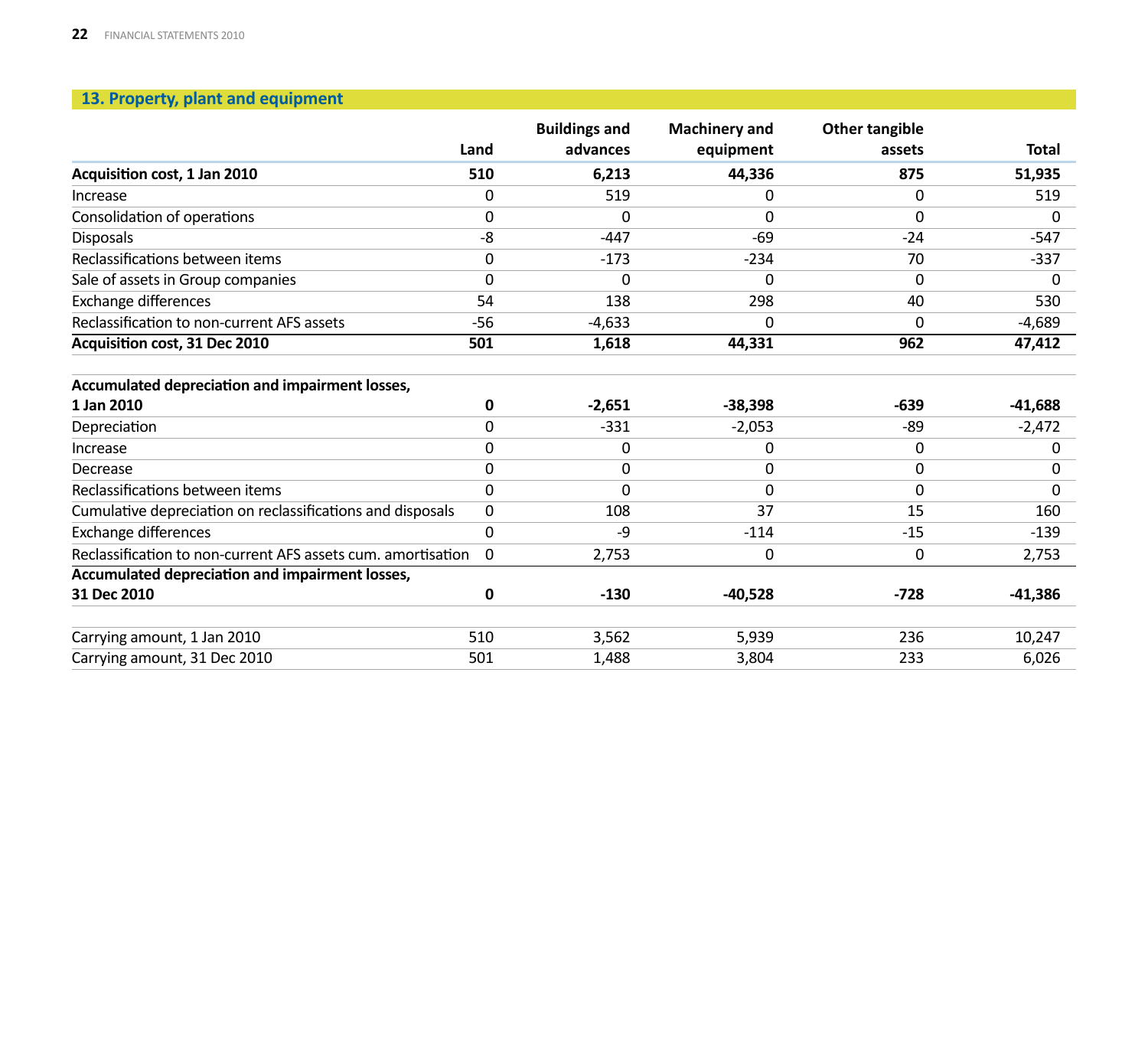|                                                            |             | <b>Buildings and</b> | <b>Machinery and</b> | Other tangible |              |
|------------------------------------------------------------|-------------|----------------------|----------------------|----------------|--------------|
|                                                            | Land        | advances             | equipment            | assets         | <b>Total</b> |
| Acquisition cost, 1 Jan 2009                               | 499         | 6,236                | 42,927               | 766            | 50,428       |
| Increase                                                   | 0           | 828                  | 884                  | 0              | 1,712        |
| Consolidation of operations                                | 0           | 0                    | $\Omega$             | 0              | 0            |
| <b>Disposals</b>                                           | 0           | $-111$               | -88                  |                | $-200$       |
| Reclassifications between items                            | 4           | $-758$               | 596                  | 105            | $-53$        |
| Sale of assets in Group companies                          | 0           | 0                    | $\Omega$             | 0              | O            |
| <b>Exchange differences</b>                                | 8           | 18                   | 18                   | 4              | 47           |
| Acquisition cost, 31 Dec 2009                              | 510         | 6,213                | 44,336               | 875            | 51,935       |
| Accumulated depreciation and impairment losses,            |             |                      |                      |                |              |
| 1 Jan 2009                                                 | 0           | $-2,329$             | $-36,290$            | -560           | $-39,179$    |
| Depreciation                                               | 0           | $-322$               | $-2,124$             | $-79$          | $-2,524$     |
| Increase                                                   | 0           | 0                    | 0                    | 0              | 0            |
| Decrease                                                   | 0           | 0                    | $\Omega$             | 0              | 0            |
| Reclassifications between items                            | 0           | 0                    | $\Omega$             | 0              | O            |
| Cumulative depreciation on reclassifications and disposals | $\mathbf 0$ | 0                    | 21                   | 0              | 21           |
| <b>Exchange differences</b>                                | 0           | $-1$                 | -5                   | -1             | $-7$         |
| Accumulated depreciation and impairment losses,            |             |                      |                      |                |              |
| 31 Dec 2009                                                | 0           | $-2,651$             | $-38,398$            | $-639$         | $-41,688$    |
| Carrying amount, 1 Jan 2009                                | 499         | 3,907                | 6,637                | 207            | 11,250       |
| Carrying amount, 31 Dec 2009                               | 510         | 3,562                | 5,939                | 236            | 10,247       |
|                                                            |             |                      |                      |                |              |

#### **Finance leases**

Property, plant and equipment includes assets obtained on finance leases as follows:

| 31 Dec 2010<br>Acquisition cost<br>16,183<br>Accumulated depreciation<br>$-14,154$<br>2,029<br><b>Carrying amount</b><br>31 Dec 2009<br>Acquisition cost<br>16,520<br>Accumulated depreciation<br>$-12,875$<br>3,644<br><b>Carrying amount</b> | <b>Machinery</b><br>and equipment |
|------------------------------------------------------------------------------------------------------------------------------------------------------------------------------------------------------------------------------------------------|-----------------------------------|
|                                                                                                                                                                                                                                                |                                   |
|                                                                                                                                                                                                                                                |                                   |
|                                                                                                                                                                                                                                                |                                   |
|                                                                                                                                                                                                                                                |                                   |
|                                                                                                                                                                                                                                                |                                   |
|                                                                                                                                                                                                                                                |                                   |
|                                                                                                                                                                                                                                                |                                   |
|                                                                                                                                                                                                                                                |                                   |

Increases on the acquisition cost of property, plant and equipment include assets leased on finances leases totalling EUR 0 in 2010 (EUR 0.7 million in 2009).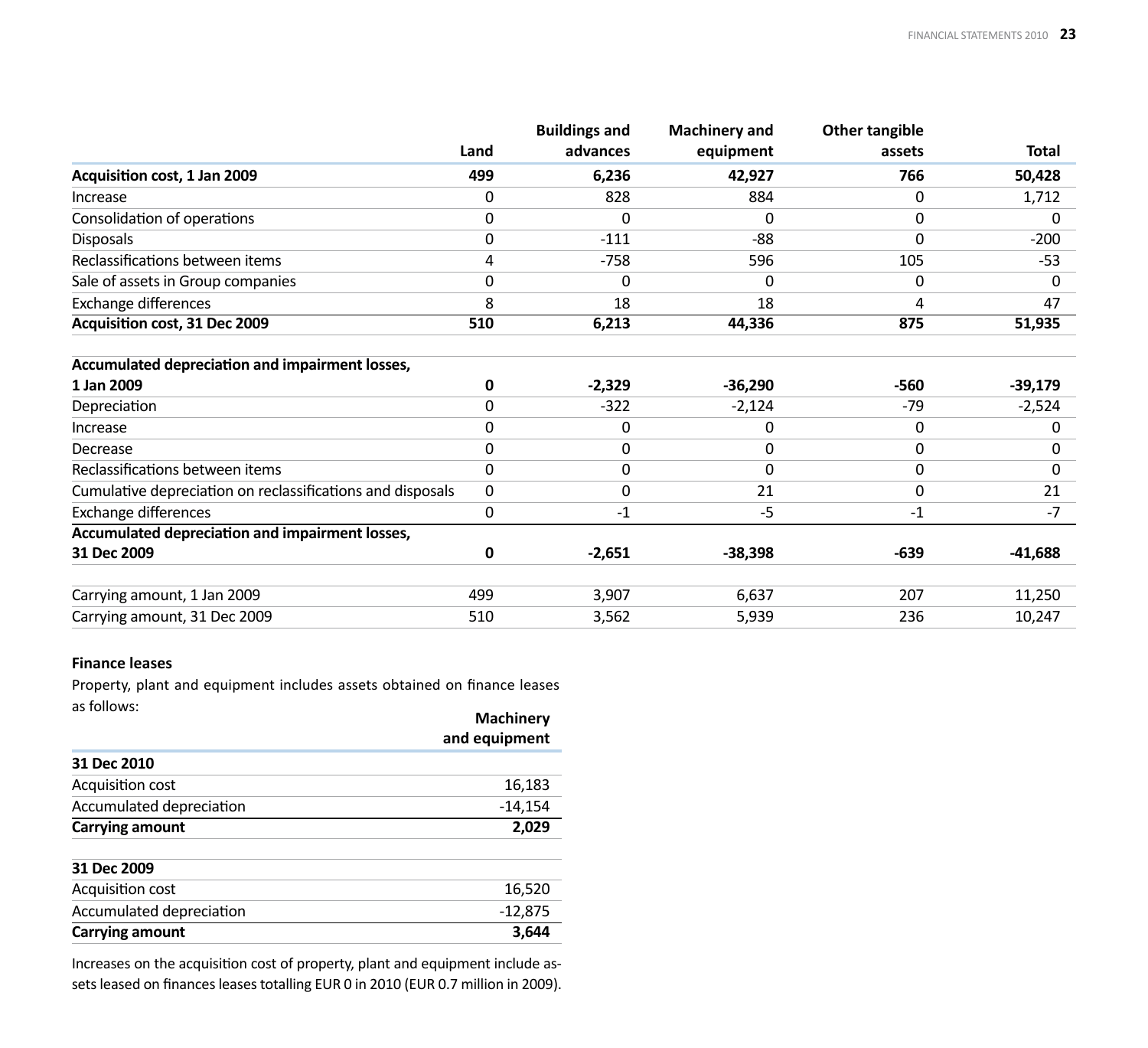| 14. Intangible assets                                         |              |                         |              |
|---------------------------------------------------------------|--------------|-------------------------|--------------|
|                                                               | Goodwill     | Other intangible assets | <b>Total</b> |
| Acquisition cost, 1 Jan 2010                                  | 2,466        | 4,484                   | 6,950        |
| Increase                                                      | 0            | 12                      | 12           |
| Decrease                                                      | 0            | $-16$                   | $-16$        |
| Reclassifications between items                               | $\mathbf{0}$ | $\Omega$                | 0            |
| Exchange difference                                           | 63           | 127                     | 190          |
| Acquisition cost, 31 Dec 2010                                 | 2,529        | 4,607                   | 7,136        |
| Accumulated amortisation and impairment losses, 1 Jan 2010    | $-1,489$     | $-3,475$                | $-4,964$     |
| Amortisation                                                  | 0            | $-359$                  | $-359$       |
| Cumulative depreciation on sales of assets in Group companies | $\mathbf{0}$ | $\Omega$                | 0            |
| Exchange difference                                           | $\Omega$     | $-68$                   | $-68$        |
| Accumulated amortisation and impairment losses, 31 Dec 2010   | $-1,489$     | $-3,902$                | $-5,391$     |
| Carrying amount, 1 Jan 2010                                   | 977          | 1,008                   | 1,986        |
| Carrying amount, 31 Dec 2010                                  | 1,040        | 705                     | 1,745        |
| Acquisition cost, 1 Jan 2009                                  | 2,458        | 4,434                   | 6,892        |
| Increase                                                      | 0            | 16                      | 16           |
| Decrease                                                      | 0            | $\Omega$                | $\Omega$     |
| Reclassifications between items                               | 0            | 16                      | 16           |
| Exchange difference                                           | 9            | 18                      | 26           |
| Acquisition cost, 31 Dec 2009                                 | 2,466        | 4,484                   | 6,950        |
| Accumulated amortisation and impairment losses, 1 Jan 2009    | $-1,489$     | $-3,123$                | $-4,612$     |
| Amortisation                                                  | 0            | $-345$                  | $-345$       |
| Cumulative depreciation on sales of assets in Group companies | 0            | 0                       | 0            |
| Exchange difference                                           | $\Omega$     | $-6$                    | $-6$         |
| Accumulated amortisation and impairment losses, 31 Dec 2009   | $-1,489$     | $-3,475$                | $-4,964$     |
| Carrying amount, 1 Jan 2009                                   | 969          | 1,311                   | 2,279        |
| Carrying amount, 31 Dec 2009                                  | 977          | 1,008                   | 1,986        |

The recoverable amounts assessed when testing goodwill and other intangible assets with an indefinite useful life for impairment are determined on the basis of their value in use. Estimates of cash flows are based on the budget for the next financial year and on the four-year business plan made by the management and approved by the Board of Directors. Impairment testing has been carried out on the date of the financial statements, and the management's estimation and judgement were involved when testing. A discount rate of 19.05% and forecasted operating profit before depreciation as well as changes in working capital have been used as the key variables. The discount rate is comprised of industry risk, interest on liabilities and country-specific risk. The discount rate factors are updated annually in connection with the testing using information received from the market. In impairment testing of goodwill, the residual value of future cash flows is 33% of the cash flows in calculations for value in use. Based on the calculations, there are no indications of the impairment of goodwill and other intangible assets with an indefinite useful life.

Should the revenues used in the testing be decreased by 16% during each forthcoming year, this would not yet call for the impairment of goodwill. Should the discount rate used in the testing be increased by less than 14%, there would be no need for the impairment of goodwill.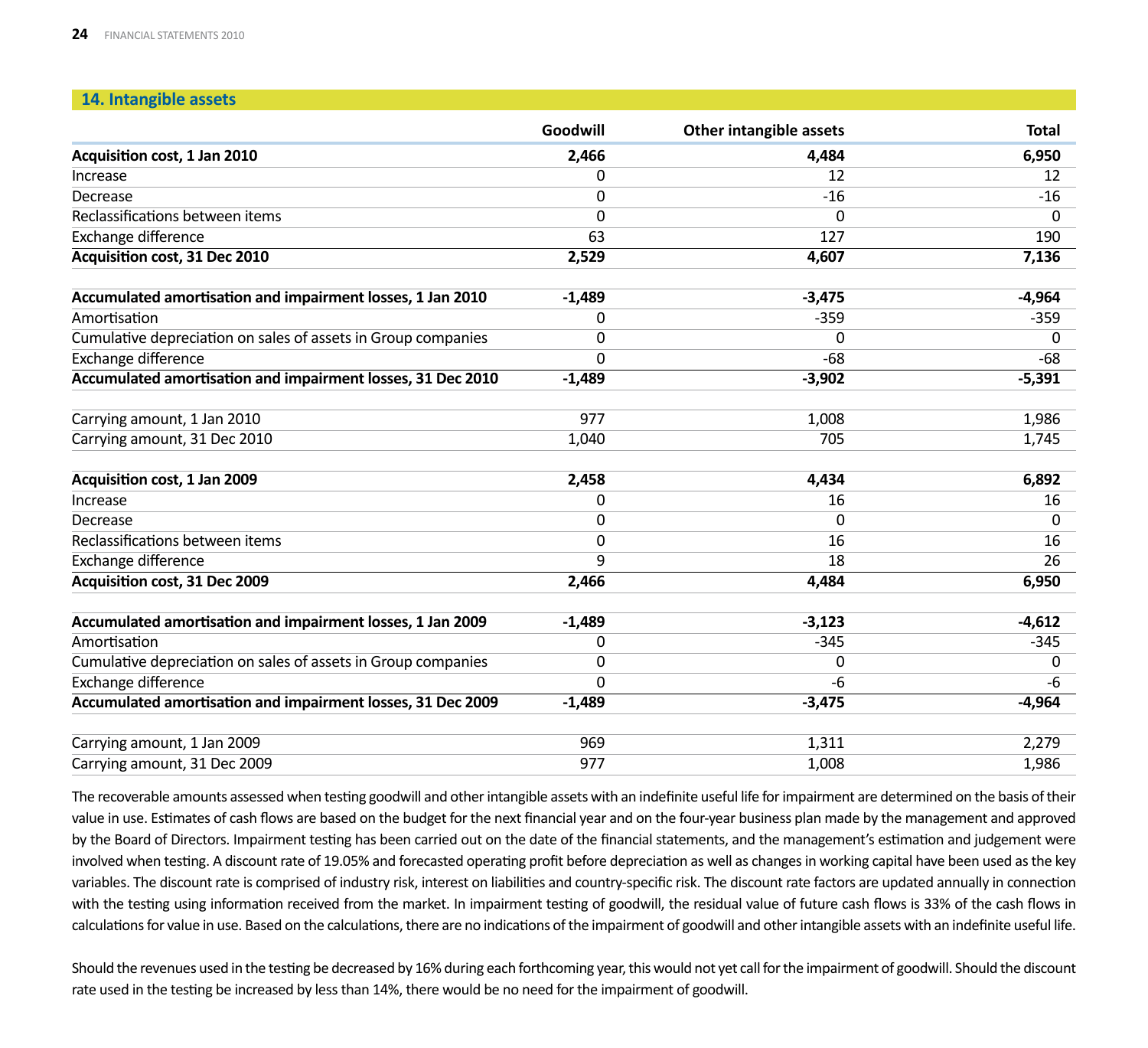#### **15. Other financial assets**

|                                                             | 2010 | 2009 |
|-------------------------------------------------------------|------|------|
| Publicly quoted shares                                      | ப    |      |
| Unquoted shares                                             | 10   | 10   |
| Capital investment fund                                     | 300  |      |
| Total available-for-sale investments at the end of the year | 314  |      |

The fair value of publicly quoted investments in shares does not differ materially from their carrying amount.

# **16. Deferred tax assets and liabiliti es**

|                                     | 1 Jan 2010 | <b>Recorded in</b><br>income statement | Exchange<br>differences        | 31 Dec 2010 |
|-------------------------------------|------------|----------------------------------------|--------------------------------|-------------|
| Deferred tax assets                 |            |                                        |                                |             |
| Tax losses carried forward          | 4,156      | 0                                      | 53                             | 4,209       |
| <b>Deferred tax liabilities</b>     |            |                                        |                                |             |
| Accumulated depreciation difference | 70         | -70                                    | 0                              | 0           |
|                                     | 1 Jan 2009 | <b>Recorded in</b><br>income statement | <b>Exchange</b><br>differences | 31 Dec 2009 |

|                                     | T JUIL COOP |       | コエ レヒヒ ムソソフ |
|-------------------------------------|-------------|-------|-------------|
| Deferred tax assets                 |             |       |             |
| Tax losses carried forward          | 4.148       |       | 4.156       |
| <b>Deferred tax liabilities</b>     |             |       |             |
| Accumulated depreciation difference | 99          | $-29$ | 70          |

Amount of deferred tax assets is based on the Board of Directors' estimate on the development of the company during the next five years and on the taxable profit calculated on the basis of that estimate. Of the deferred tax assets, EUR 0.9 million refer to the Indian subsidiary and EUR 3.3 million to the parent company. Should the actual revenue of the parent company be more than 4% lower than the revenue target, deferred tax assets should be written down. The revenue of the Indian subsidiary can be 70% of the target before there is a need for write-down.

The non-recorded cumulative tax assets on tax losses carried forward totalled EUR 8.0 million in 2010 (EUR 6.4 million in 2009). Tax losses expire in years 2012–2020.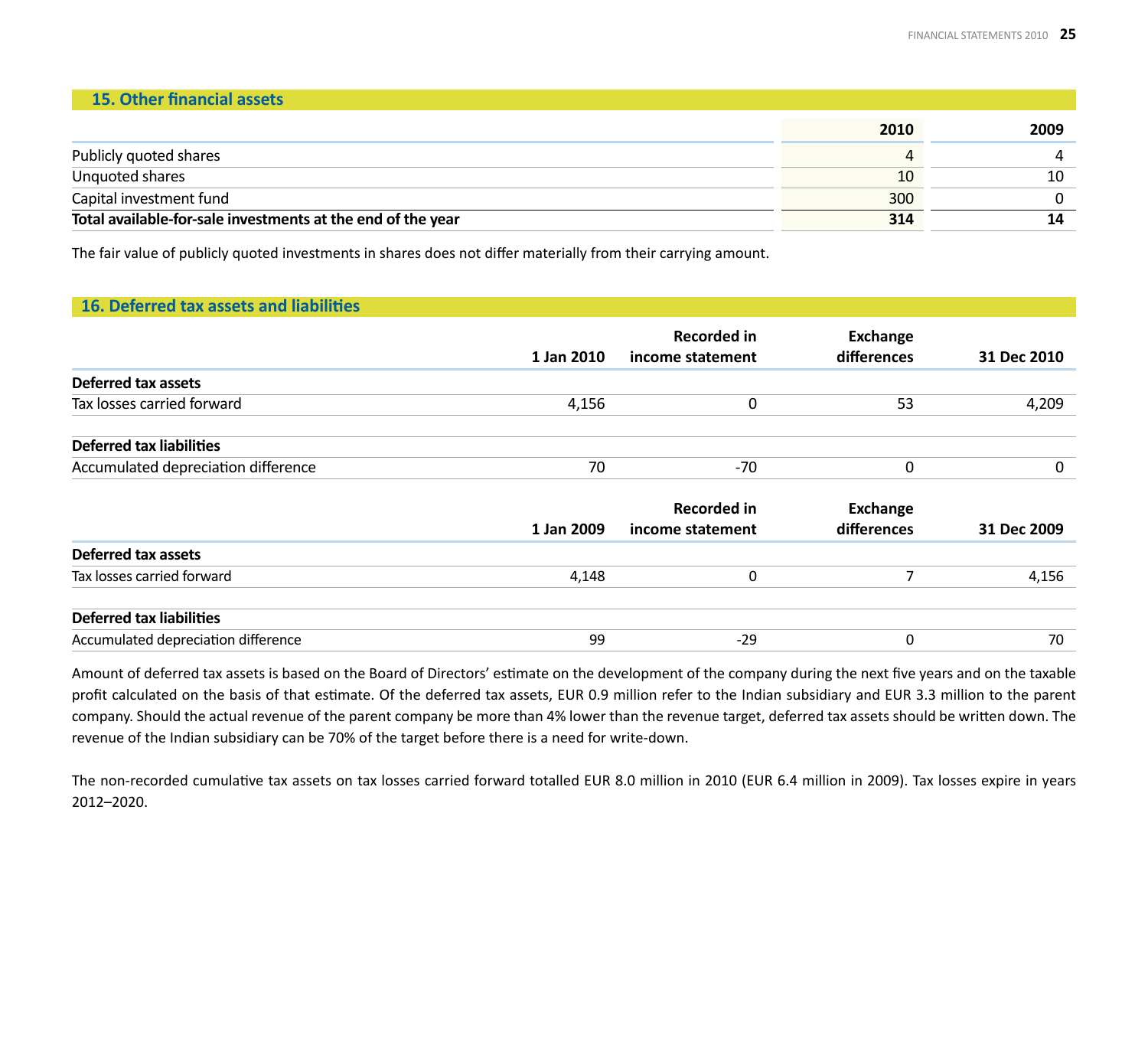| <b>17. Inventories</b>     |        |        |
|----------------------------|--------|--------|
|                            | 2010   | 2009   |
| Raw materials and supplies | 9,314  | 8,008  |
| Work in progress           | 1,454  | 1,023  |
| Finished goods             | 1,911  | 2,037  |
| Advance payments           | 384    | 313    |
|                            | 13,062 | 11,381 |

EUR 0.2 million was recorded as an expense for the financial year, and the carrying amount of inventories was lowered by this figure to bring it in line with the net realisable value (EUR 0.9 in 2009).

| 18. Trade and other receivables |        |        |
|---------------------------------|--------|--------|
|                                 | 2010   | 2009   |
| Trade receivables               | 12,787 | 9,680  |
| Loan receivables                | 31     | 23     |
| Prepaid expenses                |        |        |
| and accrued income              | 1,512  | 1,294  |
| Other receivables               | 492    | 265    |
|                                 | 14,823 | 11.261 |

Material items included in prepaid expenses and accrued income are related to leases. The fair values of receivables do not differ from their carrying amount. Receivables are not exposed to significant credit risks.

#### **Aging structure of trade receivables and items recorded as credit losses**

|                                 | 2010   | 2009  |
|---------------------------------|--------|-------|
| Not past due                    | 10,024 | 8,073 |
| Past due                        |        |       |
| Less than 30 days               | 1,933  | 1,287 |
| $30 - 60$ days                  | 369    | 129   |
| $61 - 90$ days                  | 56     | 69    |
| More than 90 days               | 404    | 122   |
|                                 | 12,787 | 9,680 |
| Items recorded as credit losses | 12     |       |

| Distribution of current receivables |        |        |
|-------------------------------------|--------|--------|
| by currency, EUR                    | 2010   | 2009   |
| <b>USD</b>                          | 1,303  | 1,028  |
| <b>SEK</b>                          | 0      |        |
| GBP                                 | 0      | 0      |
| <b>EEK</b>                          | 292    | 110    |
| <b>INR</b>                          | 2,386  | 1,881  |
| <b>EUR</b>                          | 10,844 | 8,242  |
|                                     | 14,823 | 11,261 |

# **19. Cash and cash equivalents**

|                        | 2010 | 2009 |
|------------------------|------|------|
| Cash and bank accounts | 328  | 534  |
| Short-term investments | 149  | 177  |
|                        | 476  | 661  |

The cash and cash equivalents according to the cash flow statement comprise same items.

# **20. Notes to the statement of changes in equity**

|                  | <b>Number</b><br>of shares | <b>Share</b><br>capital | <b>Share</b><br>premium<br>account | Total  |
|------------------|----------------------------|-------------------------|------------------------------------|--------|
|                  |                            |                         |                                    |        |
| 31 December 2010 | 18,680,880                 | 20,487                  | 44                                 | 20,531 |
| 31 December 2009 | 12,180,880                 | 20,487                  | 44                                 | 20,531 |

The maximum amount of the Incap Group's shares at the balance sheet date is 40 million shares, the same as in 2009. The nominal value of the share is EUR 1.68 and the Group's maximum share capital is EUR 67.2 million (EUR 67.2 million in 2009). The shares are fully paid in.

After the balance sheet date, the Board of Directors has proposed that no dividend be paid out.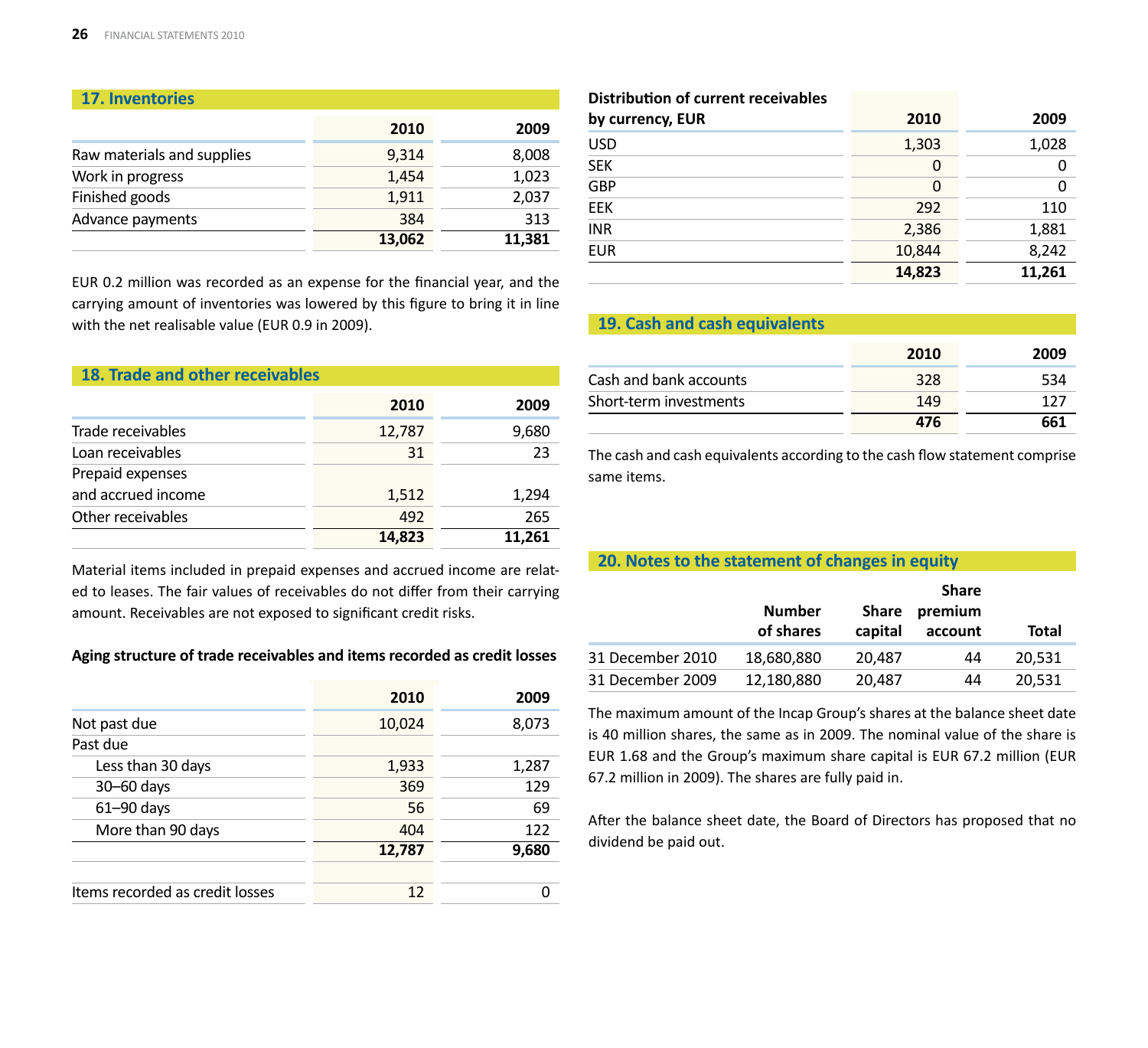# **21. Share-based payment**

At the balance sheet date, the Group has two on-going option schemes.

Of the option scheme implemented in 2004 only the stock options 2004C are valid. There are a total of 315,000 stock options 2004C which entitle to subscribe for 315,000 shares of Incap Corporation. The subscription price for the 2004C stock options is EUR 2.05, and the subscription period is from 1 April 2009 to 30 April 2011. The option scheme is associated with a shareholding scheme, according to which option holders are obliged to acquire company shares with 20% of the gross income gained from realised stock options.

In 2009 Incap's Board of Directors launched an option scheme including a total of 600,000 stock options. The stock options are broken into three categories: 2009A, 2009B and 2009C, and they entitle to subscribe for a total of 600,000 Incap's shares. There are 100,000 "A" options, 100,000 "B" options and 400,000 "C" options. The CEO received 100,000 stock options A in 2009 and 25,000 stock options B in 2010. Further in 2010, the company's key personnel received a total of 100,000 stock options C. The subscription price for all stock options is EUR 1.00. The subscription period for option rights 2009A is 1 April 2010 to 31 January 2014 and for options rights 2009B and 2009C 1 April 2011 to 31 January 2014.

The main terms governing the determination of the fair value of granted equity instruments that were accepted earlier:

|                                                  | 2010                 | 2009    | 2006    | 2005   | 2004    | All share<br>options |
|--------------------------------------------------|----------------------|---------|---------|--------|---------|----------------------|
| Number of instruments granted, pcs               | 500,000              | 100,000 | 139,400 | 38,000 | 244,000 | 1,021,400            |
| Average (weighted) subscription price, euros     | 1.00                 | 1.00    | 2.05    | 2.25   | 2.25    | 1.49                 |
| Average (weighted) maturity, years               | 4.4                  | 5.1     | 5.3     | 4.5    | 5.5     | 4.9                  |
| Expected average (weighted) volatility, %        | 48.0                 | 48.0    | 51.0    | 66.0   | 72.0    | 54.8                 |
| Average (weighted) risk-free interest rate, %    | 2.4                  | 2.4     | 3.3     | 2.5    | 3.7     | 2.8                  |
| Expected personnel reductions (at grant date), % | 25.0                 | 23.0    | 9.0     | 9.0    | 9.0     | 18.2                 |
| Total fair value, euros                          | 48,546               | 16,344  | 139,818 | 27,104 | 234,926 | 466,738              |
| Valuation model                                  | <b>Black-Scholes</b> |         |         |        |         |                      |
| Actual                                           | In shares            |         |         |        |         |                      |

In determining the fair values of share options granted, the requirement of a market-determined minimum average price on the subscription date has also been taken into account. Because dividend payouts were not expected, dividends were not taken into account in calculating the fair value of share options.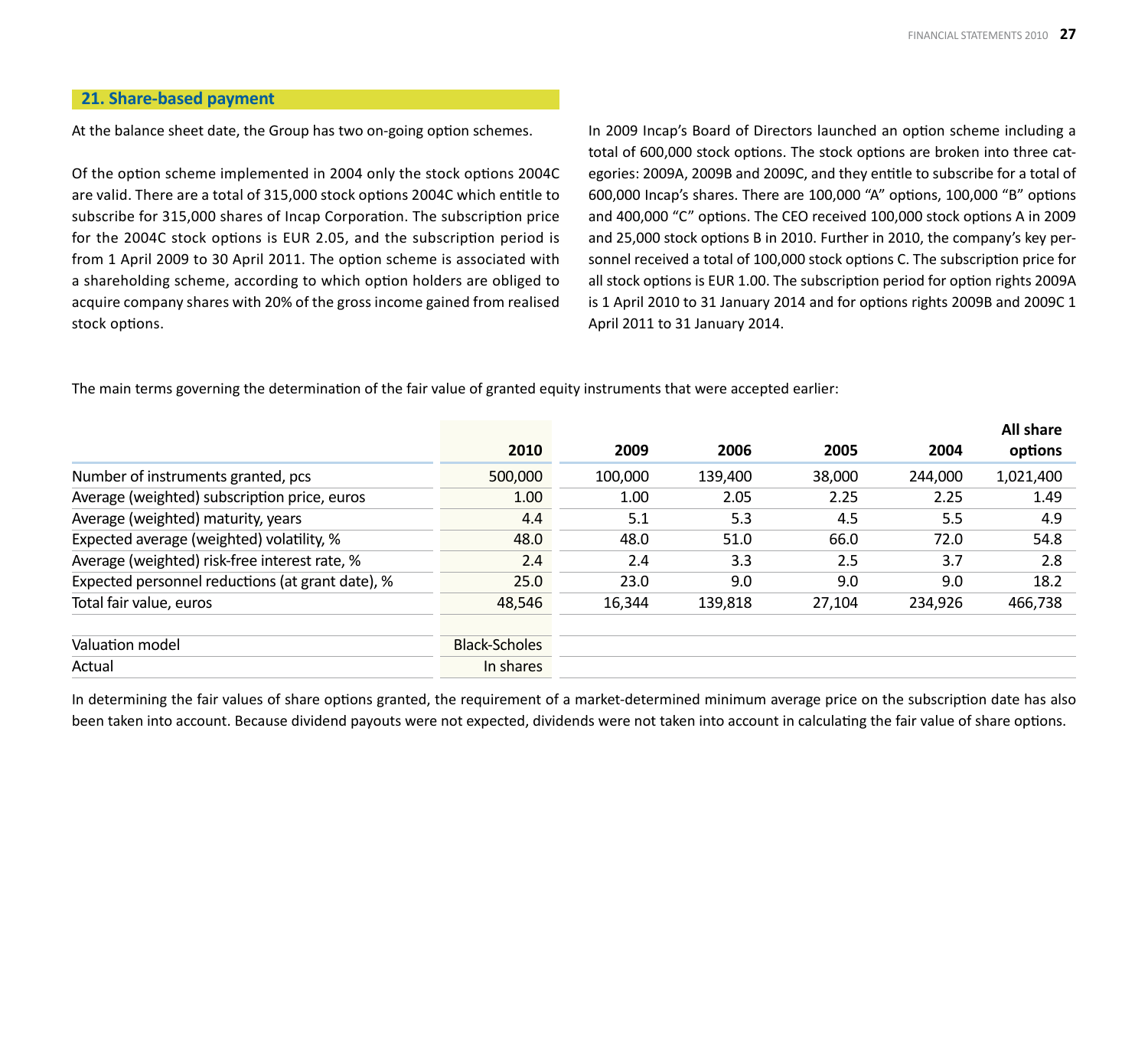|                                                                              | 2010                                             |                      | 2009                                             |                      |
|------------------------------------------------------------------------------|--------------------------------------------------|----------------------|--------------------------------------------------|----------------------|
| Changes during the share option period<br>and weighted average strike prices | Average weighted<br>strike price,<br>euros/share | Number of<br>options | Average weighted<br>strike price,<br>euros/share | Number of<br>options |
| Beginning of year                                                            | 1.39                                             | 151,100              | 2.18                                             | 76,100               |
| New options granted                                                          | 1.00                                             | 500,000              | 1.00                                             | 100,000              |
| Share options forfeited                                                      | 0                                                |                      | 2.25                                             | $-25,000$            |
| Share options outstanding at end of year                                     | 1.09                                             | 651,100              | 1.39                                             | 151,100              |

# **Strike prices and expiry ti mes of share opti ons outstanding at end of period**

| Year of expiry | Strike price, EUR | <b>Number of shares</b> | <b>Number of shares</b> | <b>Number of shares</b> | <b>Number of shares</b> |
|----------------|-------------------|-------------------------|-------------------------|-------------------------|-------------------------|
|                |                   | 2010                    | 2010                    | 2009                    | 2009                    |
| 2011           | 2.05              | 26,100                  | 26.100                  | 26.100                  | 103,700                 |
| 2014           | 1.00              | 600,000                 | 100,000                 |                         |                         |

# **22. Pension obligati ons**

The Group has both defined-contribution and defined-benefit pension plans. Defined-benefit pension plans are only employed in the subsidiary in India.

In defined-benefit pension plans, the amount of the pension benefit at the time of retirement is determined on the basis of certain factors, such as salary and years of employment.

| Defined-benefit pension liability in the balance sheet are determined as follows | 2010     | 2009 |
|----------------------------------------------------------------------------------|----------|------|
| Present value of unfunded obligations                                            | 0        | 0    |
| Present value of funded obligations                                              | 211      | 134  |
| Fair value of plan assets                                                        | $-126$   | -98  |
| Underfunding/overfunding                                                         | 85       | 36   |
| Unrecognised acturial gains (+) and losses (-)                                   | $\Omega$ | 0    |
| Unrecognised past service expenses                                               |          | 0    |
| <b>Net liability</b>                                                             | 85       | 36   |
| Amounts in the balance sheet:                                                    |          |      |
| Liability                                                                        | 85       | 36   |
| Receivable                                                                       | $\Omega$ | 0    |
| <b>Net liability</b>                                                             | 85       | 36   |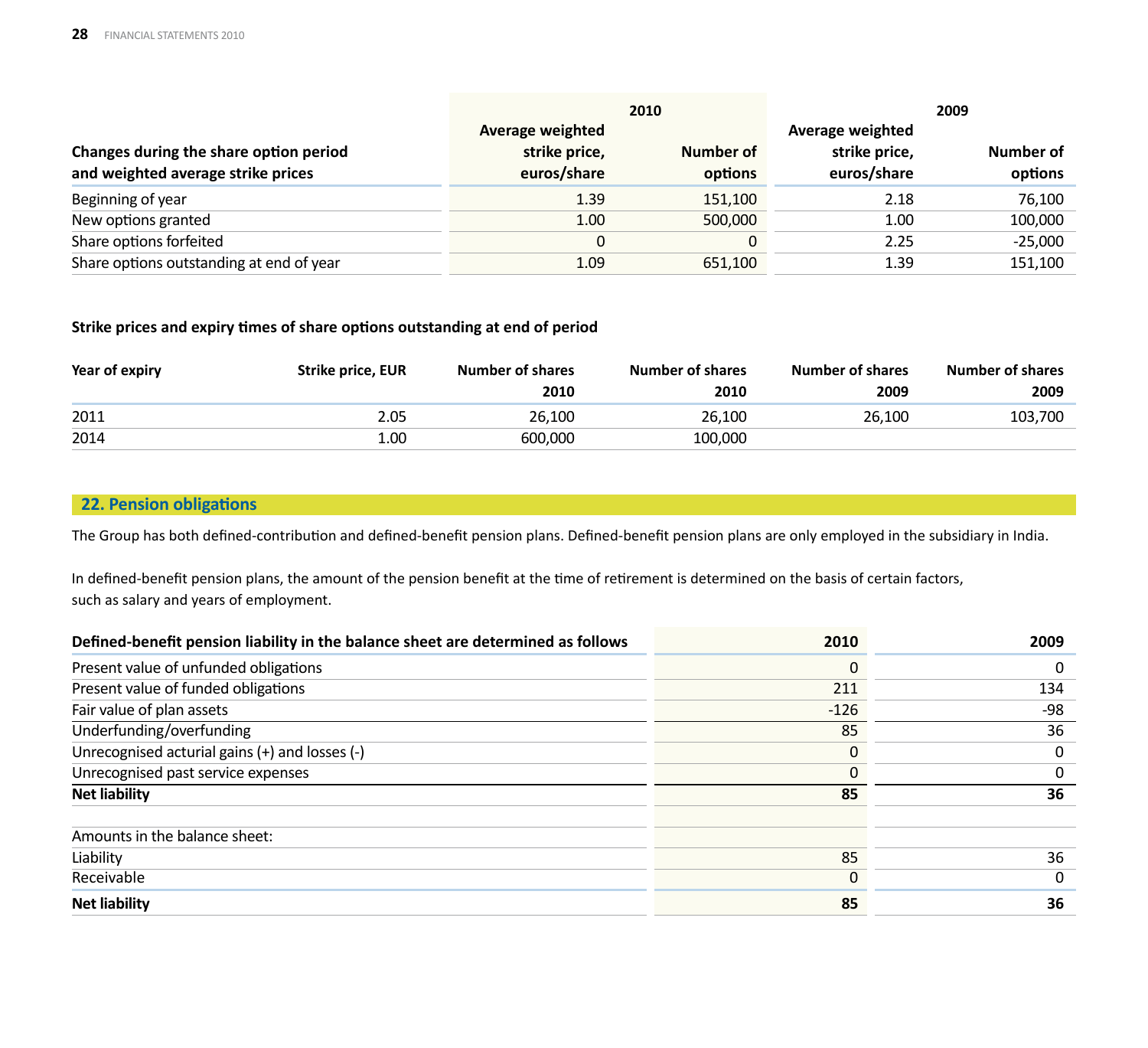# **Defined-benefit pension expenses recognised in**

| the income statement are as follows: | 2010 | 2009  |
|--------------------------------------|------|-------|
| Pension costs based on               |      |       |
| current period's service             | 9    | 10    |
| Benefit-related interest expense     | 12   | 8     |
| Expected return on plan assets       | $-9$ | $-7$  |
| Actuarial gains (+) and losses (-)   | 39   | $-19$ |
| Pension costs based                  |      |       |
| on prior periods' service            | O    |       |
| Gains/losses on plan curtailment     | O    | 0     |
| <b>Total</b>                         | 52   | -8    |

Actual return on plan assets was 9 571 euros in 2010 (9 924 euros in 2009).

# **Changes in the present value of the defined**

| benefit obligation are as follows:     | 2010  | 2009  |
|----------------------------------------|-------|-------|
| Defined benefit obligation             |       |       |
| at 1 January                           | 150   | 132   |
| Current service cost                   | 9     | 10    |
| Interest cost                          | 12    | 8     |
| Actuarial losses/(gains) on obligation | 40    | $-17$ |
| Gains (+) and losses (-) based         |       |       |
| on curtailment                         | 0     | 0     |
| <b>Business combination</b>            | O     | Ω     |
| Exchange difference                    | 0     | 0     |
| Benefits paid                          | $-44$ |       |
| Defined benefit obligation             |       |       |
| at 31 December                         | 168   | 134   |

| Changes in the fair value              |       |       |
|----------------------------------------|-------|-------|
| of plan assets are as follows:         | 2010  | 2009  |
| Fair value of plan assets at 1 January | 109   | 88    |
| Expected return on plan assets         | 9     | 7     |
| Actuarial gains (+) and losses (-)     | 1     | 3     |
| Contributions by employer              | 8     | 0     |
| Contributions by plan participants     | 0     | 0     |
| <b>Business combination</b>            | 0     | 0     |
| Exchange difference                    | 0     | 0     |
| Benefits paid                          | $-1$  | 0     |
| Fair value of plan assets              |       |       |
| at 31 December                         | 126   | 98    |
| Plan assets are comprised              |       |       |
| as follows:                            | 2010  | 2009  |
| <b>Insurer Managed Funds</b>           | 126   | 98    |
| The principal actuarial assumptions    |       |       |
| used were as follows:                  | 2010  | 2009  |
| Asia                                   |       |       |
| Discount rate                          | 8.10% | 7.95% |
|                                        |       |       |

| Discount rate                  | 8.10% | $7.95\%$ |
|--------------------------------|-------|----------|
| Expected return on plan assets | 7.50% | 7.50%    |
| Future salary increases        | 7.00% | 7.00%    |
|                                |       |          |

| Amounts for the current and previous two periods are as follows: | 2010 | 2009 | 2008 |
|------------------------------------------------------------------|------|------|------|
| Present value of defined benefit obligation                      | 211  | 134  | 130  |
| Fair value of plan assets                                        | 126  | -98  | -86  |
| Surplus $(+)$ / deficit $(-)$                                    | 85   | 36   | 44   |
| Experience adjustments on plan liabilities                       | 43   | 14   |      |
| Experience adjustments on plan assets                            |      |      | 32   |

The Corporation expects to contribute EUR 0.03 million to its defined benefit pension plans in year 2011.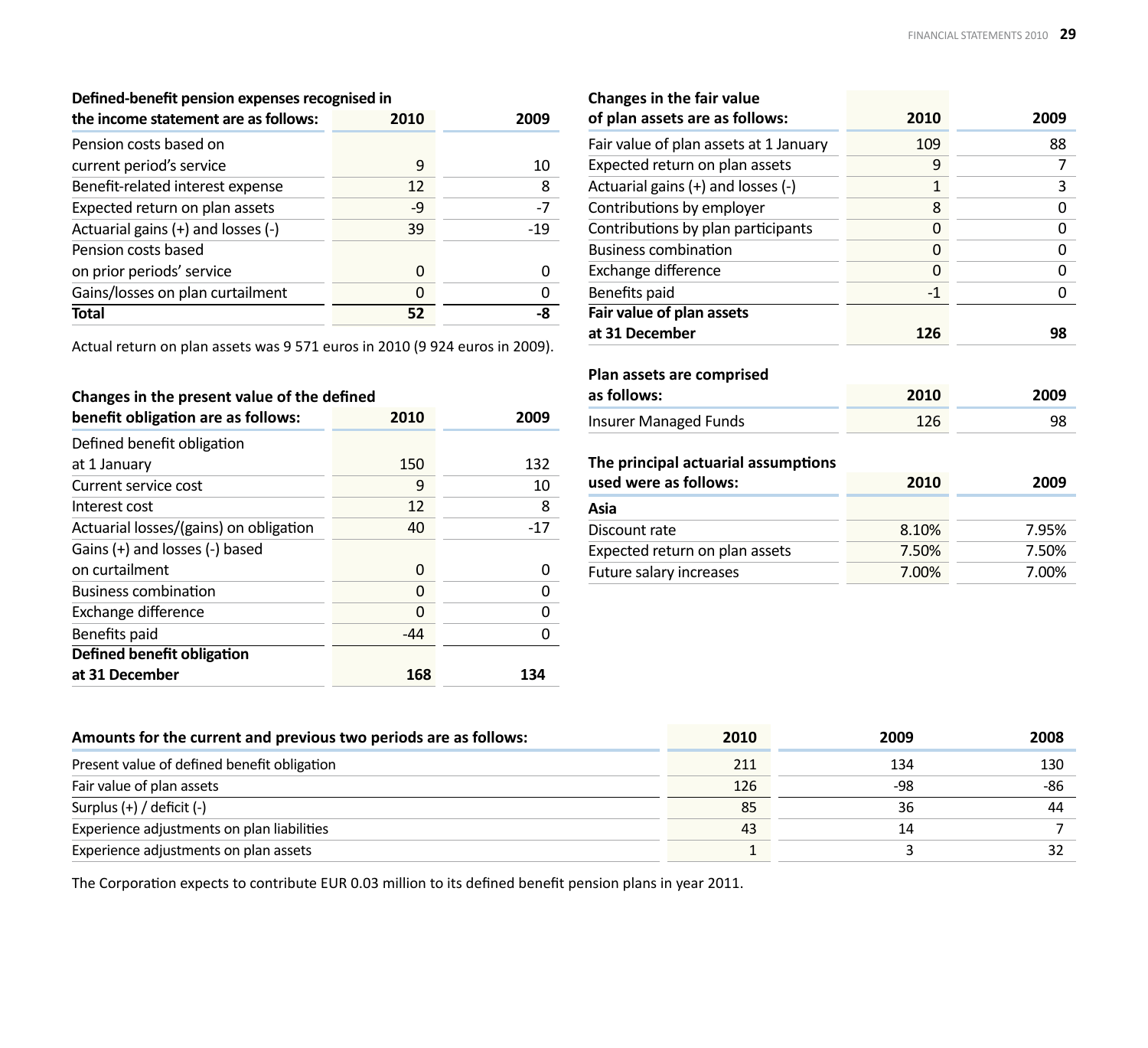# **23. Provisions**

#### **Expense reserve**

| 31 December 2009       | 2.611    | 31 December 2008       | 1.113 |
|------------------------|----------|------------------------|-------|
| Increase in provisions |          | Increase in provisions | 2.122 |
| Used provisions        | $-2.325$ | Used provisions        | -624  |
| 31 December 2010       | 285      | 31 December 2009       | 2,611 |

The company concentrated in 2010 its electronics manufacturing in Europe into one unit. In this connection, the factory in Vuokatti, Finland, was closed and the production was transferred to the company's factory in Kuressaare, Estonia. For the closure of the Vuokatti factory, a provision of EUR 2.6 million was made for the year 2009. Major part of the provision was used during 2010, and the amount exceeding the corresponding costs, a total of EUR 1.0 million, was recorded as a credit item.

## **24. Interest-bearing liabiliti es**

## **Non-current financial liabilities measured at amortised cost**

|                              | 2010  | 2009   |
|------------------------------|-------|--------|
| Other loans                  | 1,899 | 1,870  |
| Convertible promissory notes | 6,697 | 6,660  |
| Pension loans                | 0     |        |
| Other loans, held-for-sale   | 171   | 513    |
| Finance lease liabilities    | 807   | 1,955  |
|                              | 9.574 | 10.999 |

## **Current fi nancial liabiliti es measured at amorti sed cost**

|                            | 2010   | 2009   |
|----------------------------|--------|--------|
| <b>Bank loans</b>          | 11,106 | 8,774  |
| Pension loans              |        |        |
| Other loans, held-for-sale | 427    | 342    |
| Finance lease liabilities  | 901    | 1,153  |
|                            | 12,435 | 10.269 |

The fair values of liabilities are presented in Note 27. Non-current bank loans amounting to EUR 3.1 million have been transferred to current financial liabilities due to the breach of covenants. Further information is given in the report of the Board of Directors in chapter Short-term risks and factors of uncertainty concerning operations as well as in Note 26 Management of financial risks, chapter Liquidity risk.

Of non-current financial liabilities, EUR 0 million are due to be paid off in more than five years (EUR 0 million in 2009). The Group's bank loans have both variable and fixed interest rates. The Group's average interest rate is 4.75% (6.09% in 2009).

## **Forthcoming payable interest and instalments of loans**

|                    | 2010   | 2009   |
|--------------------|--------|--------|
| Less than 6 months | 758    | 722    |
| $6-12$ months      | 956    | 721    |
| $1-5$ years        | 12.314 | 13,775 |
| More than 5 years  | 567    |        |
|                    | 14.595 | 15.218 |

The above table includes the forthcoming instalments and interests, and they have been calculated based on the present effective loan agreements. Because of the covenants, the non-current bank loan has in the balance sheet been described under current loans. The above table does not include finance lease liabilities, factoring credit line or credit line.

# **Distributi on of interest-bearing liabiliti es by currency, EUR**

| 2010   | 2009   |
|--------|--------|
| 0      | 0      |
| 179    | 474    |
| 0      | 0      |
| 9,395  | 10,524 |
| 9,574  | 10,999 |
|        |        |
| 2010   | 2009   |
| 2,026  | 1,580  |
| 300    | 320    |
| 0      | 3,692  |
| 10,108 | 4,676  |
| 12,435 | 10,269 |
|        |        |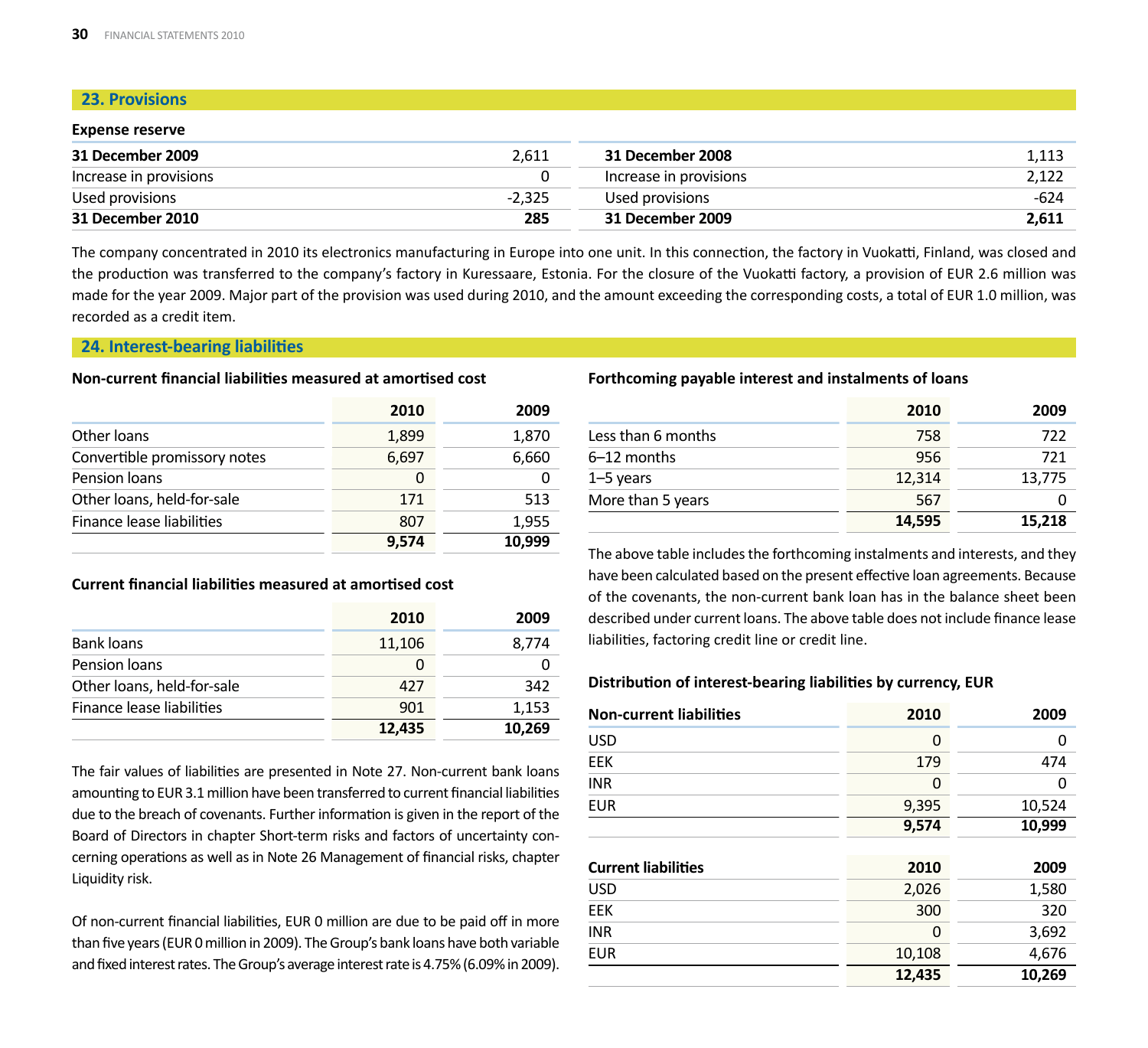#### **Converti ble promissory notes**

On 21 May 2007 Incap Corporation offered convertible promissory notes for subscription by a limited group of professional investors (Private Placement). The convertible promissory notes were used for financing of acquisitions in accordance with Incap's strategy. The maximum principal of the convertible promissory notes is EUR 6.7 million. The issue rate of the convertible promissory notes is 100%, and the annual fixed interest to be paid on the principal of the convertible promissory notes is 7.0%. The maturity is five years. The subscription period for the convertible promissory notes was 21 and 22 May 2007.

A right to subscribe for a maximum of 2,500,000 new shares in the company is attached to the convertible promissory notes. Each note unit in the amount of EUR 5,400 entitles the note unit holder to convert the note unit into 2,000 new shares. The conversion rate is EUR 2.70. The conversion period for the note units will commence on the date of the trade register entry concerning the issue of stock options attached to the convertible promissory notes and will end on 30 April 2012. Stock options cannot be detached from the note units. The conversion rate will be recorded in the invested non-restricted equity fund.

| Due dates of finance lease liabilities                                 | 2010  | 2009  |
|------------------------------------------------------------------------|-------|-------|
| Finance lease liabilities -<br>Minimum lease payments                  |       |       |
| Less than 1 year                                                       | 951   | 1,252 |
| $1-5$ years                                                            | 829   | 2,040 |
| Later than 5 years                                                     | 0     | 0     |
|                                                                        | 1,780 | 3,292 |
| Finance lease liabilities - Present value<br>of minimum lease payments |       |       |
| Less than 1 year                                                       | 901   | 1,153 |
| $1-5$ years                                                            | 807   | 1,955 |
| Later than 5 years                                                     | 0     | 0     |
|                                                                        | 1,708 | 3,108 |
| Future finance charges                                                 | 72    | 184   |
| <b>Total finance lease liabilities</b>                                 | 1,780 | 3,292 |

#### **25. Trade and other payables**

| Current                    | 2010   | 2009   |
|----------------------------|--------|--------|
| Trade payables             | 9,000  | 5,295  |
| Cash proceeds              | O      |        |
| <b>Accrued liabilities</b> | 3,090  | 5,259  |
| Other liabilities          | 2,871  | 1,371  |
|                            | 14,961 | 11,925 |

Material items in accrued liabilities and deferred income are related to salary expenses.

| 2010   | 2009   |
|--------|--------|
| 1,089  | 440    |
| 15     | 2      |
| 118    | 31     |
| 21     | 11     |
| 1      | 1      |
| 8      | 1      |
| 0      | -4     |
| 478    | 444    |
| 2,024  | 1,303  |
| 11,207 | 9,698  |
| 14,961 | 11,925 |
|        |        |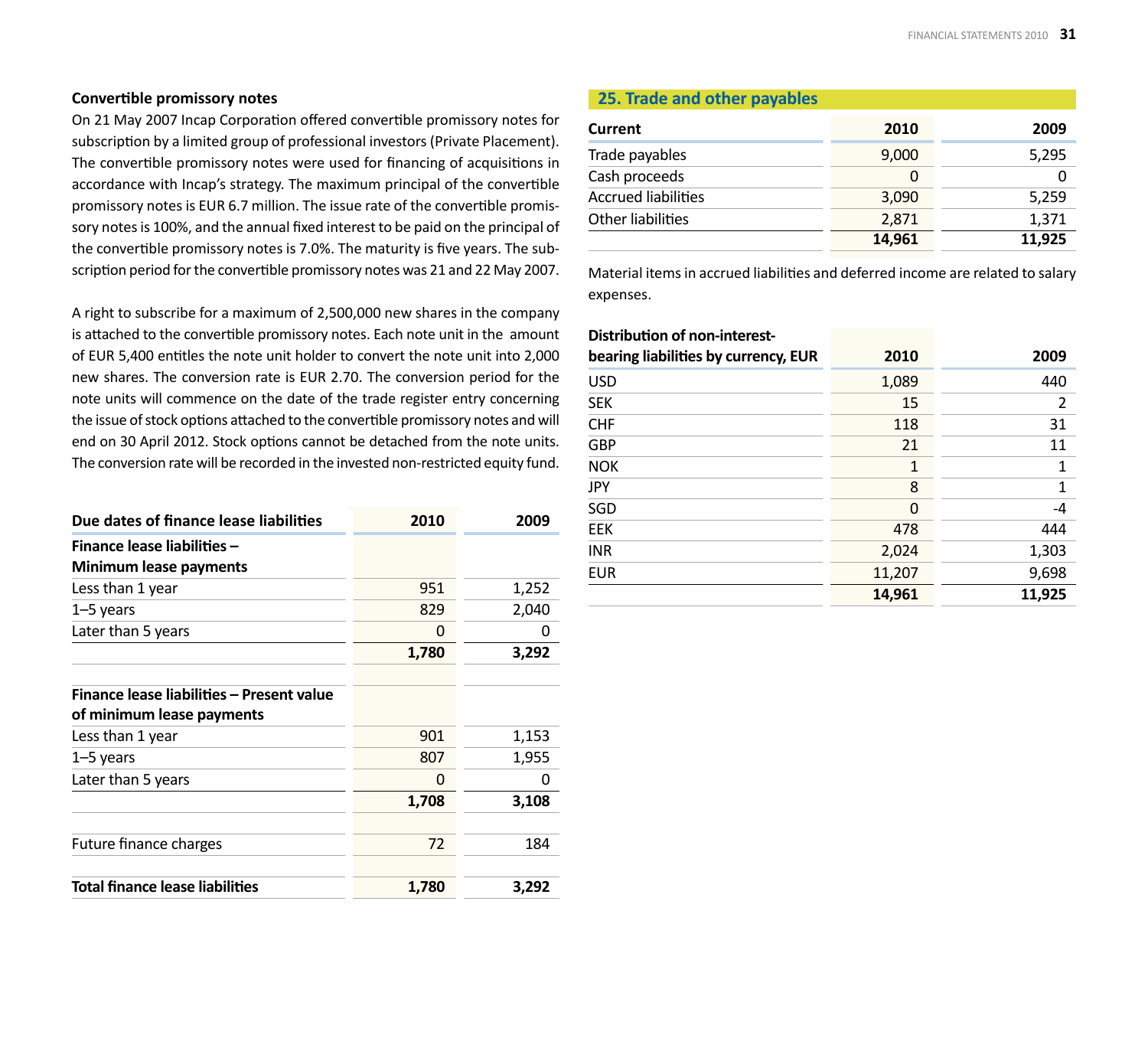#### **26. Management of financial risks**

#### **Organisati on of risk management**

The nature of the Incap Group's business exposes the company to currency, interest rate, credit and liquidity risks as well as risks related to materials prices. The objective of the Group's risk management policy is to minimise the adverse effects of changes in financial markets on its result and cash flow.

The company's financial department is responsible for the management of financial risks and reports to the President and CEO and the Board of Directors on these risks and any changes in them. The financial department identifies and assesses financial risks and obtains the necessary instruments for hedging these risks.

Hedging transactions are carried out in accordance with principles approved by the Group's Board of Directors. Currency forward contracts, currency loans and interest rate swaps are used in risk management, whenever necessary. The financial structure of subsidiaries is planned, assessed and controlled with a view to the management of financial risks.

#### **Currency risks**

Incap has a written policy for currency risk management. The Incap Group operates in the euro zone and India. In the Finnish and Estonian companies, a part of material purchases is made in USD. The respective transaction position is taken into consideration when calculating the company-specific position and is hedged in accordance with the currency risk policy. The company does not apply hedge accounting in accordance with IAS 39.

The debt financing of the subsidiary in India has previously been mostly carried out using a local loan denominated in Indian rupees, while the shortterm working capital financing of the subsidiary has been denominated in US dollars. Based on the new financing agreement signed in September 2010, this loan which is denominated in Indian rupees and serves the financing of the Indian subsidiary has been transferred to a EUR-denominated loan between the financier and Incap. Incap Corporation has made a corresponding long-term investment in the subsidiary in India. This investment has been hedged using two different currency derivatives. In this connection, the following hedging instruments have been used:

Other currencies used in the business in India are not significant in terms of currency risk management.

In line with the Group's currency risk policy the euro-denominated investment made in the subsidiary in India was not hedged during the financial year. The currency exchange differences arising from the investment are presented under exchange differences in the Group's non-restricted equity. A change of +15%/-15% in the EUR/INR exchange rate results in a decrease of EUR 62,989.63 or an increase of EUR 85,221.27 compared with the exchange difference at 31 December 2010.

#### **Interest rate risk**

At the balance sheet date, interest-bearing liabilities in the consolidated balance sheet totalled EUR 22.0 million, and this includes the loan connected with the real estate held-for-sale. Less than half of the interest-bearing liabilities have a fixed rate. The weighted average duration of the interest-bearing loan at the balance sheet date is 2.7 years. The calculation includes all loans, for which it is possible to define the payback period excluding leasing debt. The Group has not carried out special hedging measures against interest rate risks during the financial year.

The Group analyses its interest rate exposure by preparing alternative calculations, simulating different financing options and forms of financing and the updating of current exposures, and anticipating potentially necessary hedging. Based on these calculations, the Group determines the effect of a defined interest rate change on the company's result. Calculations are made only for the loans that have the largest impact on the overall interest rate exposure. A change of +1%/-1% in the market interest rates of variable rate loans would change the Group's annual interest rate expenses by EUR +/- 124,998.49.

#### **Credit risk**

The principles and responsibilities of credit control are defined in the Group's documented operating methods.

The Group has significant receivables from several large Finnish and global customers. These customers are well-established, long-standing and creditworthy. The reported credit losses during the financial year amount to EUR 12,420. When a new customer relationship is established, the company assesses the annual volume generated by the new business, its share in revenue and the customer's creditworthiness. During the financial year, the Group did not renegotiate payment

Currency products in use:

| Product         | <b>Quantity sold</b> | <b>Quantity purchased</b> | Market value | Nominal value |
|-----------------|----------------------|---------------------------|--------------|---------------|
| Non Deliverable | 112.500.000 INR      | 2,430,856 USD             | -37,290 EUR  | 1,880,956 EUR |
| Forward         |                      |                           |              |               |
| Currency option | 2,430,000 USD        | 1,786,765 EUR             | 31,813 EUR   |               |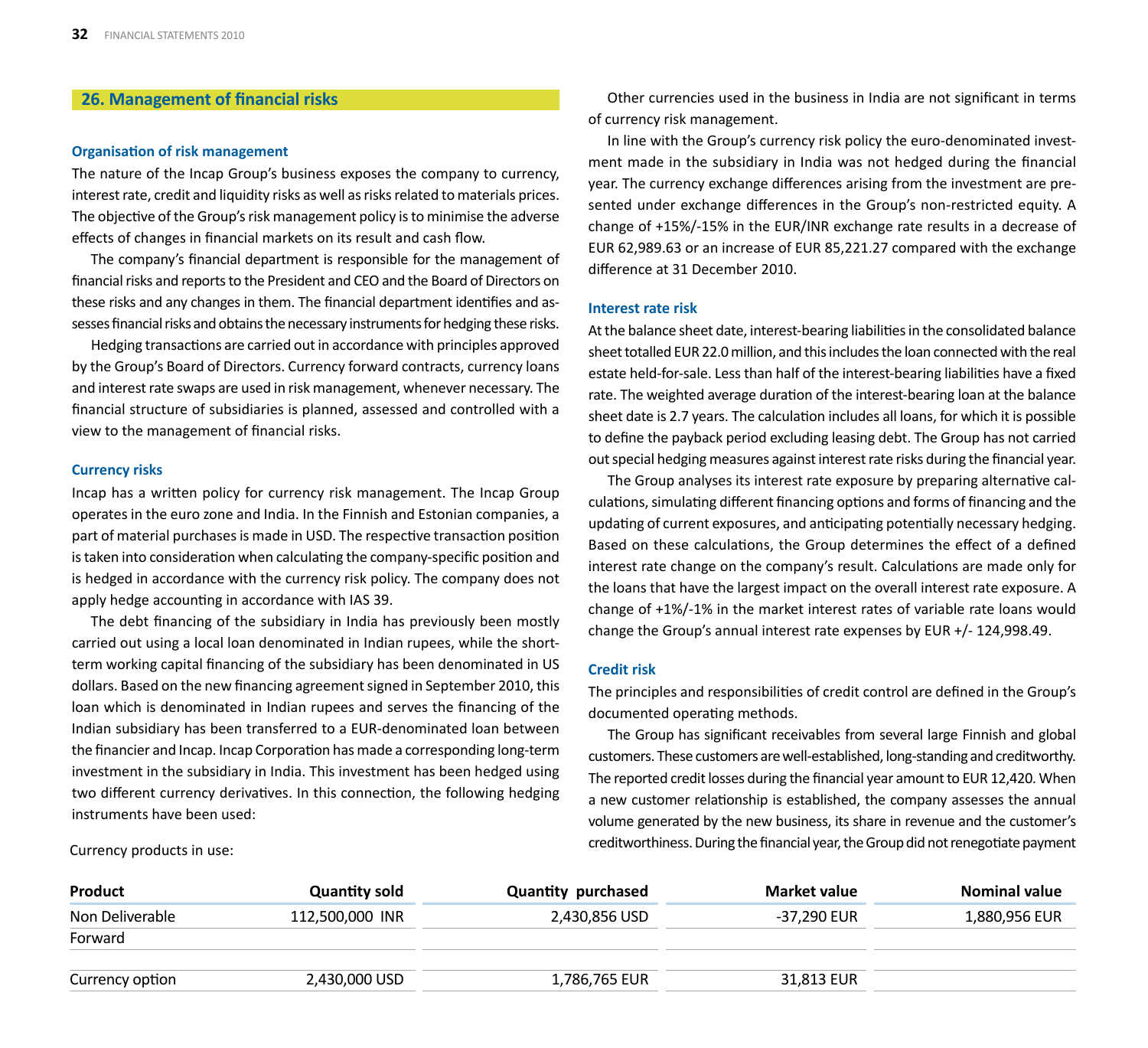terms for receivables that would otherwise have been due or that would have decreased in value. No credit insurance has been used to hedge trade receivables.

The aging structure of trade receivables is presented in section 18 of the notes.

#### **Liquidity risk**

The Group continuously evaluates and monitors the amount of financing required by business operations, so that it has sufficient liquid funds to finance operations and repay due loans. The company strives to ensure the availability and flexibility of financing using credit facilities and other forms of financing. The amount of current liabilities is EUR 12.4 million. From this amount EUR 11.1 million is a bank loan, from which EUR 5.6 million is directed towards Indian subsidiary. In order to secure sufficient financing, a factoring financing was taken in use as to the parent company in Estonia and in Finland, and this financing is a part of current liabilities. Unused credit facilities and liquid funds at 31 December 2010 amounted to EUR 2.3 million. This includes the temporary credit facilities of EUR 1 million, which will not be used after March 2011.

In order to strengthen its financial position, Incap arranged two directed share issues in spring and autumn 2010. Accordingly, a total of EUR 4.1 million was registered in the reserve of invested unrestricted equity.

In order to estimate its liquidity Incap has drawn up a cash flow forecast by quarter, expanding up to the financial statements for the year 2011. The cash flow forecast is based on the result estimate for 2011 as given in connection with the consolidated financial statements and on the actual turnover of sales receivables and accounts payable, as well as on the targeted turnover of inventories. Based on this cash flow forecast, Incap's need for working capital is increasing towards the year end. The company's existing working capital on the balance sheet date will be sufficient for the next 12 months if the Group achieves its budgeted result and inventory turnover rate. If the goal for the inventory turnover rate is not achieved, the financing need increases by EUR 2 million. If the goals are not achieved, the gap must be covered with additional financing. The company management has initiated negotiations with various parties to ensure additional financing and is confident that it will be able to cover any needs for extra financing. Providing that the negotiations are successful, the company's working capital will be sufficient for the next 12 months. Furthermore, Incap has at the end of the financial period started actions to sell the factory real estate in Vuokatti. Real estate and the loans related to it have been described as non-current assets held-for-sale in the financial statements. Estimated price as given in the certificate of valuation of an external surveyor exceeds clearly the book value of the real estate.

Incap has a financing agreement in force until 31 May 2012 which covers the loans related to the financing of the Indian subsidiary (totalling about EUR 5.6 million) and Incap's credit line (EUR 1 million) and a factoring credit line (up to EUR 7 million), of which EUR 5.5 million were in use on 31 December 2010. The financing agreement can be terminated if the following covenants are not met:

| <b>Incap Group</b> | Equity ratio | <b>net IBD/</b><br><b>EBITDA</b> | <b>Net investment</b>                              |
|--------------------|--------------|----------------------------------|----------------------------------------------------|
| 31 Dec 2010        | $>7.4\%$     | < 20.6                           | <eur 1="" 12="" million="" months<="" td=""></eur> |
| 30 Jun 2011        | $>11.6\%$    | < 4.1                            | $\le$ EUR 1 million/12 months                      |
| 31 Dec 2011-       | $>10.9\%$    | < 5.6                            | <eur 1="" 12="" million="" months<="" td=""></eur> |

Furthermore, the Group's EBITDA on 1 January–31 March 2011 shall be at<br>least EUR 150,000. When calculating the covenants, interest-bearing debt (IBD)<br>does not include the factoring limit. Equity ratio on 31 December 2010 w ments the loans are treated in accordance with the valid agreement conditions.<br>Forthcoming instalments and interests have been described in the notes 24. **ENGAGE ANCE AND THE CHINE AND THE CHINE AND THE UNIVERSIDENT AND CROSUSE THE CHINE (2010 1974)**  $\leq 20.6$  **EUR 1 million/12 months 30 lone 2011 -11.05%**  $\leq 4.1$  **and**  $\leq 10.000$  **. When a cEUR 1 million/12 months 30 lone 2** 

#### **Materials risk**

The material suppliers' eventual problems in quality, manufacturing and distribu tion as well as the changes in market prices for materials affect Incap's delivery<br>ability and costs. Most of the material prices are connected with customer agreements, and this is lowering the material price risks. Most important short-term<br>risk in materials is the availability of materials which can cause increase of price<br>level. This risk is managed by signing framework agreemen

#### **Capital management**

The aim of the Group's capital management activities is to support business opera-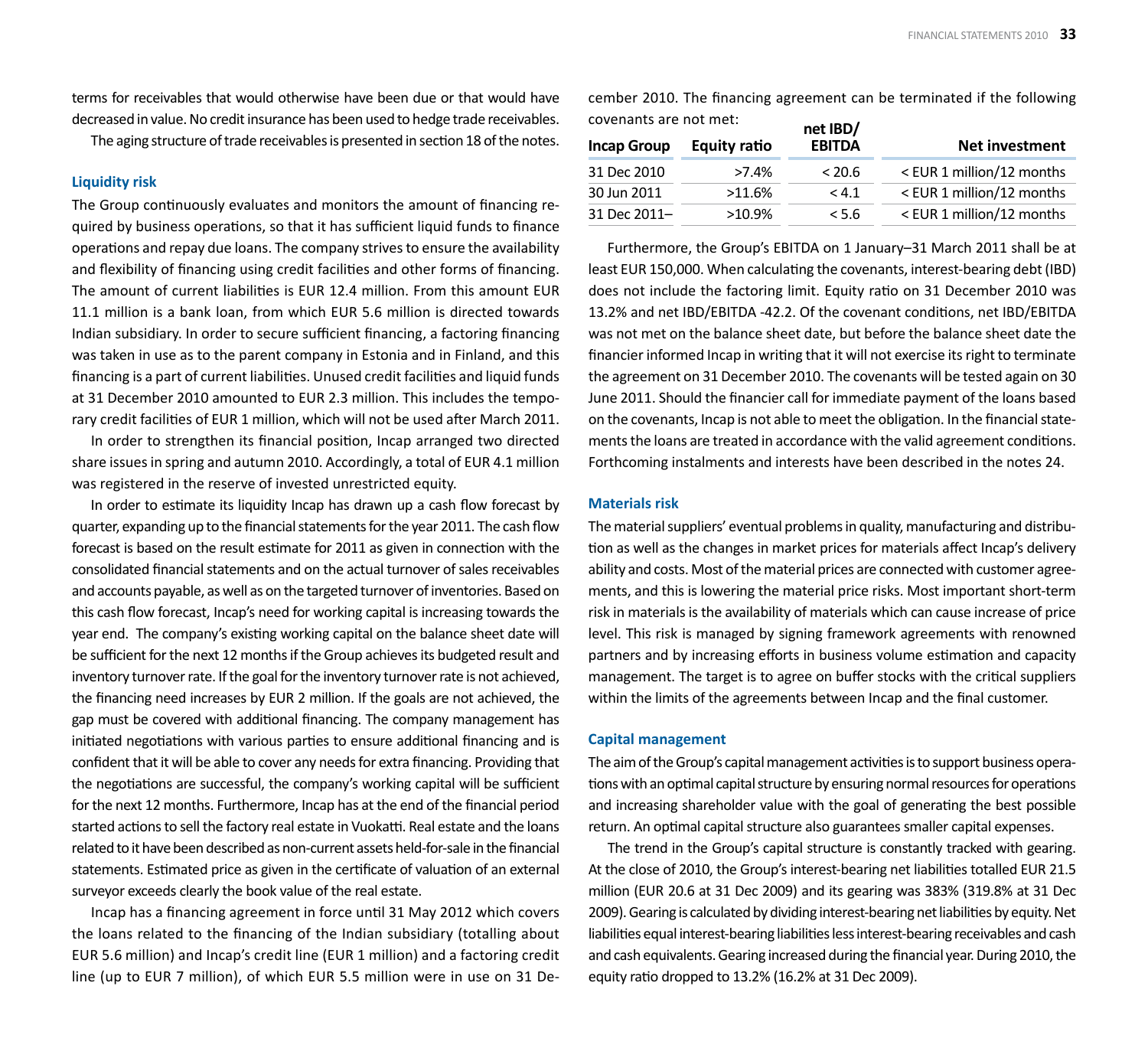# **27. Fair values of financial assets and liabilities**

The fair values of financial assets do not differ from their carrying amount.

| <b>Financial liabilities</b> | Carrying amount 2010 | Fair value 2010 | Carrying amount 2009 | Fair value 2009 |
|------------------------------|----------------------|-----------------|----------------------|-----------------|
| Bank loans                   | 11,106               | 11,106          | 8.774                | 8.774           |
| Pension loans                |                      |                 |                      | $\Omega$        |
| Convertible promissory notes | 6,697                | 6,820           | 6,660                | 6,838           |
| Other interest-bearing loans | 2,497                | 2,497           | 2,725                | 2,813           |
| Finance lease liabilities    | 1,708                | 1,708           | 3,108                | 3,144           |
| Trade and other payables     | 14,961               | 14,961          | 11,925               | 11,925          |

The fair values of current liabilities do not differ materially from their carrying amount.

| Discount rates applied in determining fair value: | 2010        | 2009        |
|---------------------------------------------------|-------------|-------------|
| Bank and other loans                              | 1.61–10.00% | 1.25–10.00% |

On the date of the financial statements, the company has no financial assets and liabilities at fair value through profit and loss.

## **28. Adjustments to cash flows from operations**

|                               | 2010     | 2009         |
|-------------------------------|----------|--------------|
| Non-cash transactions         | $-2,622$ | 1,497        |
| Depreciation                  |          |              |
| and impairment losses         | 2,831    | 2,869        |
| Change in finance lease       |          |              |
| agreements due to             |          |              |
| <b>IFRS adjustments</b>       | 0        | 0            |
| Lease payments in cash flow   |          |              |
| from financing activities     | 0        | $\mathbf{0}$ |
| Employee benefits expense     | 2        | $-10$        |
| Transfer of capital gains     |          |              |
| on tangible assets            |          |              |
| to cash flow from investments | 0        | 0            |
| Gains $(-)$ and losses $(+)$  |          |              |
| of disposals of fixed assets  |          |              |
| and other non-current assets  | $-188$   | $-14$        |
|                               | 23       | 4.342        |

## **29. Operating leases**

The Group has leased the production and office space it uses, except for the premises of the Vuokatti factory. Part of these agreements are in force until further notice, whereas the length of others is up to a maximum of five years. The termination periods of lease agreements in force until further notice vary from one to eighteen months. Lease agreements ending on a fixed date include an option of continuing the agreement after the original expiry date. The index, renewal and other terms of the agreements differ from each other. Non-cancellable operating leases also include equipment leases, which are not classified as finance leases under IFRS.

## **The Group as lessee**

Minimum lease payments under non-cancellable operating leases. (The amounts do not include value added tax.)

|                  | 2010  | 2009  |
|------------------|-------|-------|
| Less than 1 year | 1,283 | 1,356 |
| $1-5$ years      | 1.079 | 1,863 |
|                  | 2,361 | 3,219 |

The income statement for 2010 includes EUR 1.8 million of lease expenses paid for operating leases (EUR 2.0 million in 2009).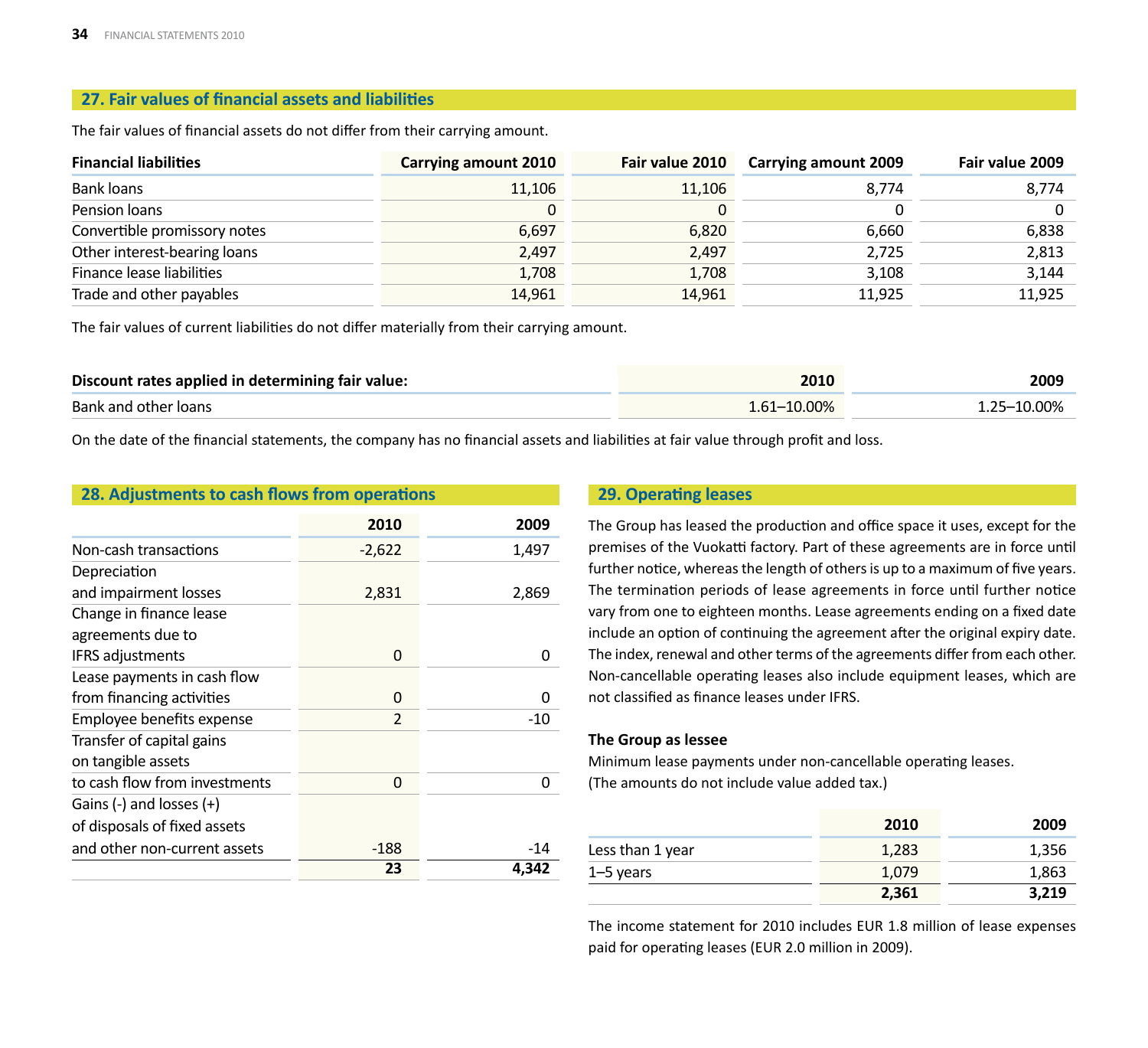| 30. Collateral and contingent and related liabilities                                                                                                                                                                                                                                               |        |        |  |
|-----------------------------------------------------------------------------------------------------------------------------------------------------------------------------------------------------------------------------------------------------------------------------------------------------|--------|--------|--|
| <b>Collateral given on behalf</b><br>of own commitments                                                                                                                                                                                                                                             | 2010   | 2009   |  |
| Mortgages                                                                                                                                                                                                                                                                                           | 3,340  | 0      |  |
| <b>Business mortgages</b>                                                                                                                                                                                                                                                                           | 12,028 | 12,028 |  |
| Collateral given on behalf of others                                                                                                                                                                                                                                                                |        |        |  |
| Guarantees on behalf of subsidiaries                                                                                                                                                                                                                                                                | 0      | 0      |  |
| Repurchase liability for trade<br>receivables sold to finance companies                                                                                                                                                                                                                             | 0      | 1,422  |  |
| Obligation to return value added tax<br>in the situations set out in Section 33<br>of the Value Added Tax Act Value added<br>tax deducted for a new building or basic<br>improvement, for which there is a liability<br>to refund the amount under Section 33,<br>in respect of investments made in |        |        |  |
| the financial years 2004–2009                                                                                                                                                                                                                                                                       | 0      | 0      |  |

#### **31. Related-party transacti ons**

| Management's employee benefits          | 2010 | 2009 |
|-----------------------------------------|------|------|
| Salaries and other current              |      |      |
| employee benefits                       | 669  | 701  |
| Benefits in connection with termination |      |      |
| of employment                           | O    |      |
| Benefits after end of employment        | O    |      |
| Other long-term employee benefits       | O    |      |
| Share-based payment                     | O    |      |
|                                         | 669  |      |

The President and CEO's period of notice is six months, and if his contract is terminated by the company, he will be paid the salary during the period of notice. The pension benefits of the President and CEO and the other members of the Group Management Team are determined in accordance with the Employment Pensions Act (TEL).

| <b>Wages and salaries</b> | 2010 | 2009 |
|---------------------------|------|------|
| President and CEO         | 176  | 168  |
|                           |      |      |
| Board members             |      |      |
| Kalevi Laurila            | 48   | 49   |
| Susanna Miekk-oja         | 36   | 37   |
| Jukka Harju               | O    | 25   |
| Kari Häyrinen             | 24   | 25   |
| Lassi Noponen             | 24   | 25   |
| Raimo Helasmäki           | 24   |      |
|                           |      |      |

The wages and salaries for the Board of Directors cover the full term of office for Board members from 13 April 2010 until 13 April 2011. The members of the company's Board of Directors and the President and CEO and their related persons and the corporations in which they have a controlling interest owned a total of 3,388,510 shares, or 18,1% of the company's outstanding shares and voting rights.

During the financial period Incap signed an agreement, in which it committed to invest EUR 0.3 million to Cleantech Future Fund. A member of the Board, Lassi Noponen, is a partner of Cleantech Invest Ltd. The venture capital fund Cleantech Future Fund is managed by Cleantech Invest Ltd. and it is investing in cleantech business and technologies.

#### **32. Events occurring after the balance sheet date**

The negotiations between Incap Corporation and Lankapaja Oy which started in September 2010 regarding the sale of the sheet-metal business of Incap's Helsinki plant fell through in February 2011.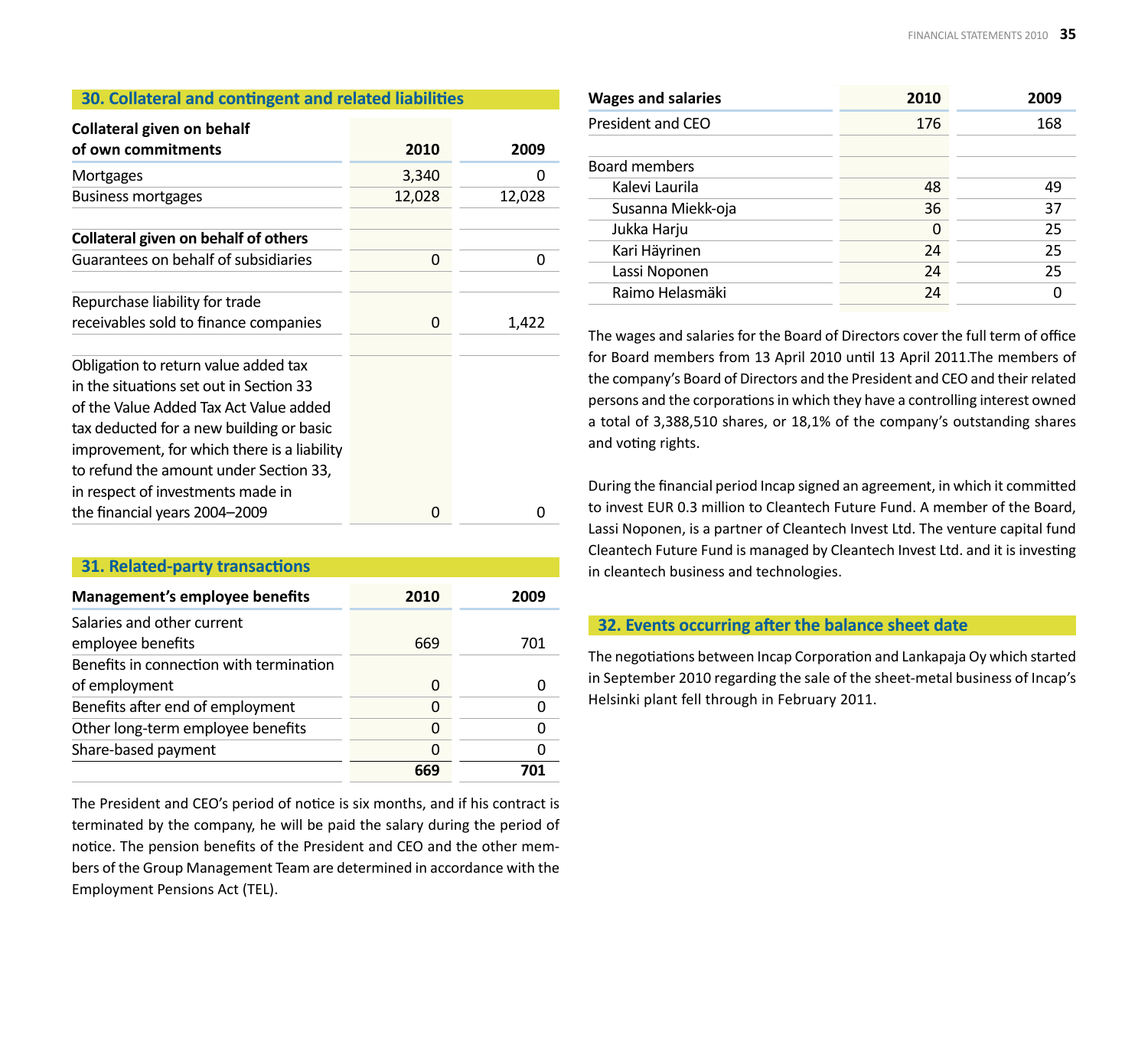# **Parent Company Income Statement**

| <b>1,000 euros</b>                                            | <b>Note</b>    | 1 Jan-31 Dec 2010 | 1 Jan-31 Dec 2009 |
|---------------------------------------------------------------|----------------|-------------------|-------------------|
| Revenue                                                       | $\mathbf 1$    | 44,373            | 51,912            |
| Changes in inventories of finished goods and work in progress | 3              | $-665$            | $-1,470$          |
| Other operating income                                        | $\overline{2}$ | 606               | 252               |
|                                                               |                |                   |                   |
| Raw materials and services                                    | 3              | 30,509            | 32,383            |
| Personnel expenses                                            | 4              | 8,962             | 13,377            |
| Depreciaton, amortisation and impairment losses               | 5              | 696               | 847               |
| Other operating expenses                                      | 6              | 4,343             | 7,082             |
|                                                               |                |                   |                   |
| <b>Operating profit/loss</b>                                  |                | $-197$            | $-2,995$          |
|                                                               |                |                   |                   |
| Financial income and expenses                                 | 7              | $-1,035$          | $-944$            |
|                                                               |                |                   |                   |
| Profit/loss before extraordinary items                        |                | $-1,232$          | $-3,938$          |
|                                                               |                |                   |                   |
| Extraordinary items                                           | 8              | 0                 | 0                 |
|                                                               |                |                   |                   |
| Profit/loss before appropriations and taxes                   |                | $-1,232$          | $-3,938$          |
|                                                               |                |                   |                   |
| Appropriations                                                | 9              | 120               | 113               |
| Income taxes                                                  | 10             | $-450$            | 0                 |
|                                                               |                |                   |                   |
| Profit/loss for the financial year                            |                | $-1,562$          | $-3,825$          |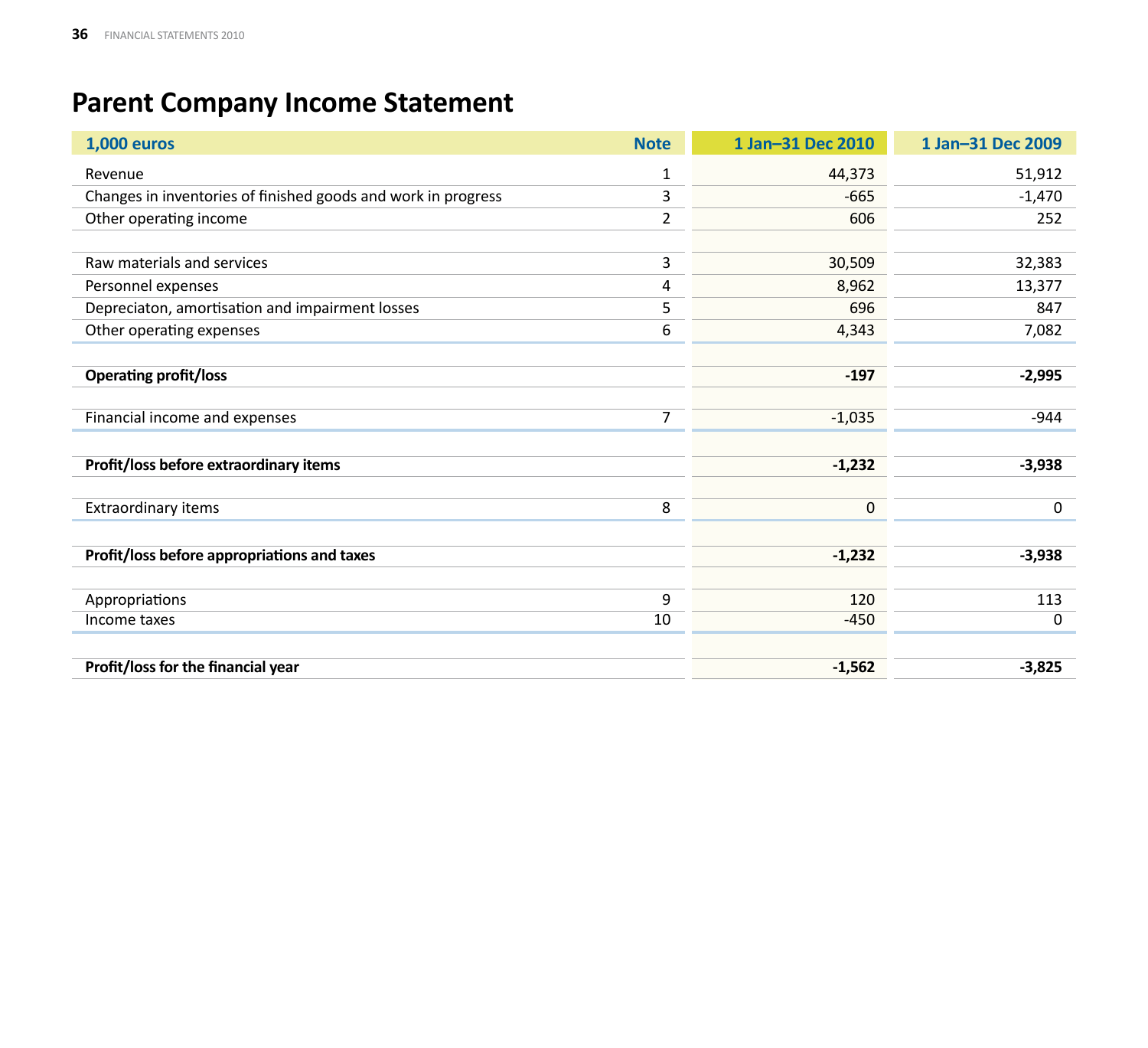# **Parent Company Balance Sheet**

| <b>1,000 euros</b>                       | <b>Note</b> | 31 Dec 2010 | 31 Dec 2009 |
|------------------------------------------|-------------|-------------|-------------|
| <b>ASSETS</b>                            |             |             |             |
| <b>Non-current assets</b>                |             |             |             |
| Intangible assets                        | 11          | 388         | 571         |
| Tangible assets                          | 11          | 2,492       | 3,146       |
| Investments                              | 12          |             |             |
| Holdings in Group companies              |             | 13,853      | 10,077      |
| Other investments                        |             | 311         | 11          |
| <b>Total non-current assets</b>          |             | 17,044      | 13,805      |
|                                          |             |             |             |
| <b>Current assets</b><br>Inventories     | 13          | 3,557       | 6,482       |
| Non-current receivables                  | 14          | 3,267       | 3,717       |
| Current receivables                      | 14          | 16,773      | 9,887       |
| Cash in hand and at bank                 |             | 131         | 196         |
|                                          |             |             |             |
| <b>Total current assets</b>              |             | 23,727      | 20,282      |
| <b>Total assets</b>                      |             | 40,771      | 34,088      |
|                                          |             |             |             |
| <b>LIABILITIES</b>                       |             |             |             |
| <b>Equity</b>                            | 15          |             |             |
| Share capital                            |             | 20,487      | 20,487      |
| Share premium account                    |             | 44          | 44          |
| Reserve for invested unrestricted equity |             | 4,160       | $\mathbf 0$ |
| Retained earnings                        |             | $-7,946$    | $-4,120$    |
| Profit for the financial year            |             | $-1,562$    | $-3,825$    |
| <b>Total equity</b>                      |             | 15,184      | 12,585      |
| <b>Appropriations</b>                    | 16          | 149         | 270         |
|                                          |             |             |             |
| <b>Liabilities</b>                       |             |             |             |
| Non-current liabilities                  | 17          | 6,921       | 7,263       |
| <b>Current liabilities</b>               | 18          | 18,517      | 13,970      |
| <b>Total liabilities</b>                 |             | 25,438      | 21,233      |
|                                          |             |             |             |
| <b>Total equity and liabilities</b>      |             | 40,771      | 34,088      |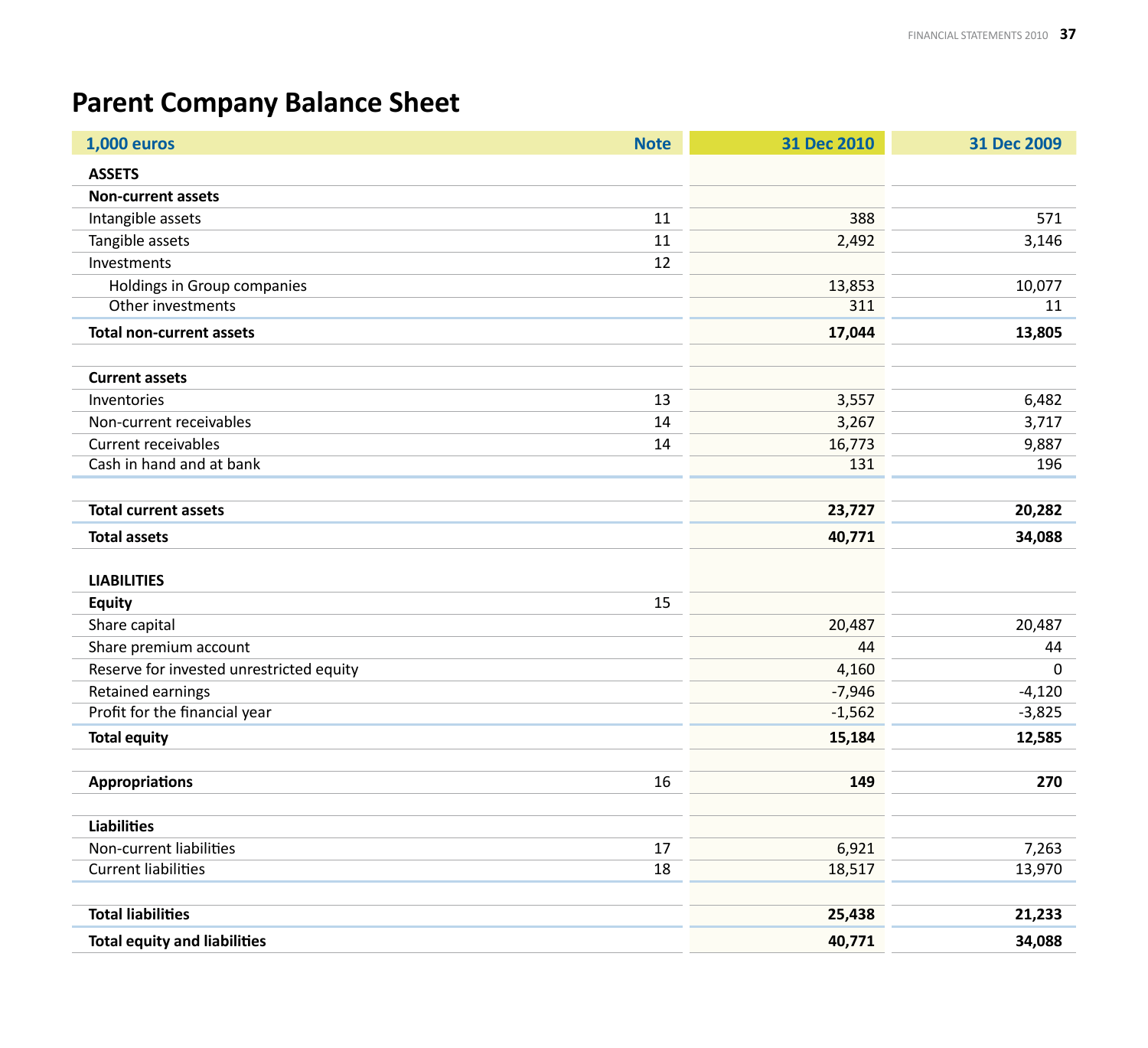# **Parent Company's Cash Flow Statement**

| <b>1,000 euros</b>                                               | 1 Jan-31 Dec 2010 | 1 Jan-31 Dec 2009 |
|------------------------------------------------------------------|-------------------|-------------------|
| Cash flow from operating activities                              |                   |                   |
| Operating profit/loss                                            | $-197$            | $-2,995$          |
| Adjustments to operating profit/loss                             | $-2,220$          | 2,082             |
| Change in working capital                                        | $-2,213$          | 4,541             |
| Interest paid                                                    | $-1,022$          | $-987$            |
| Interest received                                                | 30                | 19                |
| Cash flow from operating activities                              | $-5,622$          | 2,661             |
| Cash flows from investing activities                             |                   |                   |
| Investments in tangible and intangible assets                    | $-314$            | $-118$            |
| Investment in subsidiary                                         | $-3,776$          | $-3,000$          |
| Disposal of subsidiaries                                         | $-159$            | $\Omega$          |
| Proceeds from sales of tangible and intangible assets            | 323               | 19                |
| Repayments of loan receivables                                   | $\Omega$          | $\Omega$          |
| Cash flow from investing activities                              | $-3,926$          | $-3,099$          |
|                                                                  |                   |                   |
| Cash flows from financing activities                             |                   |                   |
| Proceeds from share issue                                        | 4,160             | $\Omega$          |
| Drawdown of loans                                                | 5,579             | 3,500             |
| Loan repayments                                                  | $-256$            | $-3,232$          |
| Cash flow from financing activities                              | 9,483             | 267               |
| Change in cash and cash equivalents                              | $-65$             | $-171$            |
| Cash and cash equivalents at the beginning of the financial year | 196               | 368               |
|                                                                  |                   |                   |
| Cash and cash equivalents at the end of the financial year       | 131               | 196               |
| Change in working capital                                        |                   |                   |
| Increase in current trade receivables                            | $-6,420$          | 4,343             |
| Increase in inventories                                          | 3,222             | 4,222             |
| Increase in current liabilities                                  | 985               | $-4,024$          |
|                                                                  | $-2,213$          | 4.541             |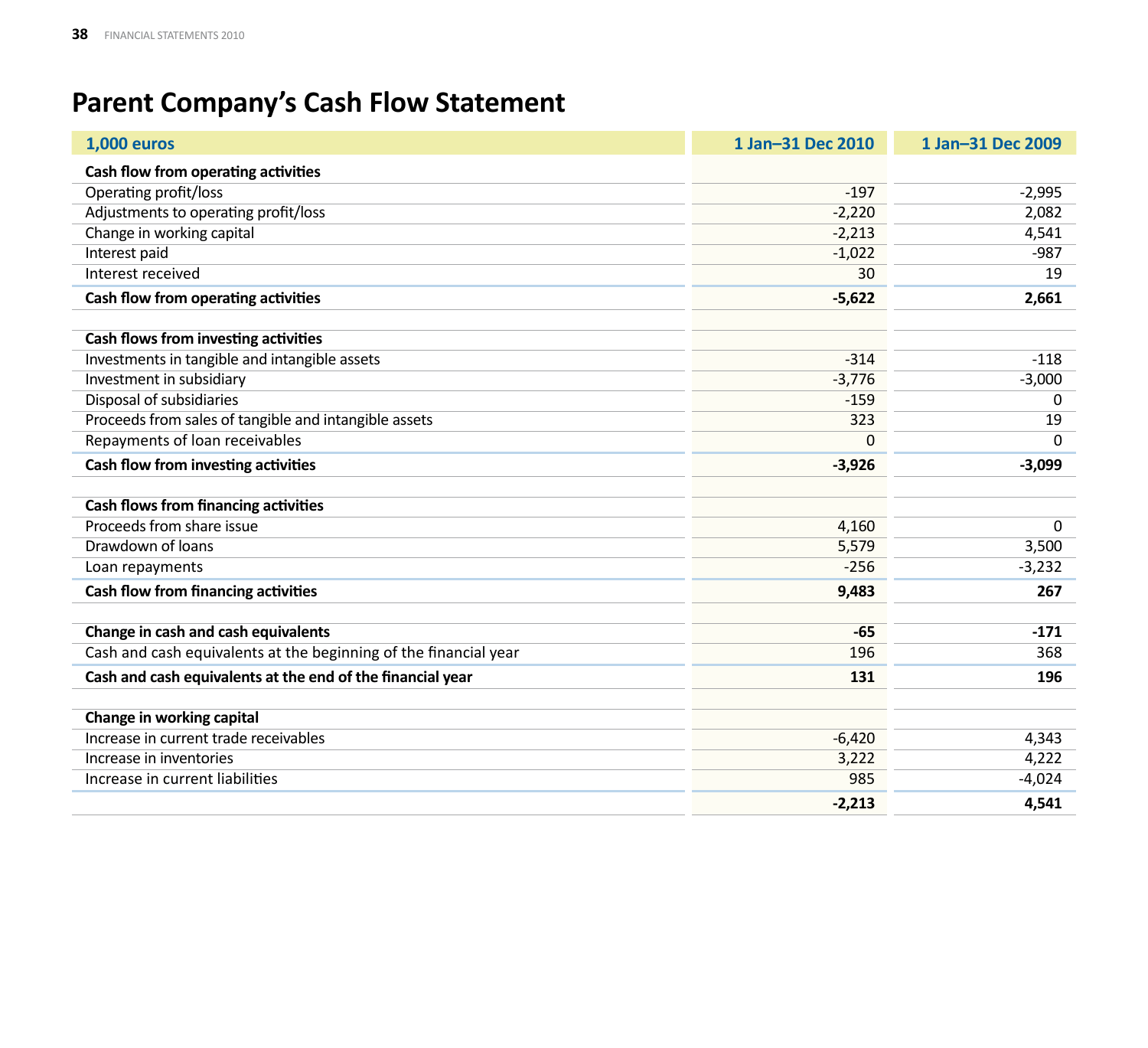# **Notes to the Parent Company Financial Statements**

#### **ACCOUNTING POLICIES 2010**

#### **Principles of measurement and periodisati on**

#### Non-current assets

Non-current tangible and intangible assets are recorded in the balance sheet at historical cost less depreciation according to plan and amortisation. Investment grants received have been entered as a credit to the corresponding asset item. Depreciation according to plan has been calculated according to the straightline principle on the basis of the useful life of the property, plant and equipment.

| Intangible assets                                                             |                                 |
|-------------------------------------------------------------------------------|---------------------------------|
| Goodwill                                                                      | 5–6 years                       |
| Goodwill on consolidation                                                     | 5 years                         |
| Other intangible rights                                                       | 3–5 years                       |
| Tangible assets<br><b>Buildings and structures</b><br>Machinery and equipment | $18 - 24$ years<br>$3-10$ years |
| Vehicle fleet                                                                 | 3–5 years                       |

#### Inventories

Inventories are measured at the lower of historical cost under FIFO or the repurchase value or selling price. The value of inventories includes variable expenses and their share in the fixed expenses of procurements and manufacturing.

## Financial assets and management of financial risks

Trade receivables and payables are not exposed to significant interest rate or foreign currency risks. The company has however carried out hedging measures against exchange rate fluctuations during the financial year according to the company's protection policy.

## Foreign currency transactions

Items denominated in foreign currency have been translated at the average rate stated by the European Central Bank at the balance sheet date. Exchange differences between sales and purchases have been allocated as a credit or debit to said items.

## Leases

In the parent company's financial statements, lease payments for property, plant and equipment obtained on a finance lease are included as lease expenses in other operating expenses.

#### Research and development expenditure

Research and development expenditure in 2010 has been treated as annual expenses within other operating expenses.

## Periodisation of pension expenses

Employees' pension security including supplementary benefits has been insured with pension insurance companies. Pension expenses are recognised as an expense during their year of accrual.

#### Income taxes

Incap Corporation has, for taxation purposes, unused losses which have been approved and can be utilised in the years 2010-2020. A tax asset is recognised to the extent that it is probable that taxable profit will be available against which a deductible temporary difference can be utilised.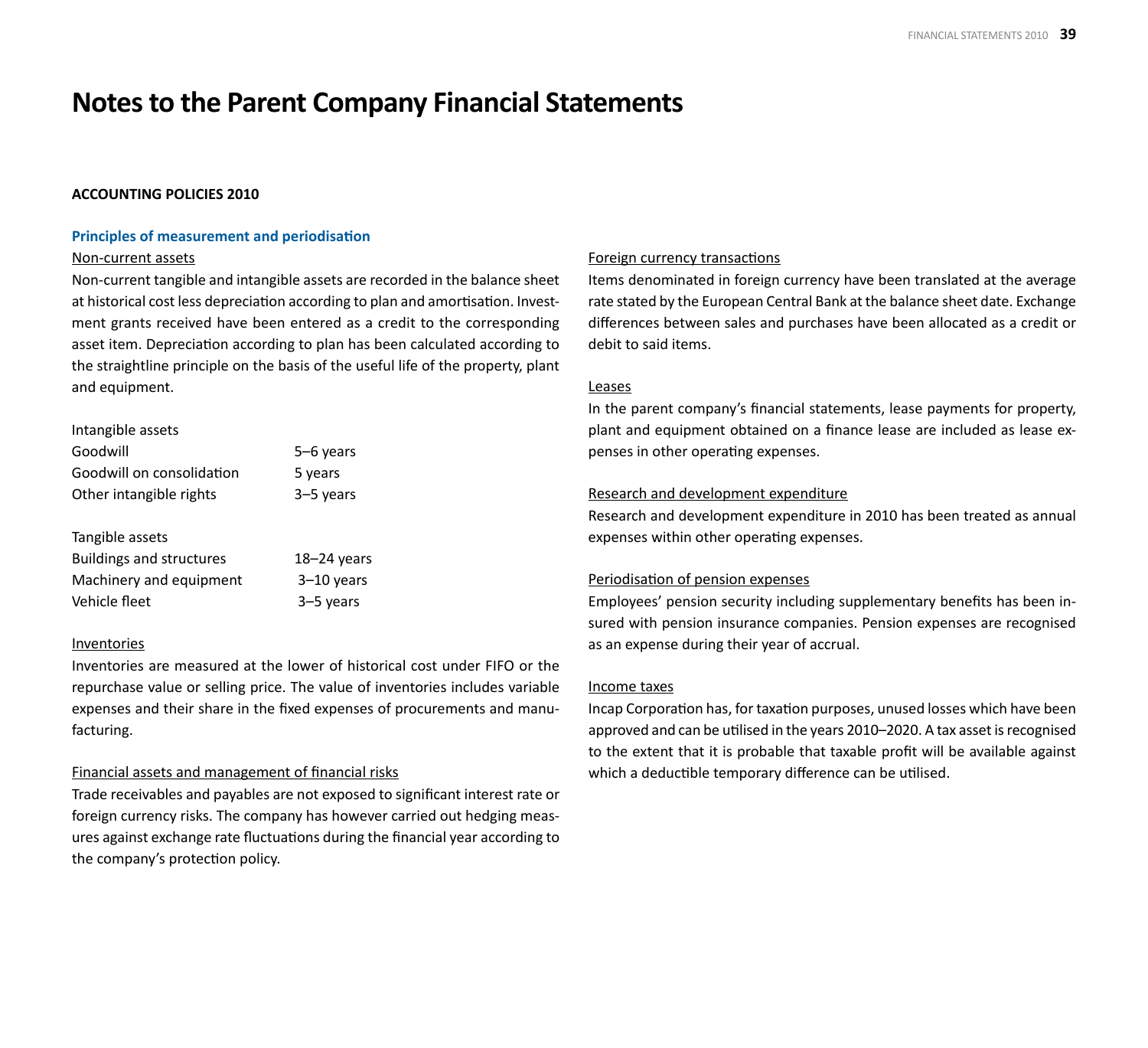| 1. Revenue             |                    |                    |
|------------------------|--------------------|--------------------|
| Revenue by market area | $1.1 - 31.12.2010$ | $1.1 - 31.12.2009$ |
| Finland                | 35,769             | 47,447             |
| Europe                 | 5,878              | 2,655              |
| Other                  | 2,726              | 1,810              |
|                        | 44,373             | 51,912             |

# **2. Other operating income**

|                                                 | 2010 | 2009 |
|-------------------------------------------------|------|------|
| Capital gains on the sale<br>of property, plant |      |      |
| and equipment                                   | 586  | 237  |
| Other income                                    | 20   | 14   |
|                                                 | 606  | 252  |

# **3. Raw materials and services**

|                          | 2010   | 2009   |
|--------------------------|--------|--------|
| Purchases during         |        |        |
| the financial year       | 15,894 | 25,899 |
| Change in inventories    | 2,908  | 4,083  |
|                          | 18,802 | 29,981 |
| <b>External services</b> | 12,372 | 3,871  |
|                          | 31,174 | 33,852 |

# **4. Personnel expenses and number of personnel 2010 2009**2009 **Average number of employees**  White-collar 81 89 Blue-collar 202 248 **283** 337 **283 Personnel expenses**  Wages and salaries and salaries 10,918 Pension expenses and the set of the 1,536 and 1,724 Other social security expenses 27 735 **8,962** 13,377 **Salaries and bonus of the management**  President and the Board 332 331  **332 331**

# **5. Depreciati on and amorti sati on**

Depreciation according to plan in 2010 totalled EUR 0.7 million (EUR 0.8 million in 2009). The specification of depreciation and amortisation for individual balance sheet items is included in the item 11. Property, plant and equipment. The depreciation and amortisation periods are presented in the accounting policies.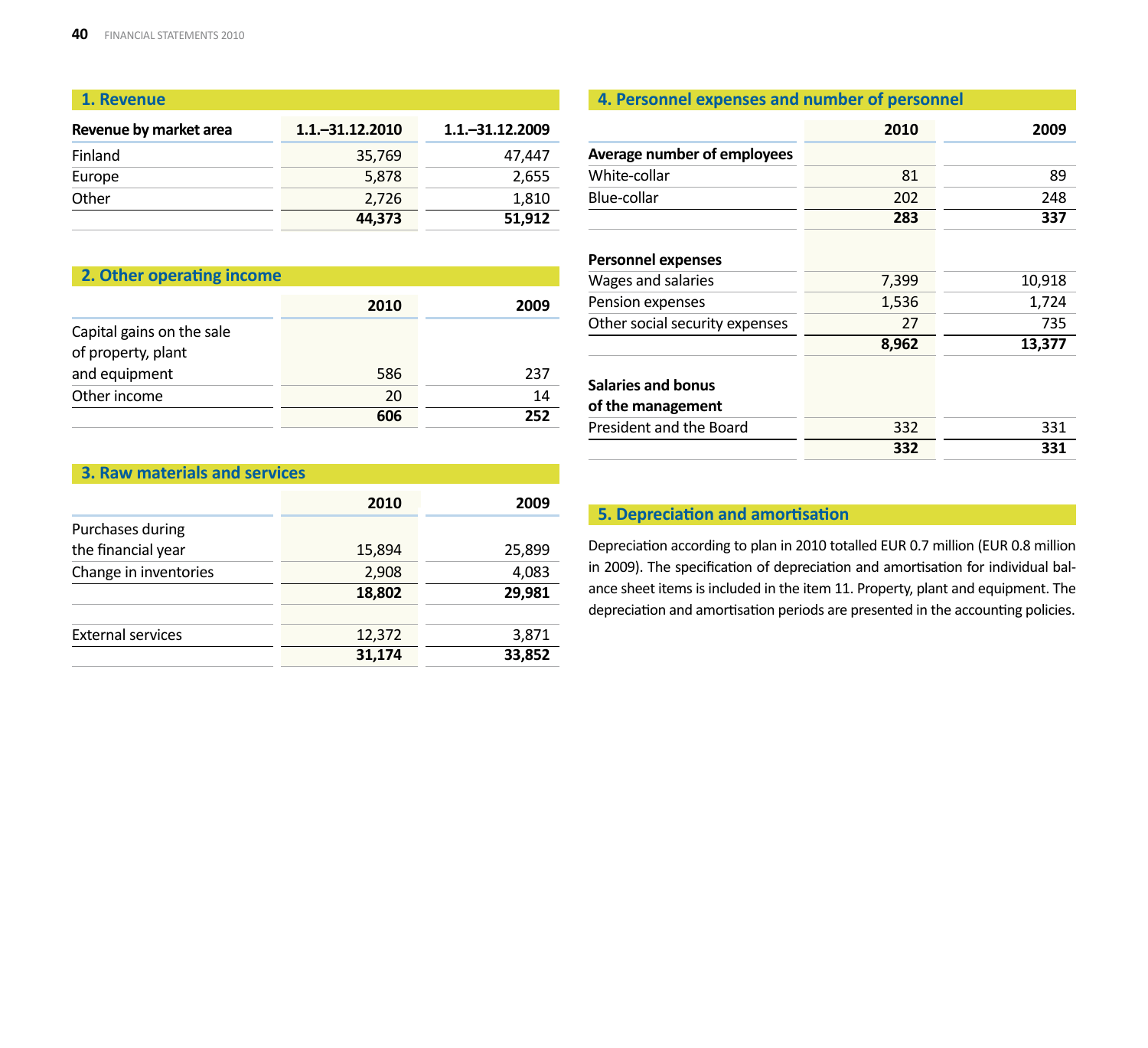# **6. Other operating expense**

|                              | 2010  | 2009  |
|------------------------------|-------|-------|
| Lease payments               | 2,207 | 2,500 |
| Maintenance expenses         |       |       |
| for machinery and properties | 1,273 | 1,557 |
| Other expenses               | 863   | 3,025 |
|                              | 4,343 | 7,082 |
| <b>Auditors fees</b>         |       |       |
| KHT-Group Ernst & Young Oy   |       |       |
| Auditing fees                | 30    | 53    |

Certifi cates and statements 0 0

**1990 - 1990 - 1990 - 1990 - 1990 - 1990 - 1990 - 1990 - 1990 - 1990 - 1990 - 1990 - 1990 - 1990 - 1990 - 1990** 

 $\overline{0}$ 

 $\overline{6}$ 

| 8. Extraordinary items |      |      |
|------------------------|------|------|
|                        | 2010 | 2009 |
| Extraordinary income   |      |      |

| <b>9. Appropriations</b>     |      |      |
|------------------------------|------|------|
|                              | 2010 | 2009 |
| Difference between           |      |      |
| depreciation according       |      |      |
| to plan and depreciation     |      |      |
| for taxation purposes.       | 120  | 113  |
|                              |      |      |
| 10. Income taxes             |      |      |
|                              | 2010 | 2009 |
| Change in deferred tax asset | -450 |      |

# **7. Financial income and expenses**

Tax advice 15

Other services 41

|                                               | 2010          | 2009 |
|-----------------------------------------------|---------------|------|
| Dividend income                               |               |      |
| From other companies                          | $\mathcal{P}$ |      |
| Other interest<br>and financial income        |               |      |
| From Group companies                          | O             |      |
| From other companies                          | 29            | 18   |
| Interest paid<br>and other financial expenses |               |      |
| To other companies                            | $-1,066$      | -963 |
|                                               | $-1.035$      |      |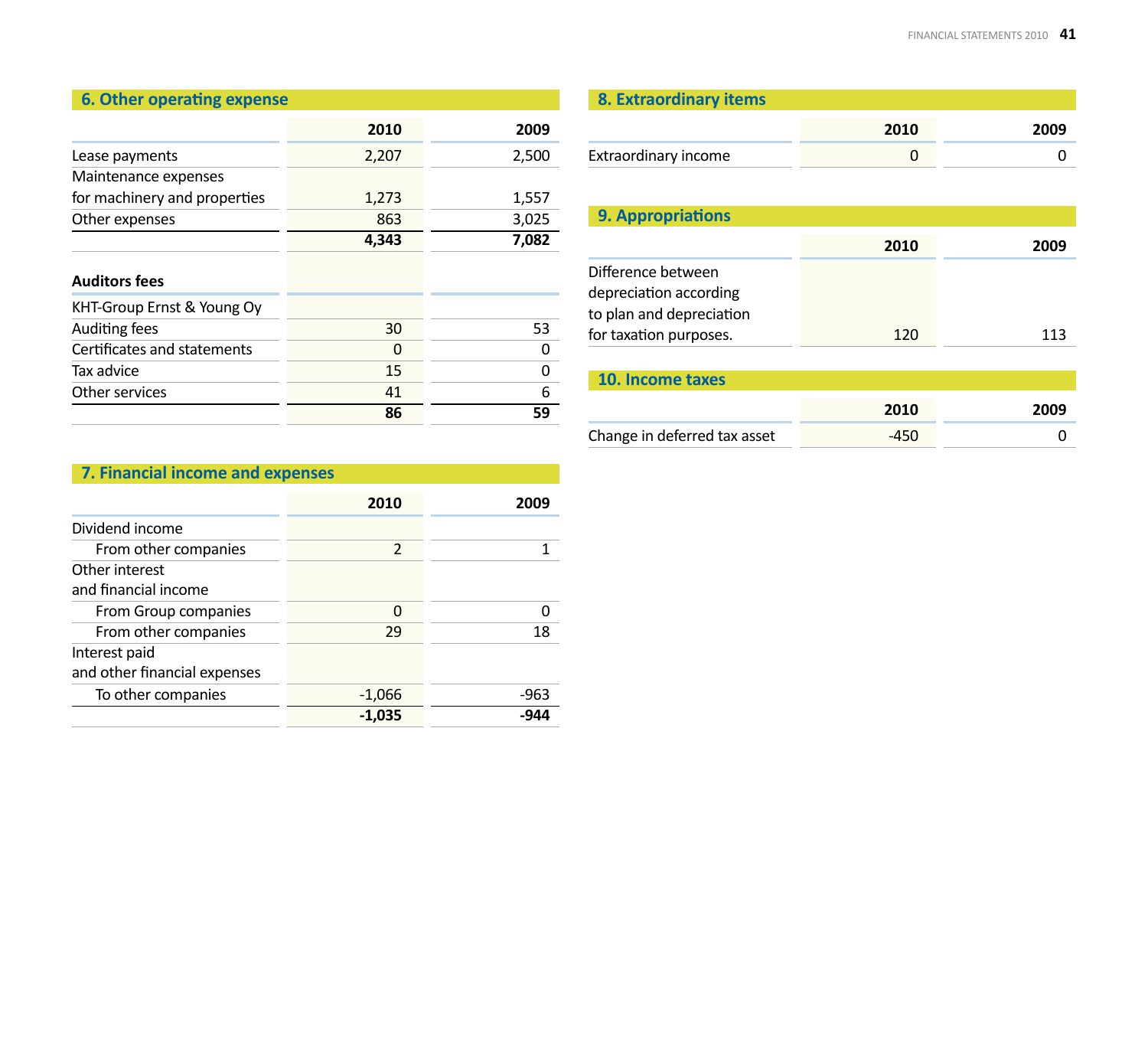# **11. Property, plant and equipment**

| Intangible assets                               |                   |           | Other long-term |           |
|-------------------------------------------------|-------------------|-----------|-----------------|-----------|
|                                                 | Intangible rights | Goodwill  | expenditure     | Total     |
| Acquisition cost, 1 Jan 2010                    | 1,776             | 16,337    | 1,682           | 19,795    |
| Increase                                        | 12                | 0         | 0               | 12        |
| Decrease                                        | $-51$             | 0         | 0               | $-51$     |
| Acquisition cost, 31 Dec 2010                   | 1,736             | 16,337    | 1,682           | 19,755    |
| Accumulated amortisation and impairment losses, |                   |           |                 |           |
| 1 Jan 2010                                      | $-1,294$          | $-16,337$ | $-1,592$        | $-19,224$ |
| Cumulative depreciation of decreases            |                   |           |                 |           |
| and reclassifications                           | 14                | 0         | 0               | $\Omega$  |
| Amortisation during the year                    | $-120$            | $\Omega$  | $-37$           | $-158$    |
| Accumulated amortisation, 31 Dec 2010           | $-1,401$          | $-16,337$ | $-1,629$        | $-19,367$ |
| Carrying amount, 31 Dec 2010                    | 335               | 0         | 53              | 388       |
| Carrying amount, 31 Dec 2009                    | 482               | 0         | 90              | 571       |

Part of the issuing expenses resulting from the issue of convertible promissory notes in 2007 was recognised as other long-term expenditure. Of this amount, EUR 52,660.99 remained at the close of the financial year.

# **Tangible assets**

|                                     | Land | <b>Buildings</b> | <b>Machinery and</b><br>equipment | Other<br>tangible<br>assets | Advance<br>payments and<br>work in progress | Total     |
|-------------------------------------|------|------------------|-----------------------------------|-----------------------------|---------------------------------------------|-----------|
| Acquisition cost, 1 Jan 2010        | 64   | 5,051            | 24,769                            | 544                         | O                                           | 30,428    |
| Increase                            | 0    | 0                | 0                                 | 0                           | 345                                         | 345       |
| Decrease                            | -8   | $-419$           | $-387$                            |                             |                                             | $-813$    |
| Acquisition cost, 31 Dec 2010       | 56   | 4,633            | 24,382                            | 544                         | 345                                         | 29,960    |
| <b>Accumulated depreciation and</b> |      |                  |                                   |                             |                                             |           |
| impairment losses, 1 Jan 2010       | 0    | $-2,583$         | $-24,176$                         | $-522$                      | 0                                           | $-27,282$ |
| Cumulative depreciation on          |      |                  |                                   |                             |                                             |           |
| reclassifications and disposals     | 0    | 80               | 273                               | 0                           | 0                                           | 353       |
| Depreciation during the year        | 0    | $-251$           | $-276$                            | $-12$                       | 0                                           | -538      |
| Accumulated depreciation,           |      |                  |                                   |                             |                                             |           |
| 31 Dec 2010                         | 0    | $-2,753$         | $-24,180$                         | -534                        | 0                                           | $-27,467$ |
| Carrying amount, 31 Dec 2010        | 56   | 1,879            | 203                               | 9                           | 345                                         | 2,492     |
| Carrying amount, 31 Dec 2009        | 64   | 2,469            | 593                               | 21                          | 0                                           | 3,146     |
|                                     |      |                  |                                   |                             |                                             |           |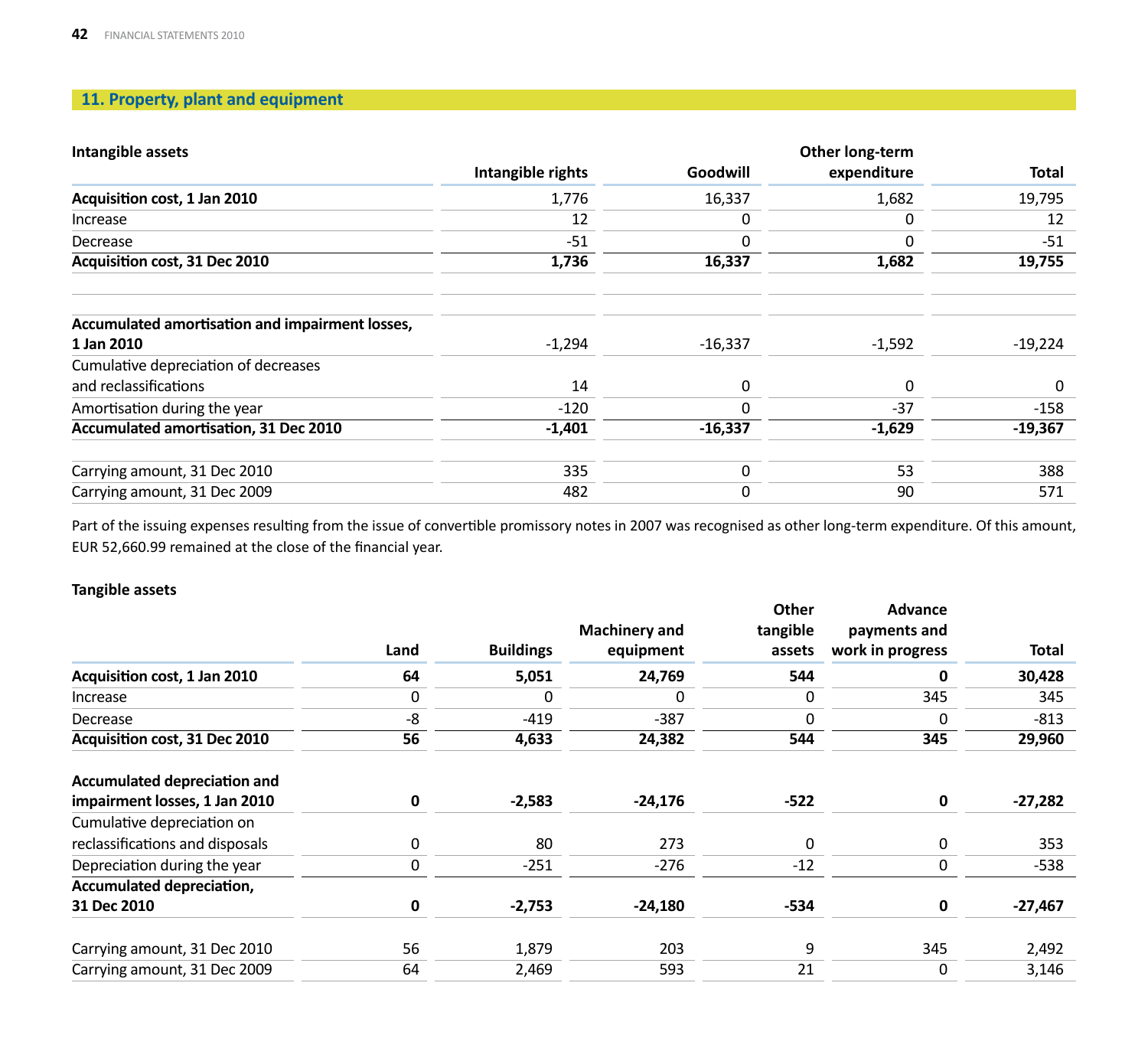#### **12. Investments**

|                                      | <b>Holdings in</b><br><b>Group companies</b> | <b>Receivables from</b><br><b>Group companies</b> | Other shares | <b>Total</b> |
|--------------------------------------|----------------------------------------------|---------------------------------------------------|--------------|--------------|
| Acquisition cost, 1 Jan 2010         | 10,077                                       | 0                                                 | 11           | 10,088       |
| Increase                             |                                              | 3.776                                             | 300          | 4,076        |
| <b>Acquisition cost, 31 Dec 2010</b> | 10.077                                       | 3,776                                             | 311          | 14,164       |
| Carrying amount, 31 Dec 2010         | 10.077                                       | 3.776                                             | 311          | 14,164       |
| Carrying amount, 31 Dec 2009         | 10.077                                       |                                                   | 11           | 10,088       |

# **Group companies**

Incap Electronics Estonia OÜ, Kuressaare, Estonia Incap Contract Manufacturing Services Pvt. Ltd., Bangalore, India Euro-ketju Oy, Kajaani, Finland

Incap Corporation owns 100% of Incap Electronics Estonia OÜ and 67% of Incap Contract Manufacturing Services Pvt. Ltd.Share capital investment of Finnfund is 33% of the share capital of Incap Contract Manufacturing Services Pvt. Ltd. All companies are combined in the parent company consolidated financial statements.

| <b>13. Inventories</b> |       |       |
|------------------------|-------|-------|
|                        | 2010  | 2009  |
| Raw materials          |       |       |
| and consumables        | 2,078 | 4,343 |
| Work in progress       | 330   | 470   |
| Finished goods         | 1,144 | 1,670 |
| Advance payments       |       |       |
| for inventory          | 4     | O     |
|                        | 3,557 | 6.482 |

| 14. Assets               |          |        |
|--------------------------|----------|--------|
|                          | 2010     | 2009   |
| <b>Non-current</b>       |          |        |
| Amount owed              |          |        |
| by Group companies       |          |        |
| Loan receivables         | $\Omega$ | 0      |
| Deferred tax asset       | 3,267    | 3,717  |
| Current                  |          |        |
| Trade receivables        | 9,780    | 6,404  |
| Amount owed              |          |        |
| by Group companies       |          |        |
| Trade receivables        | 6,118    | 2,528  |
| Interest receivables     | O        |        |
| Other receivables        | 296      |        |
|                          | 6,414    | 2,528  |
| Prepaid expenses         |          |        |
| and accrued income       | 579      | 955    |
| <b>Total receivables</b> | 20,040   | 13,604 |

Material items included in prepaid expenses and accrued income are related to leases.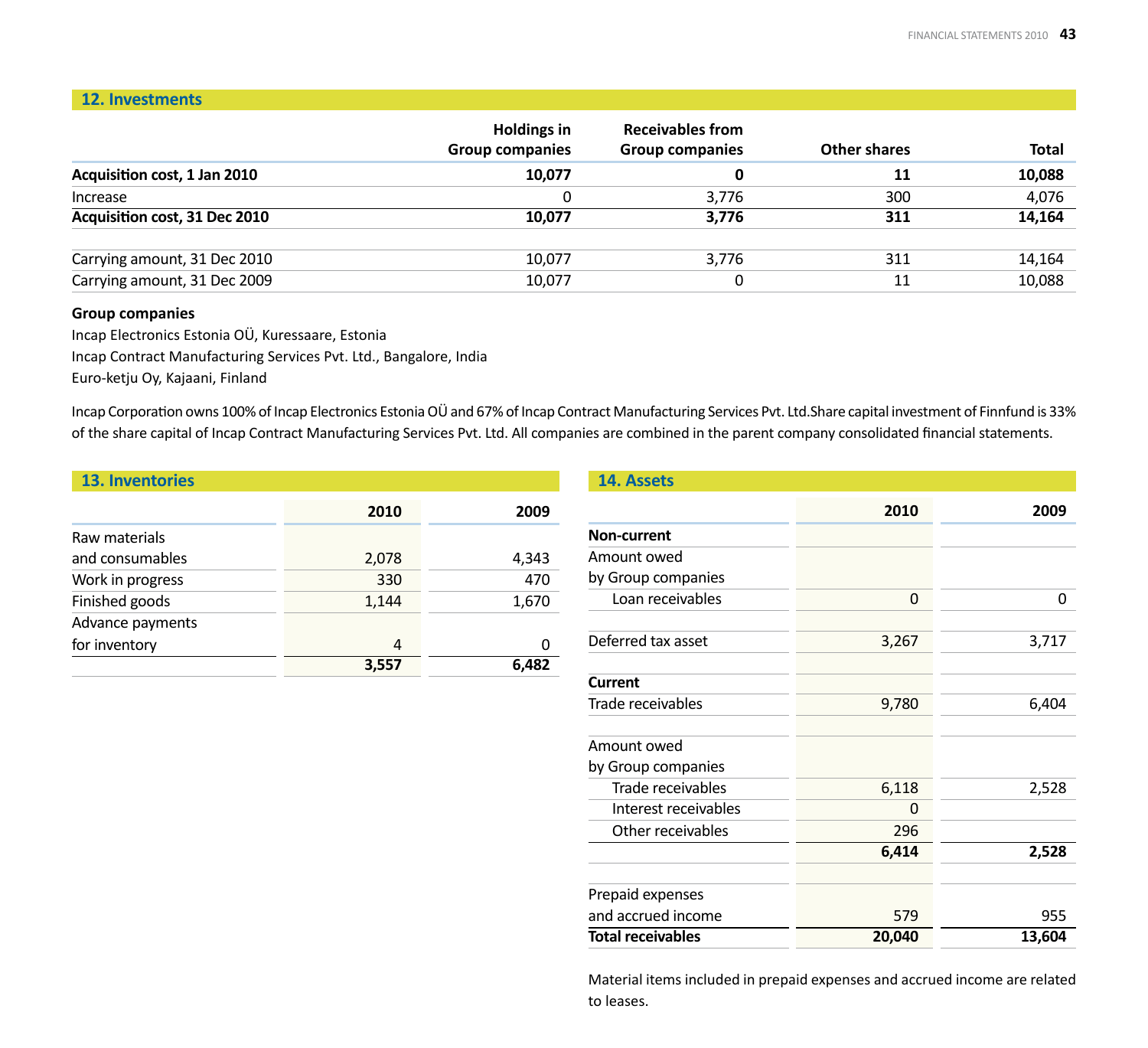| 15. Equity                         |          |          |
|------------------------------------|----------|----------|
|                                    |          |          |
|                                    | 2010     | 2009     |
| Subscribed capital, 1 Jan          | 20,487   | 20,487   |
| Subscribed capital, 31 Dec         | 20,487   | 20,487   |
|                                    |          |          |
| Share premium account, 1 Jan       | 44       | 44       |
| Share premium account, 31 Dec      | 44       | 44       |
| <b>Total restricted equity</b>     | 20,531   | 20,531   |
|                                    |          |          |
| Reserve for invested               |          |          |
| unrestricted equity 1.1.           | 0        | 0        |
| Share issue                        | 4,160    | 0        |
| Reserve for invested               |          |          |
| unrestricted equity 31.12.         | 4,160    | O        |
| Retained earnings, 1 Jan           | $-7,946$ | $-4,120$ |
| Recording of previous years'       |          |          |
| depreciation differences           | 0        | 0        |
| Retained earnings, 31 Dec          | $-7,946$ | $-4,120$ |
| Profit for the financial year      | $-1,562$ | $-3,825$ |
| <b>Total non-restricted equity</b> | $-5,347$ | $-7,946$ |
| <b>Total equity</b>                | 15,184   | 12,585   |
| <b>Distributable funds</b>         |          |          |
| Reserve for invested               |          |          |
| unrestricted equity                | 4,160    | Ω        |
| Retained earnings                  | $-7,946$ | $-4,120$ |
| Profit for the financial year      | $-1,562$ | $-3,825$ |
|                                    | $-5,347$ | -7,946   |

# **16. Accumulated appropriati ons**

The company's accumulated appropriations consist of accumulated depreciation differences.

## **17. Non-current liabiliti es**

|                                | 2010  | 2009  |
|--------------------------------|-------|-------|
| Loans from credit institutions |       |       |
| Pension loans                  |       |       |
| Convertible promissory notes   | 6,750 | 6,750 |
| Other liabilities              | 171   | 513   |
|                                | 6.921 | 7.263 |

All liabilities are falling due after five years.

| <b>18. Current liabilities</b>                           |        |        |
|----------------------------------------------------------|--------|--------|
|                                                          | 2010   | 2009   |
| Loans from credit institutions                           | 9,079  | 3,500  |
| Pension loans                                            | 0      | 0      |
| Trade payables                                           | 3,496  | 2,951  |
| Amount owed to Group companies                           |        |        |
| Trade payables                                           | 132    | 936    |
| Advances received                                        | 0      | 0      |
| Other liabilities                                        | 2,872  | 1,442  |
| Accruals and deferred income                             | 2,938  | 5,141  |
|                                                          | 18,517 | 13,970 |
| Total interest-bearing liabilities                       | 9,506  | 3,842  |
| <b>Material items in accruals</b><br>and deferred income |        |        |
| Wages and salaries, incl. social costs                   | 2,030  | 2,088  |
| Lease payment liabilities                                | 51     | 55     |
| Interest                                                 | 323    | 287    |
| Expense reserve                                          | 286    | 2,429  |
| Other                                                    | 248    | 282    |
|                                                          | 2,938  | 5,141  |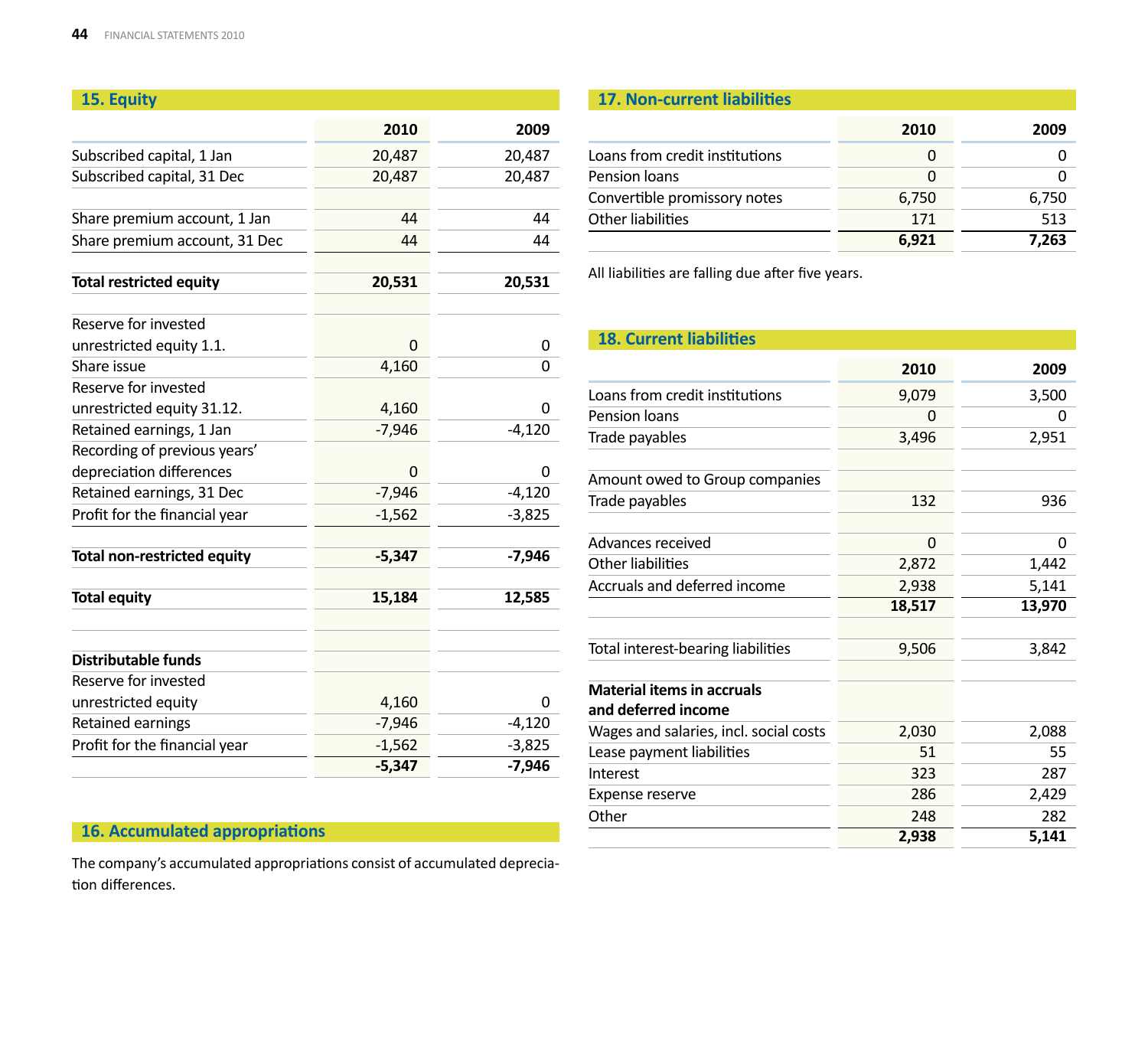| 19. Other notes to the accounts         |          |        |  |  |
|-----------------------------------------|----------|--------|--|--|
| <b>Collateral</b>                       | 2010     | 2009   |  |  |
| Loans for which real-estate             |          |        |  |  |
| has been mortgaged as collateral        |          |        |  |  |
| Loans from credit institutions          | $\Omega$ | 0      |  |  |
| Mortgages                               | 2,504    | 0      |  |  |
| Loans for which business mortgages      |          |        |  |  |
| have been given as collateral           |          |        |  |  |
| Loans from credit institutions          | $\Omega$ | 0      |  |  |
| Mortgages                               | 12,028   | 12,028 |  |  |
| Collateral given on behalf              |          |        |  |  |
| of the Group companies                  |          |        |  |  |
| <b>Business mortgages</b>               | 9,617    | 12,028 |  |  |
| Guarantees on behalf                    |          |        |  |  |
| of the Group companies                  | 0        | 5,680  |  |  |
| <b>Contingent and other liabilities</b> |          |        |  |  |
| Lease liabilities, net of VAT           |          |        |  |  |
| Liabilities falling due next year       | 838      | 1,093  |  |  |
| Liabilities falling due after one yea   | 441      | 1.370  |  |  |

Finance leases include the option to buy acquired fixed assets at fair value at the end of the lease period.

| Repurchase liability for trade<br>receivables sold |       |       |
|----------------------------------------------------|-------|-------|
| to finance companies                               | 0     | 1.422 |
| Lease liabilities                                  |       |       |
| for the Group's premises                           | 1,256 | 1,800 |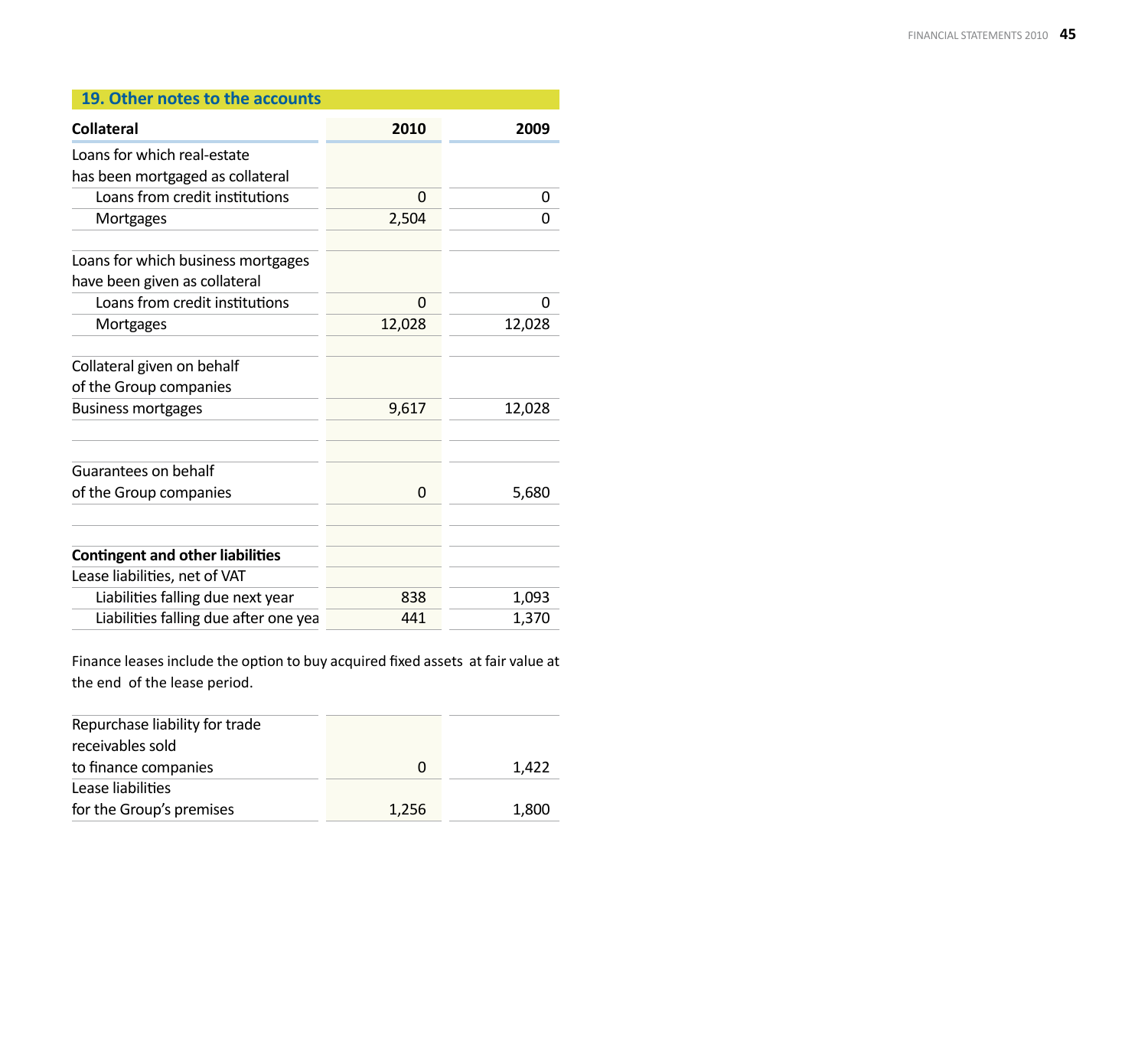# **Board of Directors' Proposal for the Disposal of Profits**

The parent company's net loss for the financial year amounts to EUR 1,561,513.95. The Board of Directors is proposing to the Annual General Meeting to be held on 13 April 2011 that no dividend be distributed and that the result for the financial year be transferred to retained earnings.

Helsinki, 22 February 2011

| Kalevi Laurila<br>Chairman of the Board | Raimo Helasmäki | Kari Häyrinen |
|-----------------------------------------|-----------------|---------------|
| Susanna Miekk-oja                       | Lassi Noponen   |               |
| Compi Muldesman                         |                 |               |

Sami Mykkänen President and CEO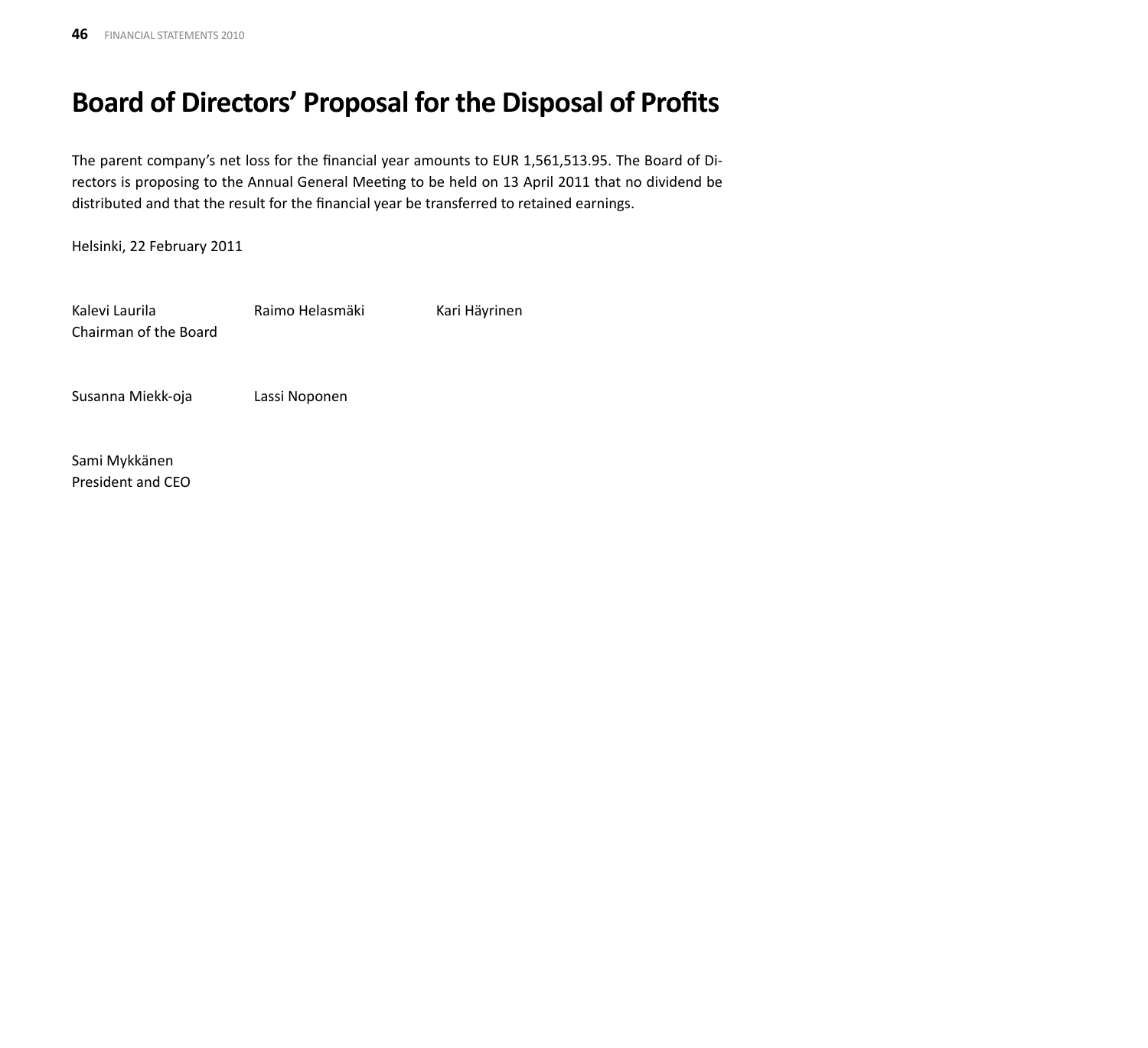# **Auditor's Report**

#### **To the Annual General Meeting of Incap Oyj**

We have audited the accounting records, the financial statements, the report of the Board of Directors, and the administration of Incap Oyj for the year ended 31 December, 2010. The financial statements comprise the consolidated statement of financial position, income statement, statement of changes in equity and statement of cash flows, and notes to the consolidated financial statements, as well as the parent company's balance sheet, income statement, cash flow statement and notes to the financial statements.

#### **Responsibility of the Board of Directors and the Managing Director**

The Board of Directors and the Managing Director are responsible for the preparation of consolidated financial statements that give a true and fair view in accordance with International Financial Reporting Standards (IFRS) as adopted by the EU, as well as for the preparation of financial statements and the report of the Board of Directors that give a true and fair view in accordance with the laws and regulations governing the preparation of the financial statements and the report of the Board of Directors in Finland. The Board of Directors is responsible for the appropriate arrangement of the control of the company's accounts and finances, and the Managing Director shall see to it that the accounts of the company are in compliance with the law and that its financial affairs have been arranged in a reliable manner.

#### **Auditor's Responsibility**

Our responsibility is to express an opinion on the financial statements, on the consolidated financial statements and on the report of the Board of Directors based on our audit. The Auditing Act requires that we comply with the requirements of professional ethics. We conducted our audit in accordance with good auditing practice in Finland. Good auditing practice requires that we plan and perform the audit to obtain reasonable assurance about whether the financial statements and the report of the Board of Directors are free from material misstatement, and whether the members of the Board of Directors of the parent company and the Managing Director are guilty of an act or negligence which may result in liability in damages towards the company or have violated the Limited Liability Companies Act or the articles of association of the company.

An audit involves performing procedures to obtain audit evidence about the amounts and disclosures in the financial statements and the report of the Board of Directors. The procedures selected depend on the auditor's judgment, including the assessment of the risks of material misstatement, whether due to fraud or error. In making those risk assessments, the auditor considers internal control relevant to the entity's preparation of financial statements and report of the Board of Directors that give a true and fair view in order to design audit procedures that are appropriate in the circumstances, but not for the purpose of expressing an opinion on the effectiveness of the company's internal control. An audit also includes evaluating the appropriateness of accounting policies used and the reasonableness of accounting estimates made by management, as well as evaluating the overall presentation of the financial statements and the report of the Board of Directors.

We believe that the audit evidence we have obtained is sufficient and appropriate to provide a basis for our audit opinion.

#### **Opinion on the consolidated financial statements**

In our opinion, the consolidated financial statements give a true and fair view of the financial position, financial performance, and cash flows of the group in accordance with International Financial Reporting Standards (IFRS) as adopted by the EU.

# **Opinion on the company's financial statements and the report of the Board of Directors**

In our opinion, the financial statements and the report of the Board of Directors give a true and fair view of both the consolidated and the parent company's financial performance and financial position in accordance with the laws and regulations governing the preparation of the financial statements and the report of the Board of Directors in Finland. The information in the report of the Board of Directors is consistent with the information in the financial statements.

## **Additi onal informati on**

Without adjusting our statement, we want to draw attention to the issues described in the report of the Board of Directors and in paragraph 26 of notes to financial statements of that company's estimation of the adequacy of the financing for the following twelve months' working capital needs include uncertainty. The set result estimate and the targeted turnover rate of inventories create uncertainty to working capital as well company's ability to meet the financing covenants of a financing agreement.

Helsinki, 23 March 2011

Ernst & Young Oy Authorized Public Accountant Firm

Jari Karppinen Authorized Public Accountant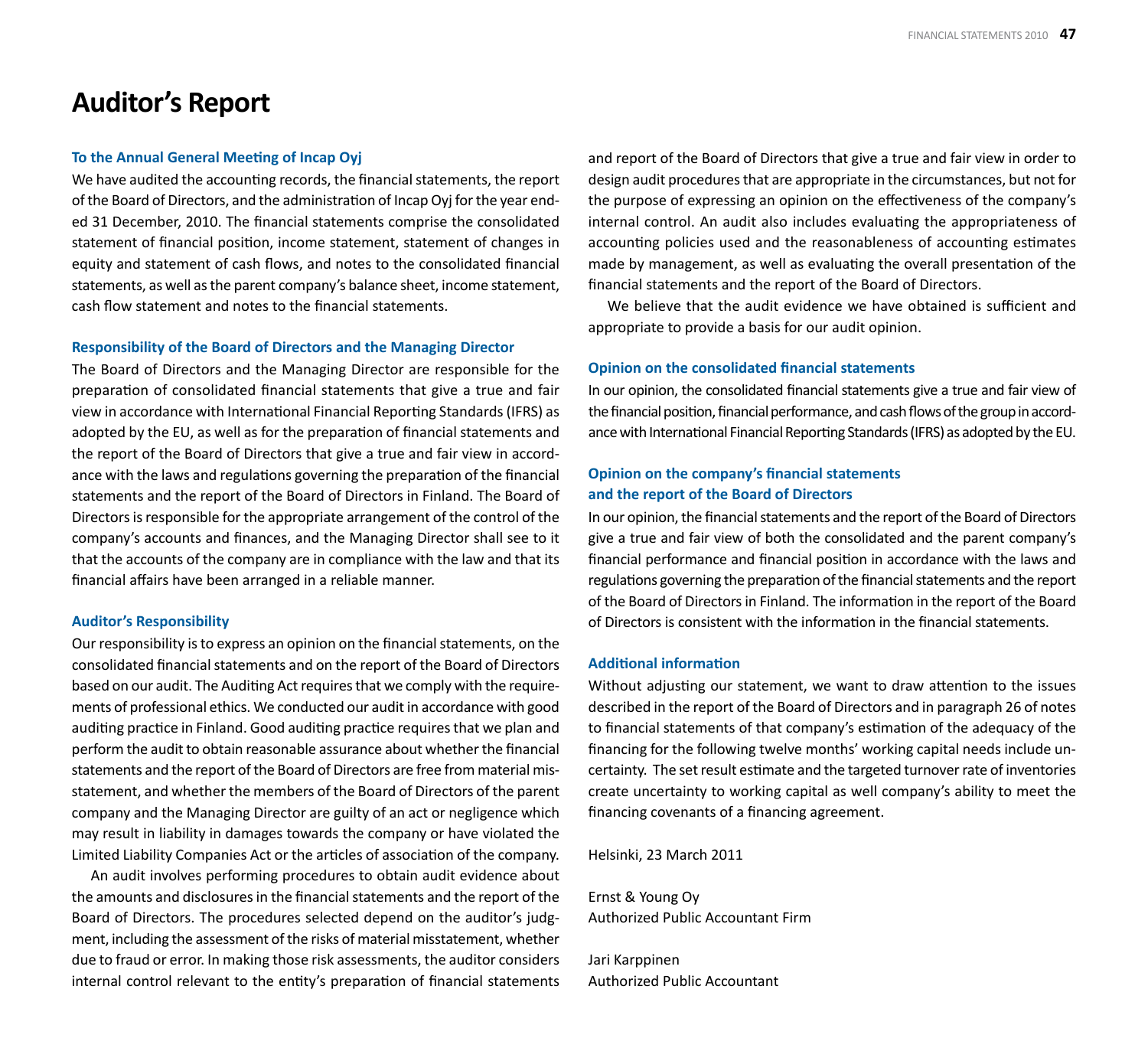# **Five-year Key Figures**

|                             |                           | 2010         | 2009             | 2008           | 2007        | 2006         |
|-----------------------------|---------------------------|--------------|------------------|----------------|-------------|--------------|
|                             |                           | <b>IFRS</b>  | <b>IFRS</b>      | <b>IFRS</b>    | <b>IFRS</b> | <b>IFRS</b>  |
| Revenue                     | <b>EUR</b> million        | 59.2         | 69.8             | 93.9           | 83.0        | 89.3         |
| Growth                      | %                         | $-15$        | $-26$            | 13             | $-7$        | 17           |
| Operating profit            | <b>EUR</b> million        | $-3.2$       | $-5.0$           | $-3.6$         | 0.3         | 2.8          |
| Share of revenue            | %                         | $-5$         | $-7$             | $-4$           | $\mathbf 0$ | 3            |
| Profit before taxes         | <b>EUR</b> million        | $-4.9$       | $-6.7$           | $-5.4$         | $-1.1$      | 2.3          |
| Share of revenue            | %                         | $-8$         | $-10$            | -6             | $-1$        | 3            |
| Return on equity (ROE)      | % 1)                      | $-81.0$      | $-68.5$          | $-33.4$        | $-5.6$      | 17.3         |
| Return on investment (ROI)  | % 1)                      | $-10.6$      | $-15.9$          | $-8.6$         | 1.3         | 10.5         |
| <b>Total assets</b>         | <b>EUR million</b>        | 42.6         | 39.7             | 48.9           | 54.2        | 45.5         |
| Equity ratio                | % 1)                      | 13.2         | 16.2             | 27.0           | 35.3        | 44.7         |
| Gearing                     | % 1)                      | 383.0        | 319.8            | 146.1          | 103.2       | 43.9         |
| Net debt                    | <b>EUR</b> million        | 21.7         | 21.3             | 20.7           | 15.8        | 10.7         |
| Quick ratio                 |                           | 0.6          | 0.5              | 0.7            | 0.8         | 0.8          |
| Current ratio               |                           | 1.0          | $1.1\,$          | $1.4\,$        | 1.4         | 1.6          |
| Investments                 | <b>EUR</b> million        | 0.5          | $1.1\,$          | $1.8\,$        | $1.5\,$     | 7.1          |
| Share of revenue            | %                         | $\mathbf{1}$ | $\overline{2}$   | $\overline{2}$ | 2           | 8            |
| R&D expenditure             | <b>EUR</b> million        | 0.1          | 0.1              | 0.5            | 0.3         | 0.5          |
| Share of revenue            | %                         | $\pmb{0}$    | $\boldsymbol{0}$ | $\mathbf 1$    | $\mathbf 0$ | $\mathbf{1}$ |
| Average number of employees |                           | 780          | 751              | 735            | 678         | 521          |
| <b>Dividends</b>            | EUR million <sup>2)</sup> | 0            | 0                | 0              | 0           | 0            |

 $1)$  Key figures for 2008, 2009 and 2010 have been calculated in accordance with the standard 5.1 of Financial Supervision Authority.

 $2)$  The Board of Directors proposes to the Annual General Meeting that no dividend be paid out.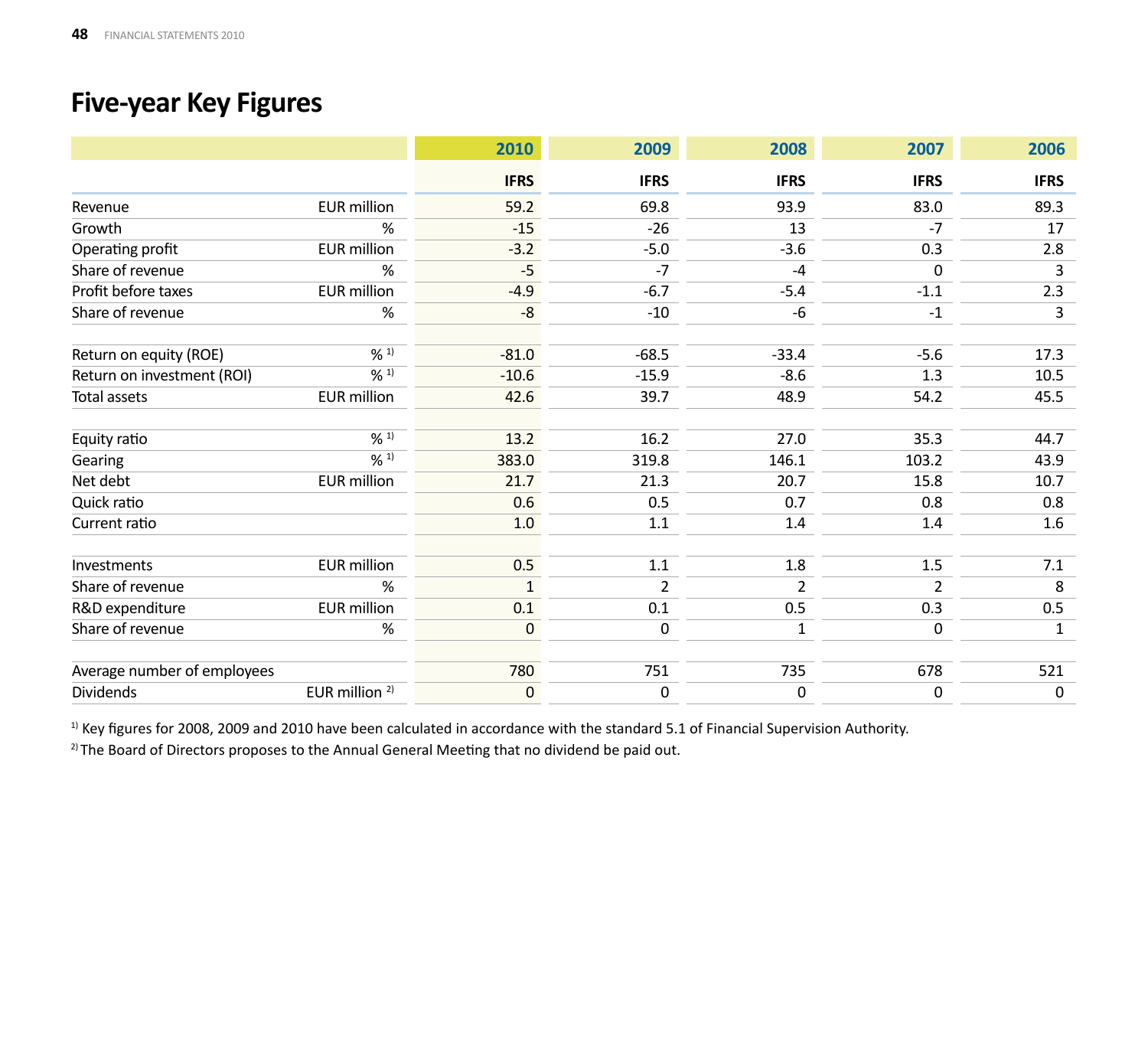|                                       |                    | 2010        | 2009        | 2008        | 2007        | 2006        |
|---------------------------------------|--------------------|-------------|-------------|-------------|-------------|-------------|
|                                       |                    | <b>IFRS</b> | <b>IFRS</b> | <b>IFRS</b> | <b>IFRS</b> | <b>IFRS</b> |
| Per-share data                        |                    |             |             |             |             |             |
| Earnings per share                    | <b>EUR</b>         | $-0.33$     | $-0.55$     | $-0.44$     | $-0.09$     | 0.26        |
| Equity per share                      | <b>EUR</b>         | 0.30        | 0.53        | 1.08        | 1.57        | 1.67        |
| Dividend per share                    | EUR <sup>2</sup>   | $\pmb{0}$   | 0           | 0           | 0           | 0           |
| Dividend out of profit                | $% ^{2}$           | 0           | 0           | $\pmb{0}$   | $\mathbf 0$ | $\Omega$    |
| Effective dividend yield              | % 2)               | $\mathbf 0$ | $\mathbf 0$ | $\Omega$    | $\Omega$    | $\Omega$    |
| P/E ratio                             |                    | $-1.7$      | $-1.2$      | $-1.2$      | $-14.9$     | 9.7         |
| Trend in share price                  |                    |             |             |             |             |             |
| Minimum price during year             | <b>EUR</b>         | 0.49        | 0.43        | 0.49        | 1.25        | 1.82        |
| Maximum price during year             | <b>EUR</b>         | 0.75        | 0.99        | 1.60        | 2.67        | 2.90        |
| Mean price during year                | <b>EUR</b>         | 0.63        | 0.63        | 1.02        | 2.10        | 2.32        |
| Closing price at end of year          | <b>EUR</b>         | 0.57        | 0.67        | 0.55        | 1.34        | 2.51        |
| Total market capitalisation           |                    |             |             |             |             |             |
| at 31 Dec                             | <b>EUR</b> million | 10.6        | 8.2         | 6.7         | 16.3        | 30.6        |
| Trade volume                          | no. of shares      | 5,211,956   | 2,986,054   | 1,651,176   | 6,535,047   | 11,010,588  |
| Trade volume                          | %                  | 39          | 25          | 14          | 54          | 90          |
| Share issue-adjusted number of shares |                    |             |             |             |             |             |
| Mean number during year               |                    | 14,682,250  | 12,180,880  | 12,180,880  | 12,180,880  | 12,180,880  |
| Number at end of year                 |                    | 18,680,880  | 12,180,880  | 12,180,880  | 12,180,880  | 12,180,880  |

 $1)$  Key figures for 2008, 2009 and 2010 have been calculated in accordance with the standard 5.1 of Financial Supervision Authority.

<sup>2)</sup> The Board of Directors proposes to the Annual General Meeting that no dividend be paid out.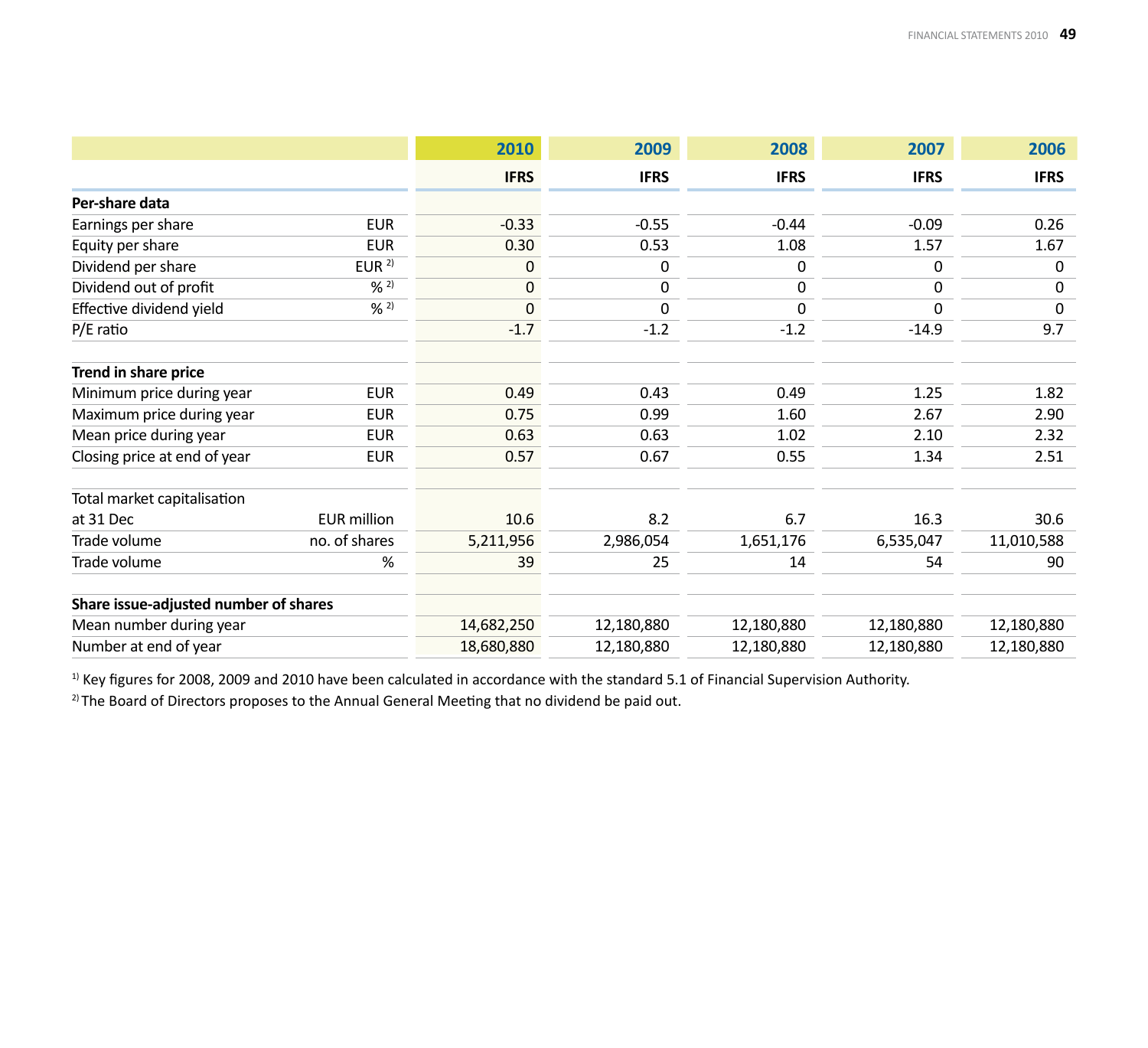# **Definitions of Key Figures**

|                             |     | 100 x profit/loss                                                                                            |
|-----------------------------|-----|--------------------------------------------------------------------------------------------------------------|
| Return on equity, %         |     | equity (mean for financial year)                                                                             |
| Return on investment, %     | $=$ | $100 \times$ (profit/loss + financial expenses)<br>equity + interest-bearing loans (mean for financial year) |
| Equity ratio, %             | $=$ | 100 x equity<br>total assets less advance payments received                                                  |
| Gearing, %                  | $=$ | 100 x (interest-bearing liabilities less cash and cash equivalents)<br>equity                                |
| Net debt                    |     | liabilities less financial assets                                                                            |
| Quick ratio                 | $=$ | financial assets<br>short-term liabilities - current advance payments received                               |
| Current ratio               | $=$ | financial assets + inventories<br>current liabilities                                                        |
| Investments                 | $=$ | purchases of property, plant and equipment net of VAT and including investment subsidies                     |
| Average number of employees | $=$ | average number of employees at end of month                                                                  |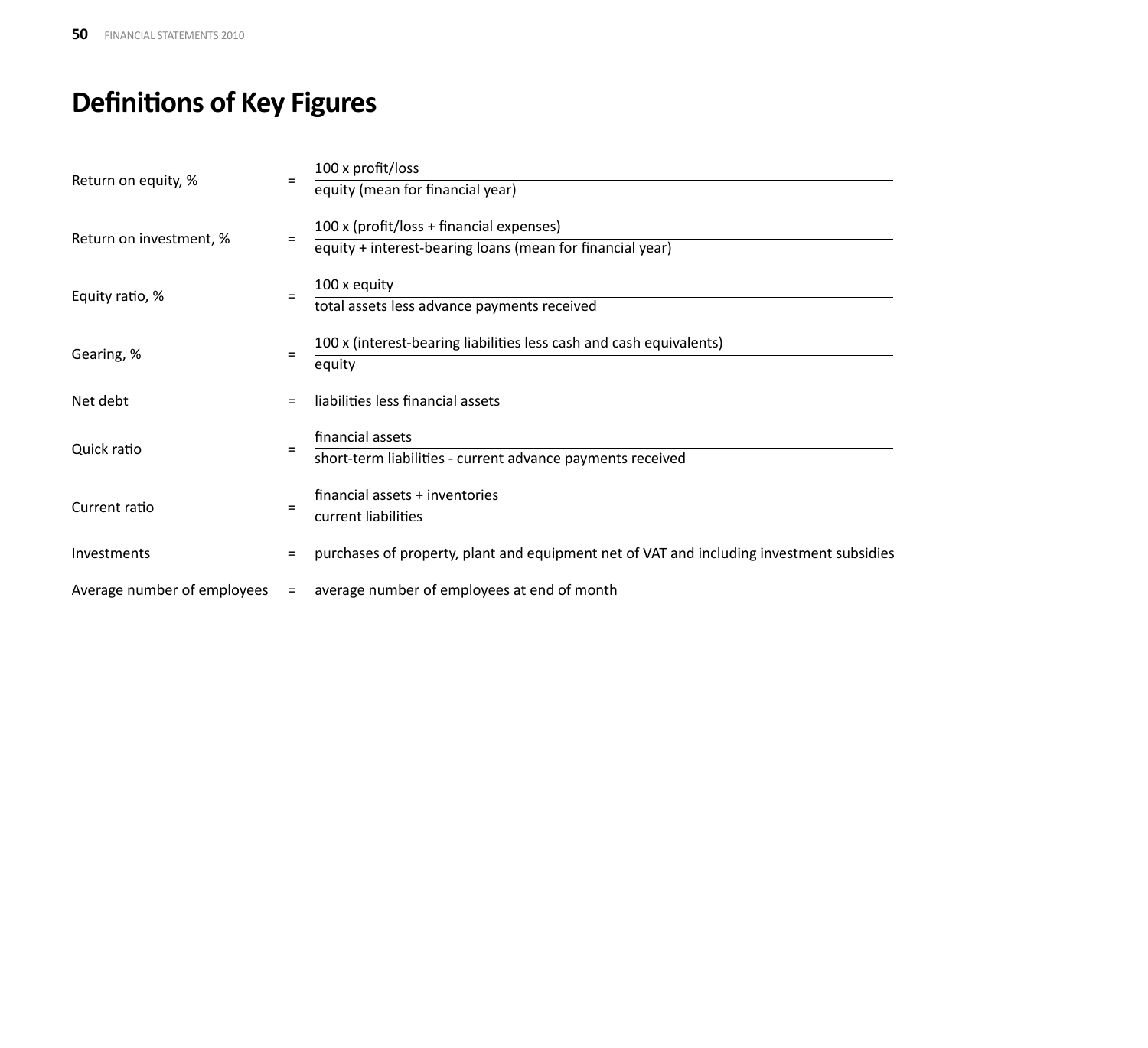#### **Per-share data**

| Earnings per share             | $=$ | net profit                                                                      |
|--------------------------------|-----|---------------------------------------------------------------------------------|
|                                |     | share issue-adjusted mean number of shares during financial year                |
| Equity per share               | $=$ | equity<br>share issue-adjusted number of shares at end of financial year        |
|                                |     | dividend during financial year                                                  |
| Dividend per share             | $=$ | share issue-adjusted number of dividend-earning shares at end of financial year |
| Dividend out of profit, %      | $=$ | 100 x dividend per share<br>earnings per share                                  |
|                                |     | 100 x dividend per share                                                        |
| Effective dividend yield, %    | $=$ | last price at balance sheet date                                                |
| Price per earnings (P/E) ratio | $=$ | last price at balance sheet date<br>earnings per share                          |
| Total market capitalisation    | $=$ | last price at balance sheet date x number of shares in issue                    |